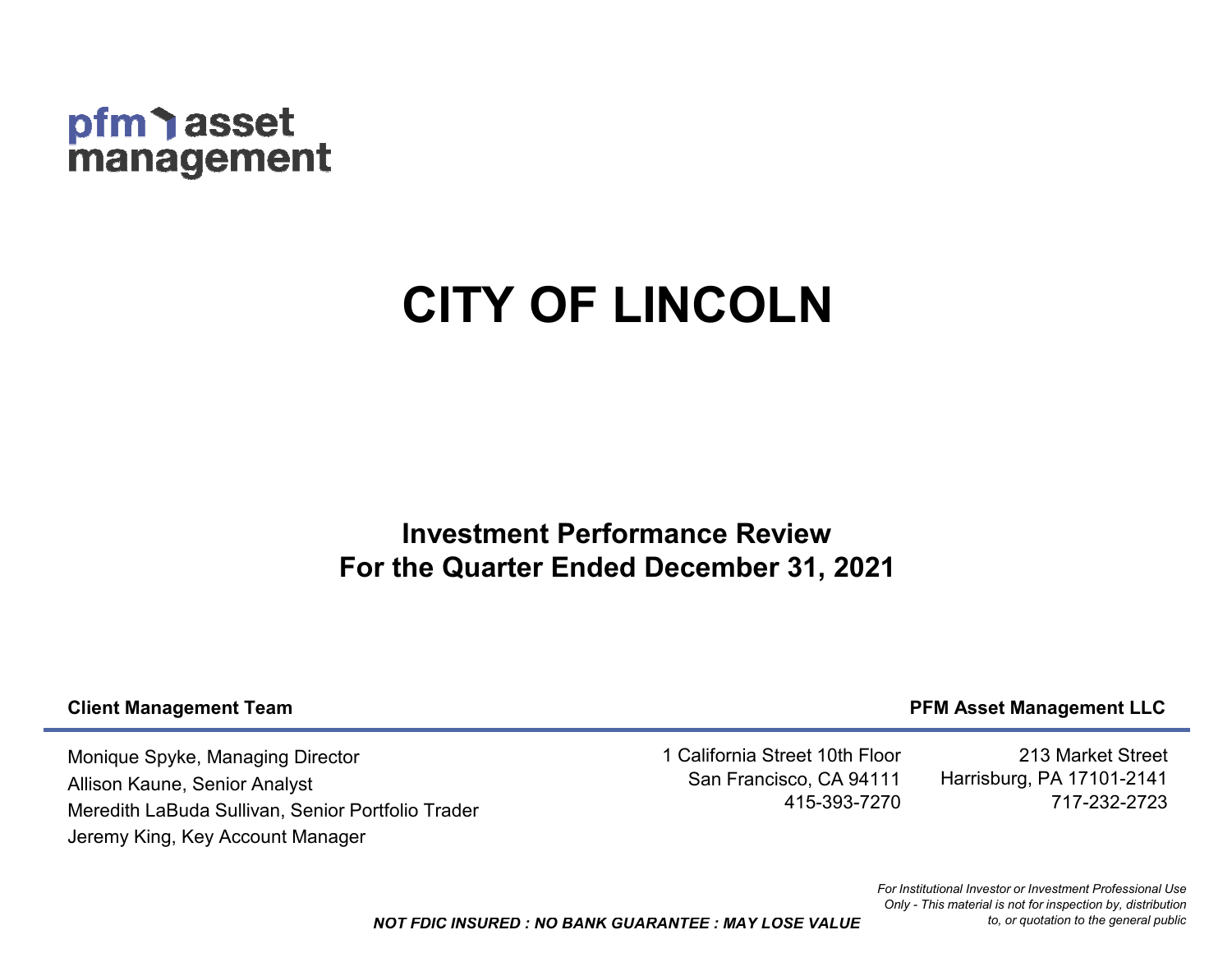# Market Update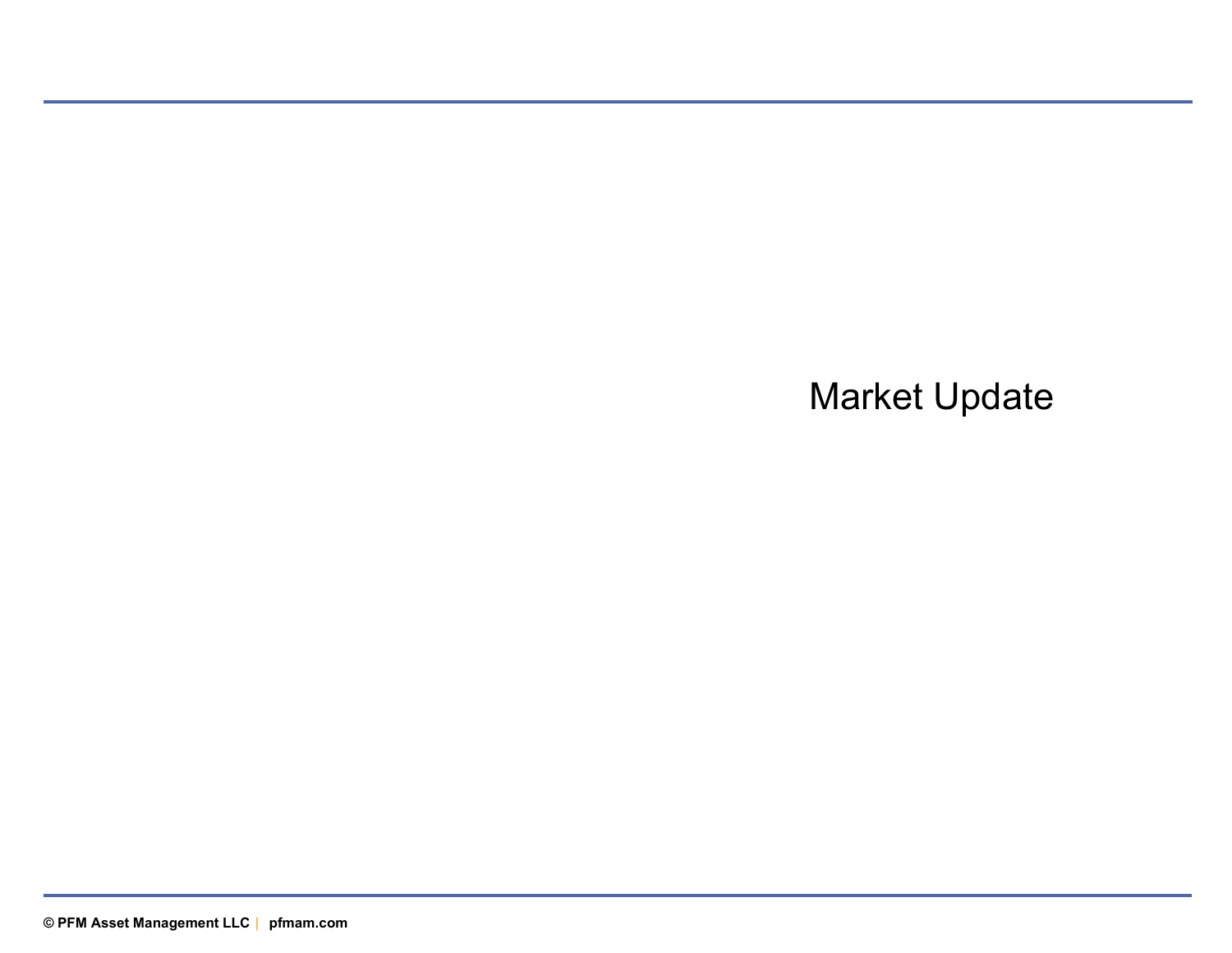### **Current Market Themes**



- • COVID-19 caseloads reach record highs as the Omicron variant emerges as the dominant strain
- • The U.S. economy is characterized by:
	- $\bullet$ Rapidly increasing inflation
	- •Improved labor market conditions
	- •Depressed consumer confidence



- • The Federal Reserve is reducing monetary policy accommodation
	- •Accelerated pace of asset purchase tapering
	- •Fed expects three rate hikes in 2022
	- •Changing composition of FOMC leadership



- The U.S. Treasury yield curve experiences "bear-flattening"
	- •Short-term yields shift higher amid rate hike expectations
	- •Longer-term yields adjust to evolving inflation and economic growth uncertainties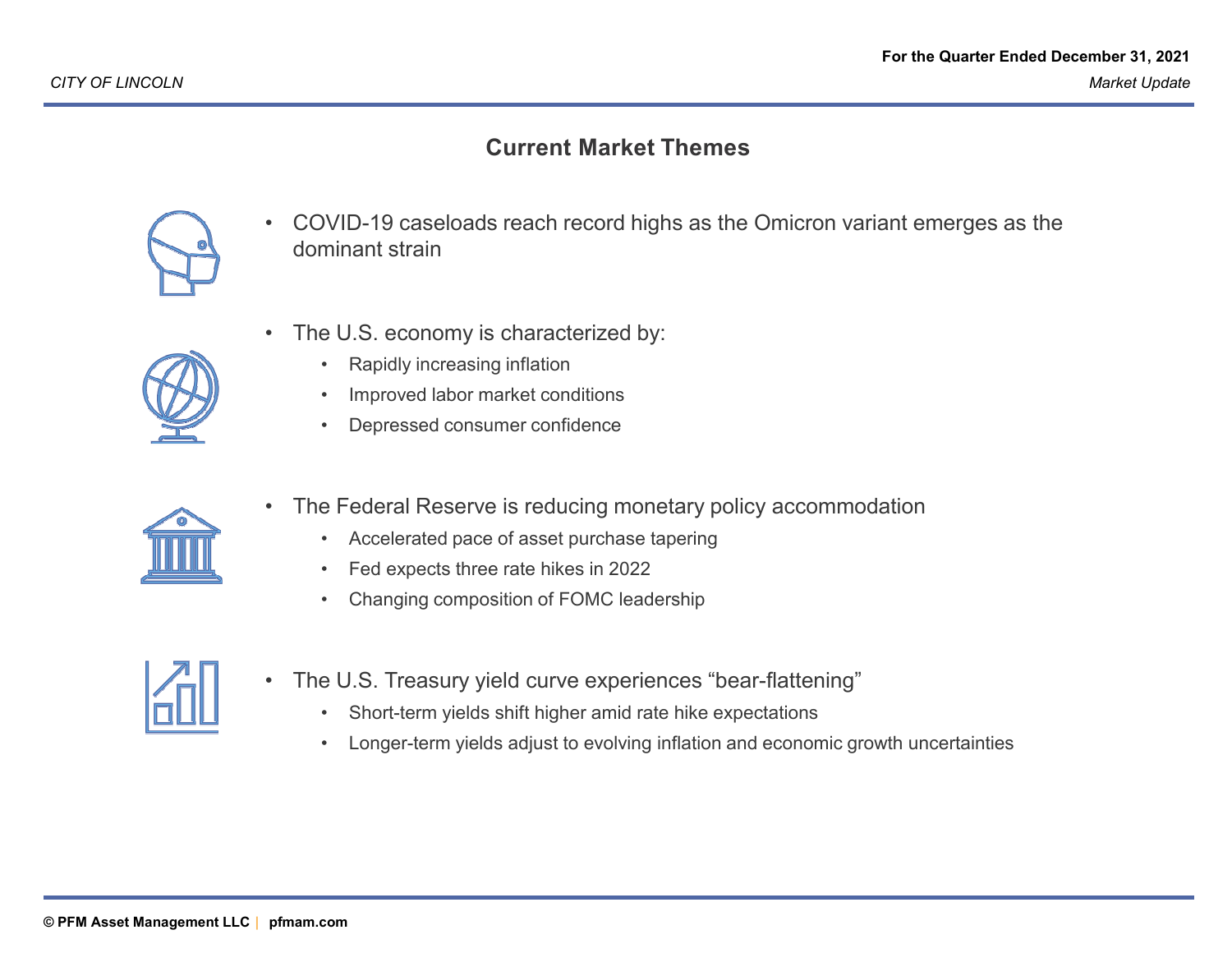#### **U.S. GDP Rebounds from Pandemic**



**Real U.S. GDP**

#### **Factors Driving Growth…**

- • Better-than-expected corporate profit margins fueling equity markets
- • Unprecedented accommodative monetary policy and fiscal stimulus
- • Access to COVID-19 vaccines and reduction of pandemic-era lockdowns
- • Continued adaptation of all sectors of the economy to the challenging health situation

## **Growth is Expected to Moderate…**

- • Persistent damage to supply chains continues to disrupt the production and distribution network
- • Age-related impacts to labor force growth predating the pandemic
- • Return to more normal household income and saving trends
- •Normalizing fiscal and monetary policies

*Source: International Monetary Fund, October 2021 World Economic Outlook*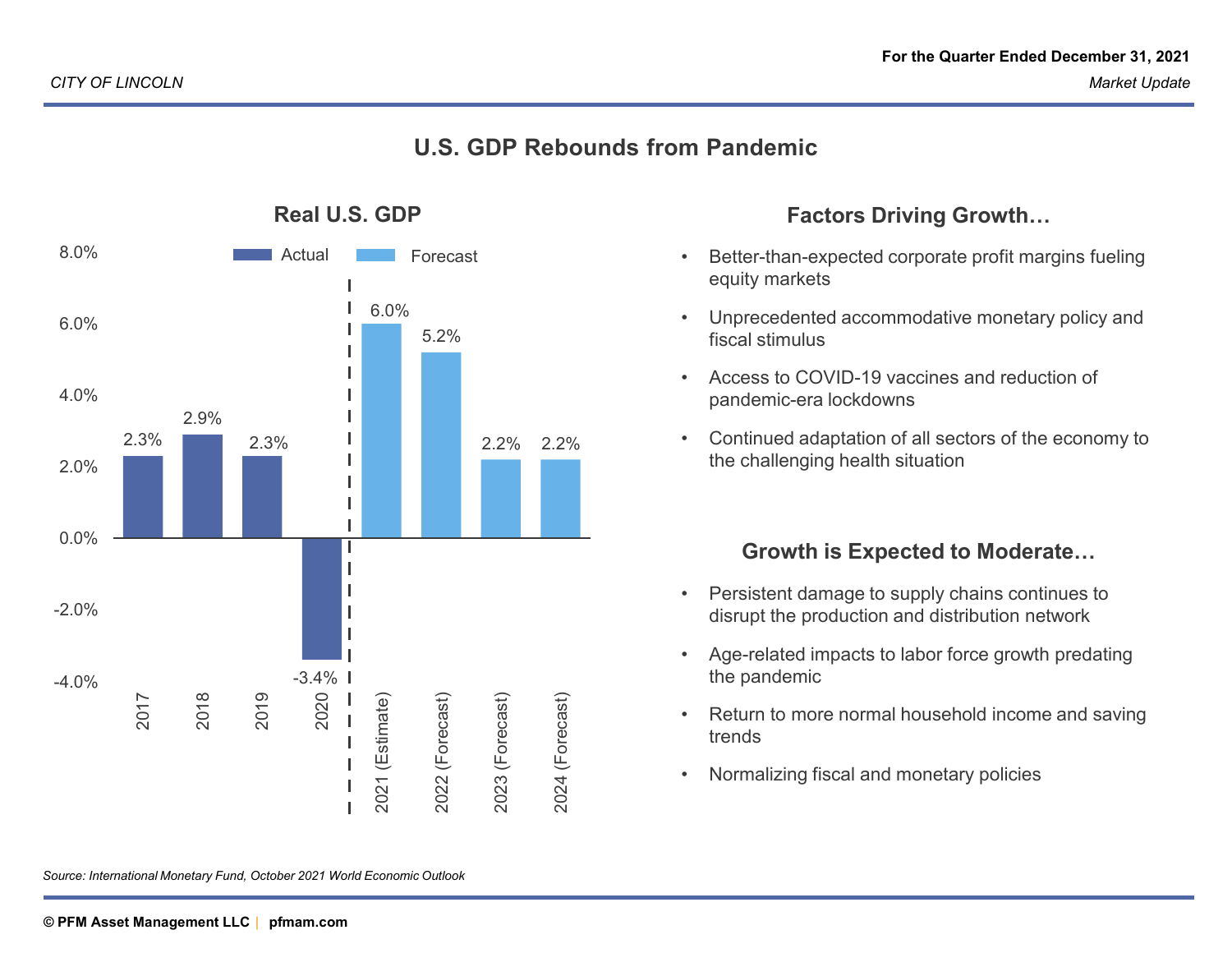# **Consumer Prices Rise to Four Decade High**



*Source: Bloomberg, as of November 2021.*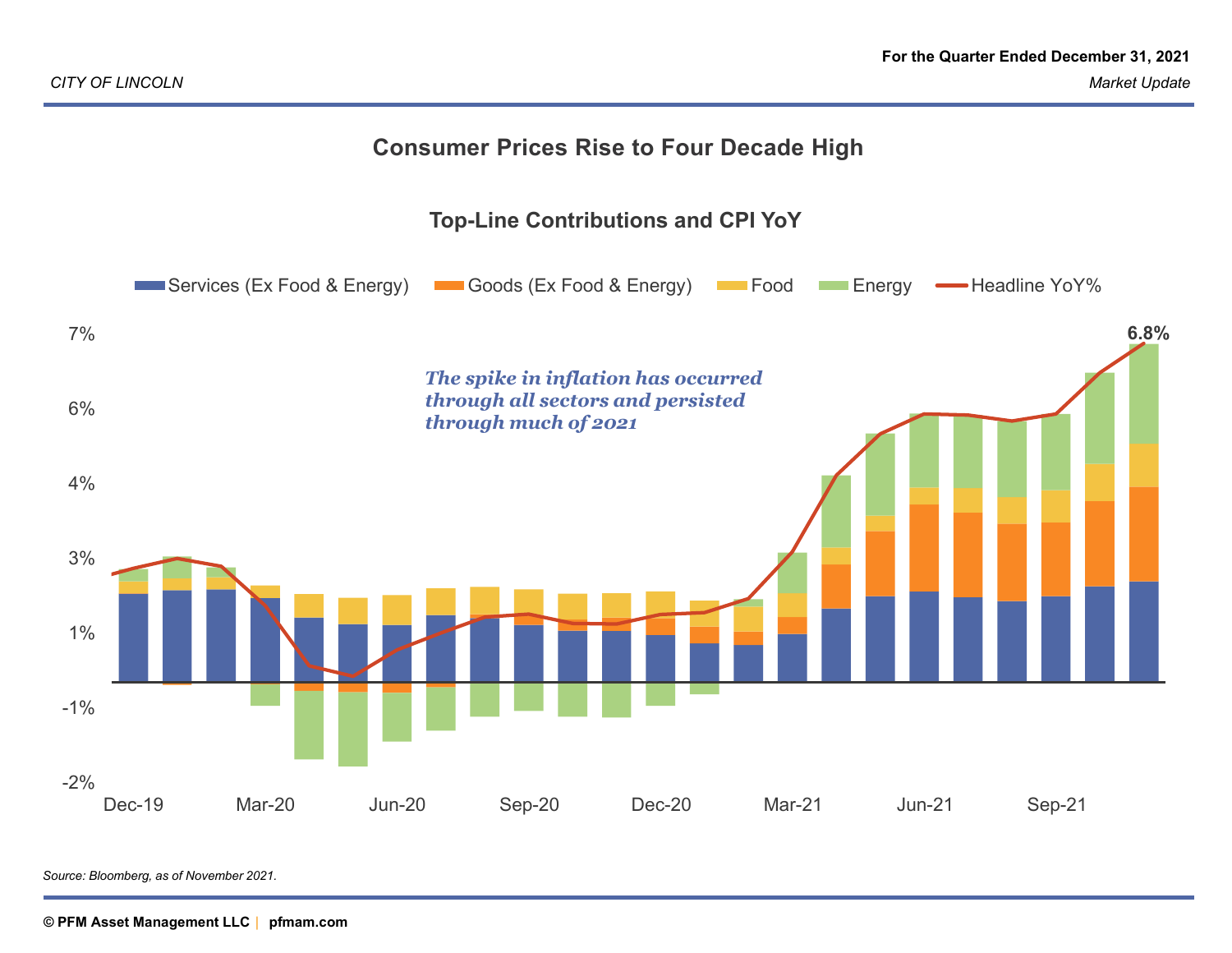#### **Inflation Expected to Moderate over the Long RunAnnual Change in CPIBreakeven Inflation Rates**Actual *W/////* Forecast 2 Yr.  $-5$  Yr.  $-10$  Yr. 4.0%5.0%**4.7% Avg. Inflation ExpectationYear4.4%**Years  $1 - 2$  3.2% 4.0%3.2%3.0%Years  $3 - 5$ 2.7% 2.9%Years 6 - 10 2.3% 2.6%3.0%**2.4%2.3%**2.0%**2.1% 1.9%**2.0%**1.4%**1.0%*Breakeven inflation rates* 1.0% *reflect market expectations for average inflation over a given period of time*0.0%0.0%2018 2019 2017 2020 2023 (Forecast) 2021 (Estimate) 2021 (Estimate) 2022 (Forecast) 2022 (Forecast) 2023 (Forecast) -1.0%Dec-18 Jun-19 Dec-19 Jun-20 Dec-20 Jun-21 Dec-21  $Dec-18$

*Source: Bureau of Labor Statistics as of 12/31/2021. Forecasts are represented by the median Bloomberg forecast from 71 contributors (Left). Bloomberg, as of 12/31/2021 (Right).*

# **PFM Asset Management LLC © PFM Asset Management LLC | pfmam.com© PFM Asset Management LLC pfmam.com <sup>|</sup>**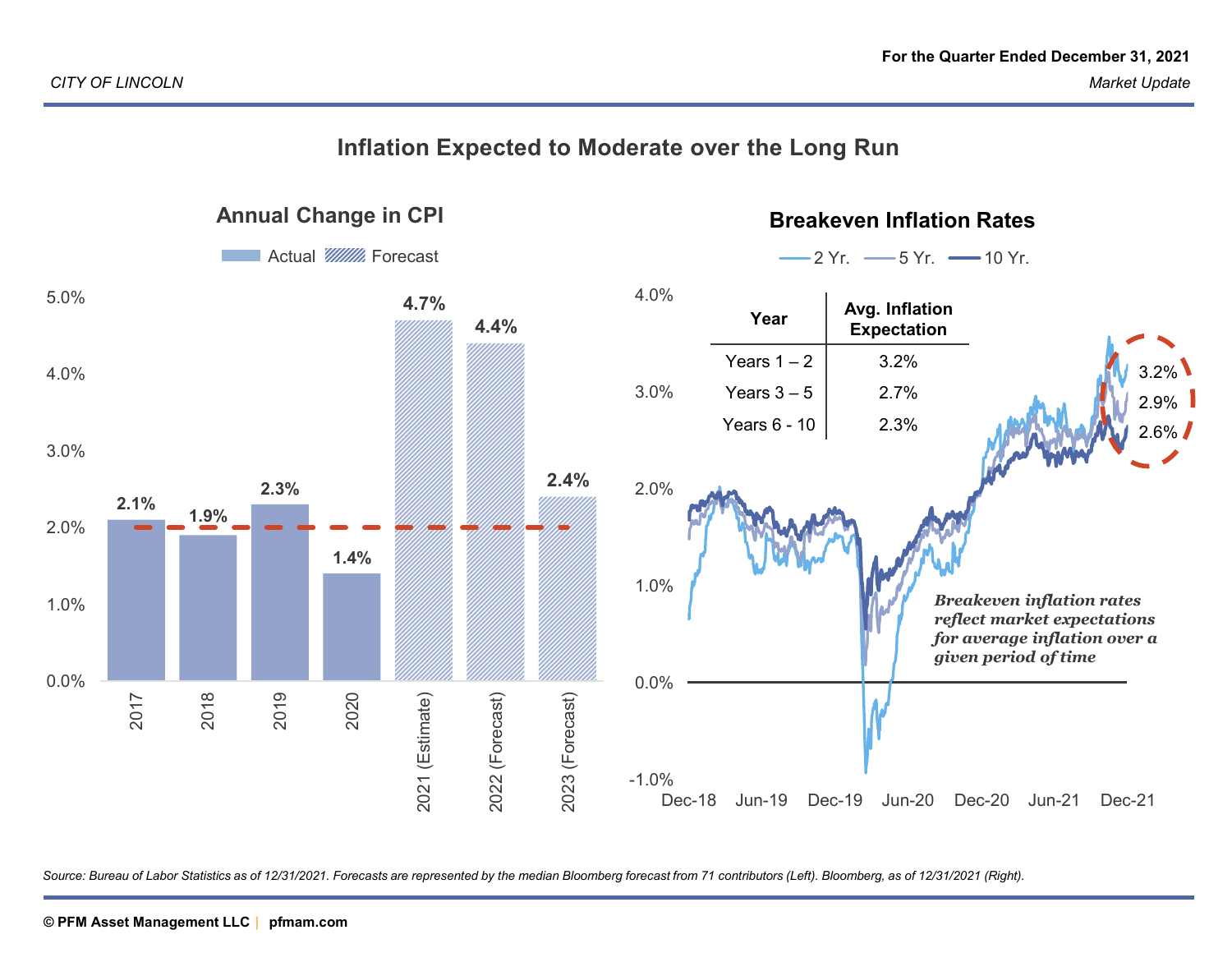## **Federal Reserve's Taper Timeline and Rate Hike Acceleration**

- ▸ In testimony before the Senate Banking Committee, Fed Chair Powell indicated that "it is appropriate" to discuss accelerating the tapering of asset purchases to end "a few months sooner."
- ▸ Fed fund futures are pricing in two to three rate hikes in 2022. The market is expecting the first interest rate hike by the Federal Reserve in May or June 2022.



#### **PFM Asset Management LLC © PFM Asset Management LLC | pfmam.com**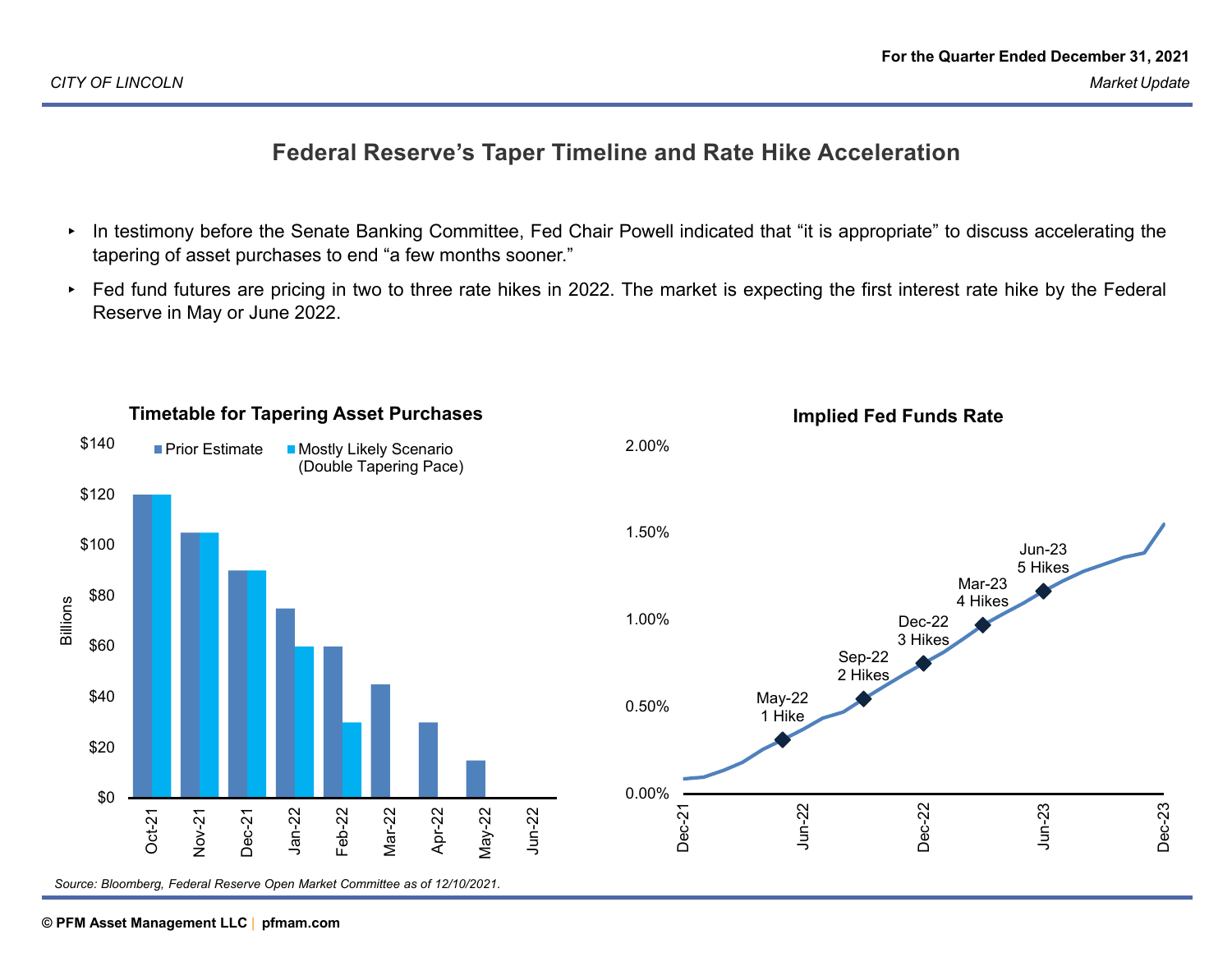



**U.S. Treasury Yield Curve**

*Source: Bloomberg, as of 12/10/2021.*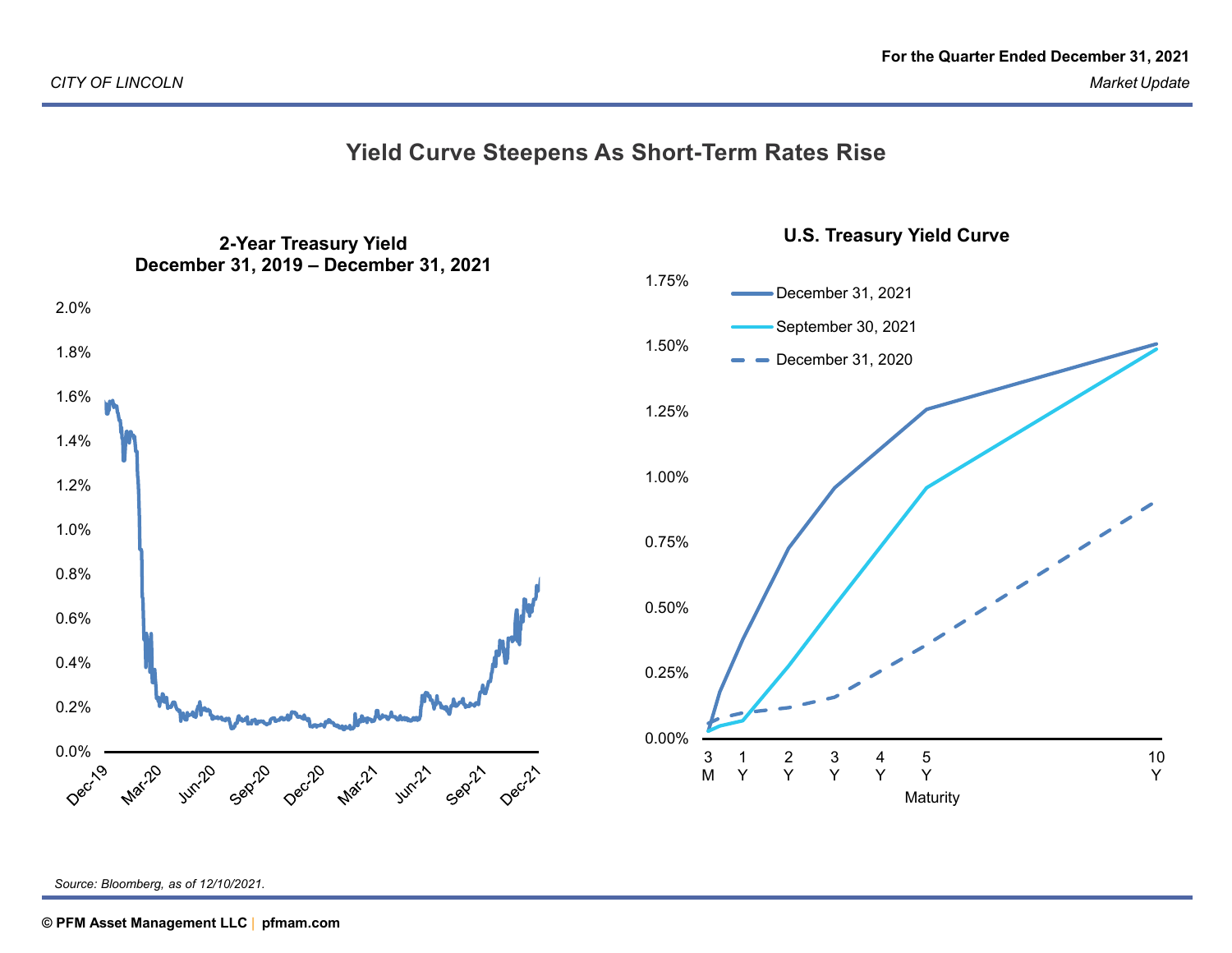### **Sector Yield Spreads Widened in Q4**



Source: ICE BofAML 1-5 year Indices via Bloomberg, MarketAxess and PFM as of 12/31/2021. Spreads on ABS and MBS are option-adjusted spreads of 0-5 year indices based on weighted average life; *spreads on agencies are relative to comparable maturity Treasuries. CMBS is Commercial Mortgage-Backed Securities.*

# **PFM Asset Management LLC © PFM Asset Management LLC | pfmam.com© PFM Asset Management LLC pfmam.com <sup>|</sup>**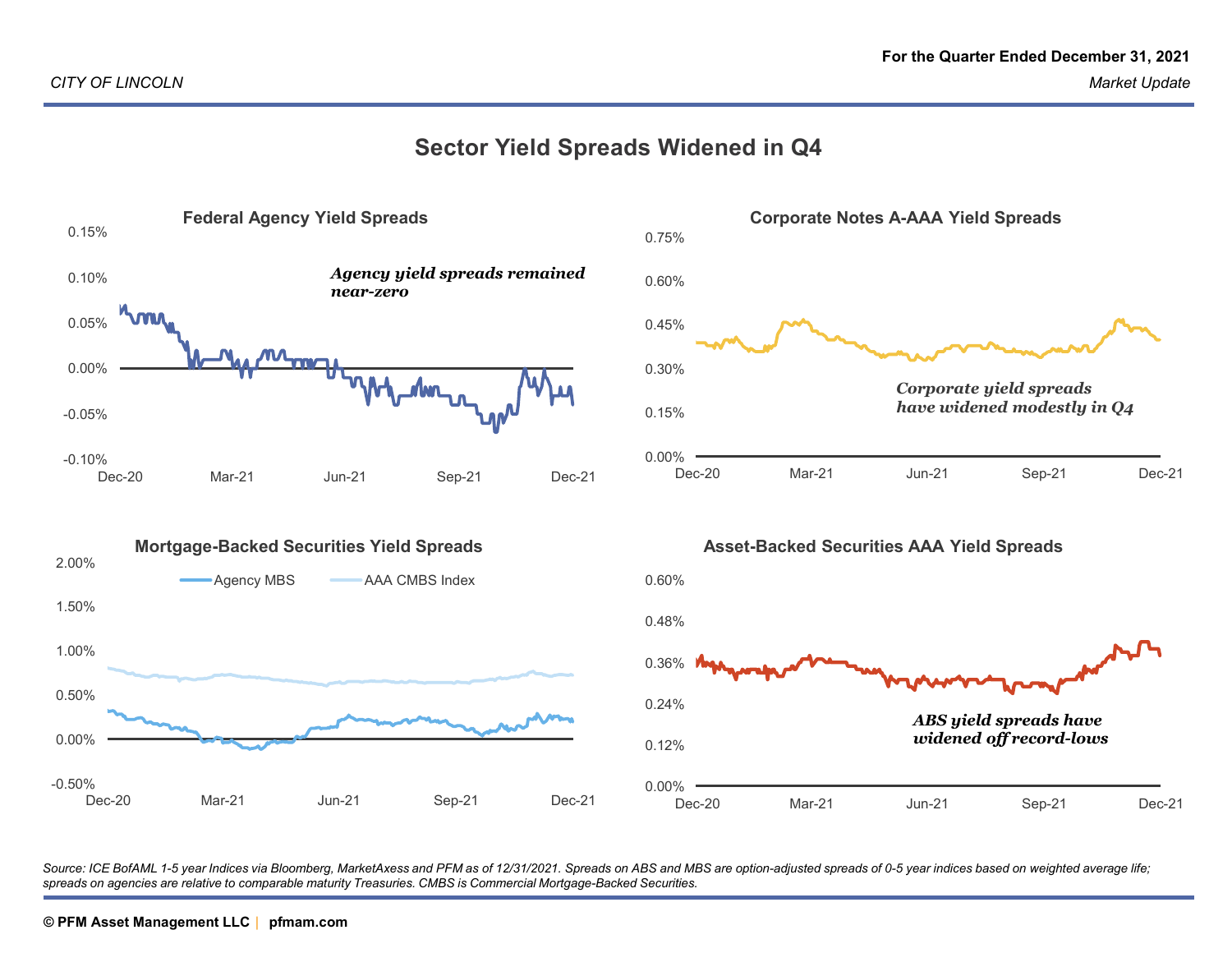## **Rising Rates and Wider Spreads Hampered Fixed-Income Returns in Q4**

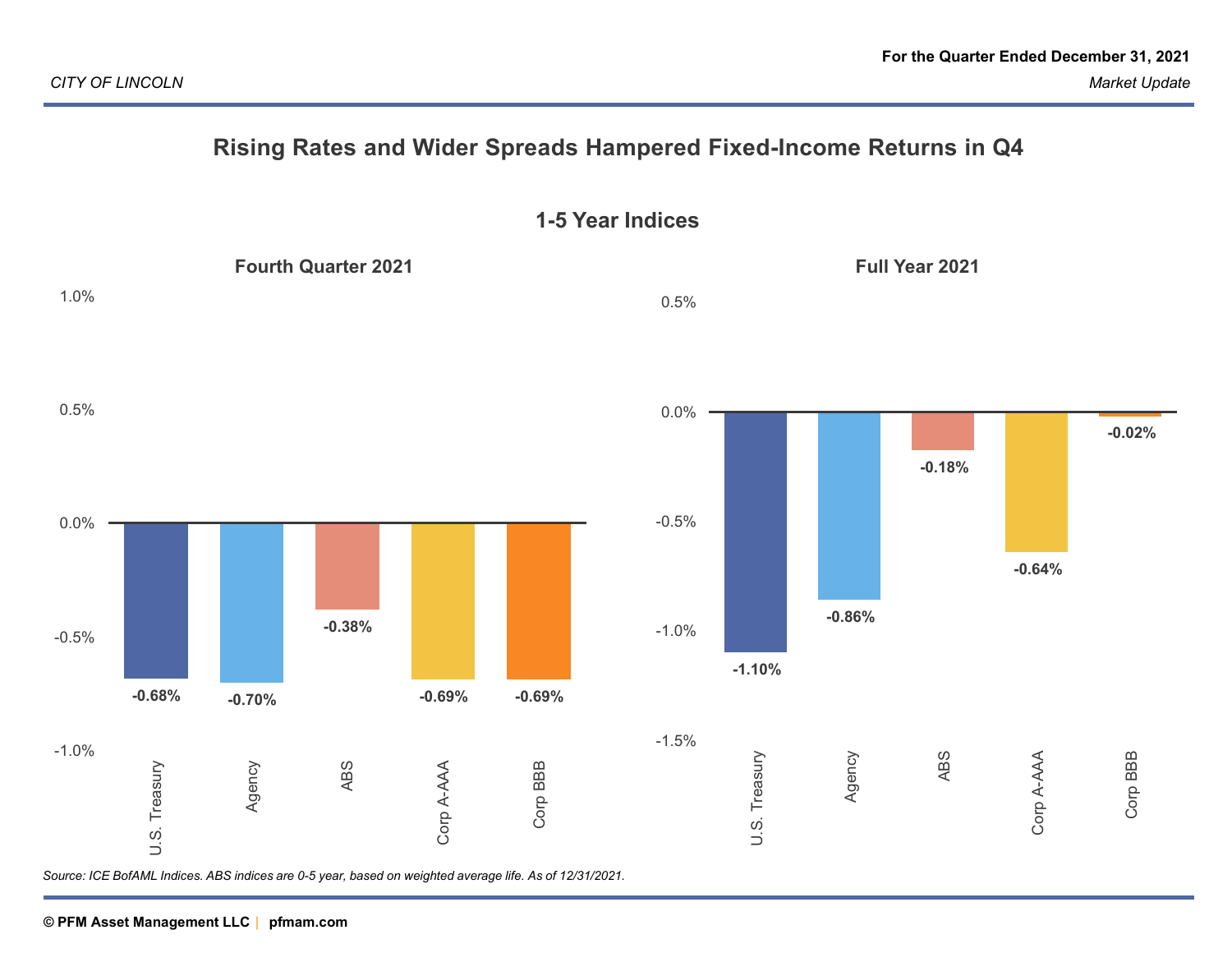## **Fixed-Income Sector Commentary – 4Q 2021**

- **U.S. Treasury** securities generated negative performance as yields rose across maturities. The higher absolute level of yields support duration extensions and roll-down where the curve is steep.
- **Federal agency** spreads widened modestly, generating slightly negative excess returns. Spreads remain tight by historical standards and opportunities to add will be limited.
- **Supranational** securities performed in line with their<br>
interactional securities federal agency counterparts – supply from seasonal issuance should provide opportunities to add sector exposure.
- **Corporates** underperformed after consistently being one of the top performing sectors in prior quarters. Modestly wider spreads are likely to provide opportunities to increase exposure on an issuerspecific basis.
- **Asset-Backed Securities** issuance remains robust and wider spreads enhance the sector's relative value as collateral performance remains strong.
- 0 **Mortgage-Backed Securities** performance was generally negative across collateral and coupon types with 15-yr MBS pools being the exception. FOMC asset purchase tapering and potential balance sheet reduction will continue to weigh negatively on the sector.
- 0 **Taxable Municipal** securities were one of the best performing sectors in Q4. Limited supply is likely to keep downward pressure on spreads and limit opportunities to increase allocations.
- 0 **Commercial Paper and CD** rates gravitated higher throughout the quarter as market expectations for rate hikes sent short maturities higher, creating opportunities to add.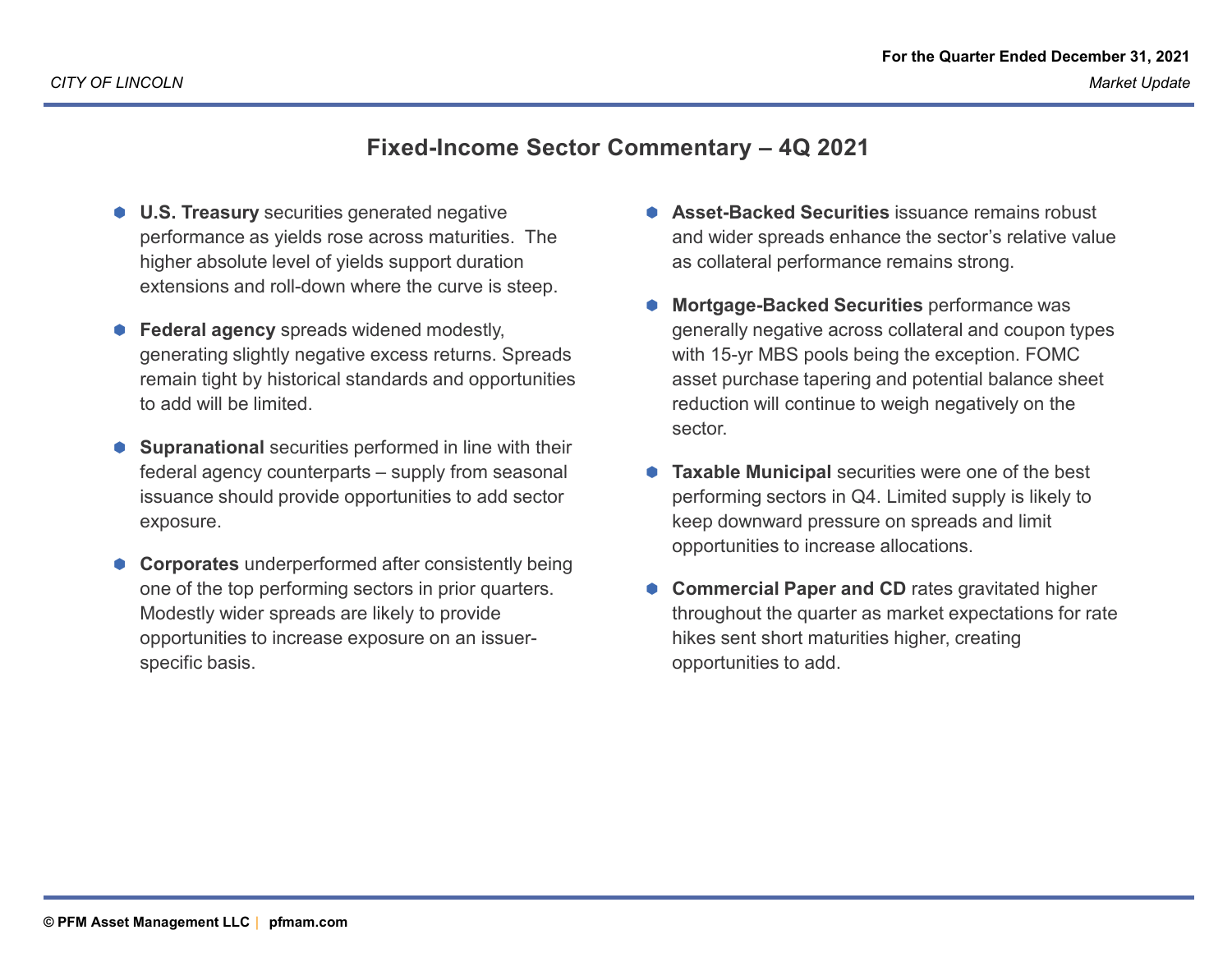Portfolio Review:CITY OF LINCOLN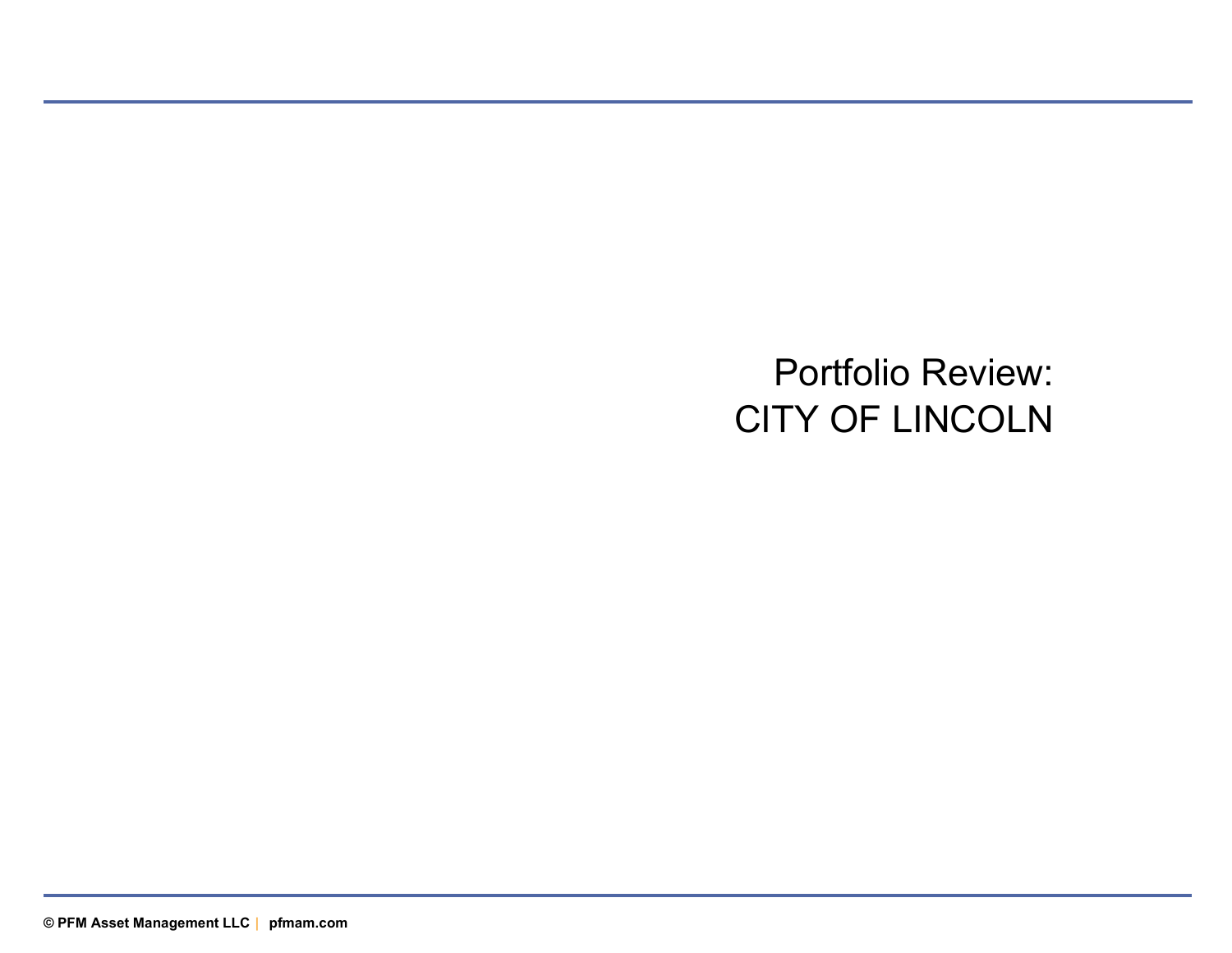## **Portfolio Snapshot<sup>1</sup>**

## **Portfolio Statistics**

| <b>Total Market Value</b>           | \$151,919,569.61 |
|-------------------------------------|------------------|
| <b>Portfolio Effective Duration</b> | 2.53 years       |
| <b>Benchmark Effective Duration</b> | 2.58 years       |
| <b>Yield At Cost</b>                | 1.09%            |
| <b>Yield At Market</b>              | 0.94%            |
| <b>Portfolio Credit Quality</b>     | AA               |
|                                     |                  |

#### **Credit Quality - S&P**





## **Duration Distribution**



*The portfolio's benchmark is the ICE BofAML 1-5 Year U.S. Treasury Index. Source: Bloomberg.1.*

*An average of each security's credit rating was assigned a numeric value and adjusted for its relative weighting in the portfolio.*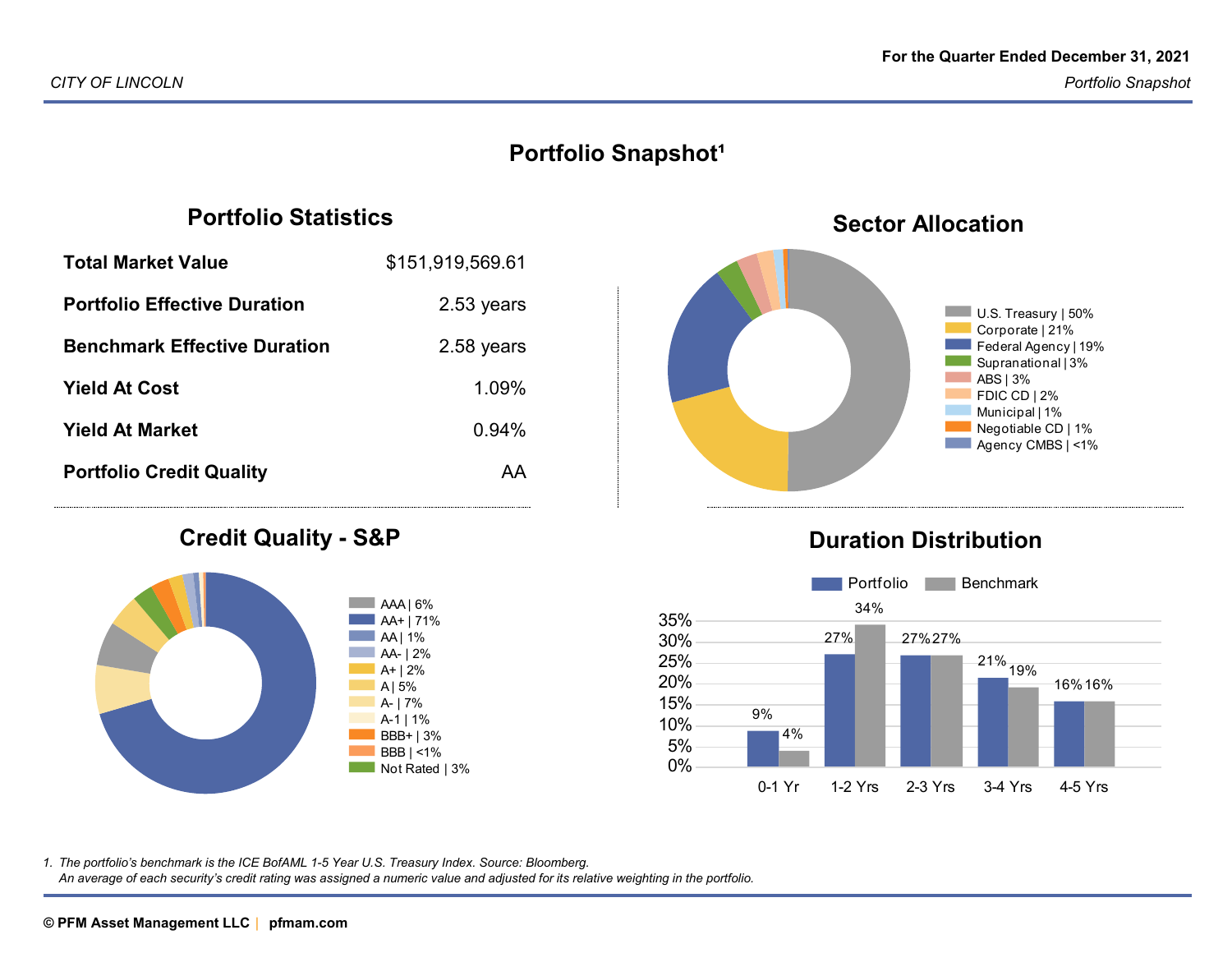## **Sector Allocation Analytics**



*For informational/analytical purposes only and is not provided for compliance assurance.\*Sector Limit for Analysis is as derived from our interpretation of your most recent Investment Policy as provided.*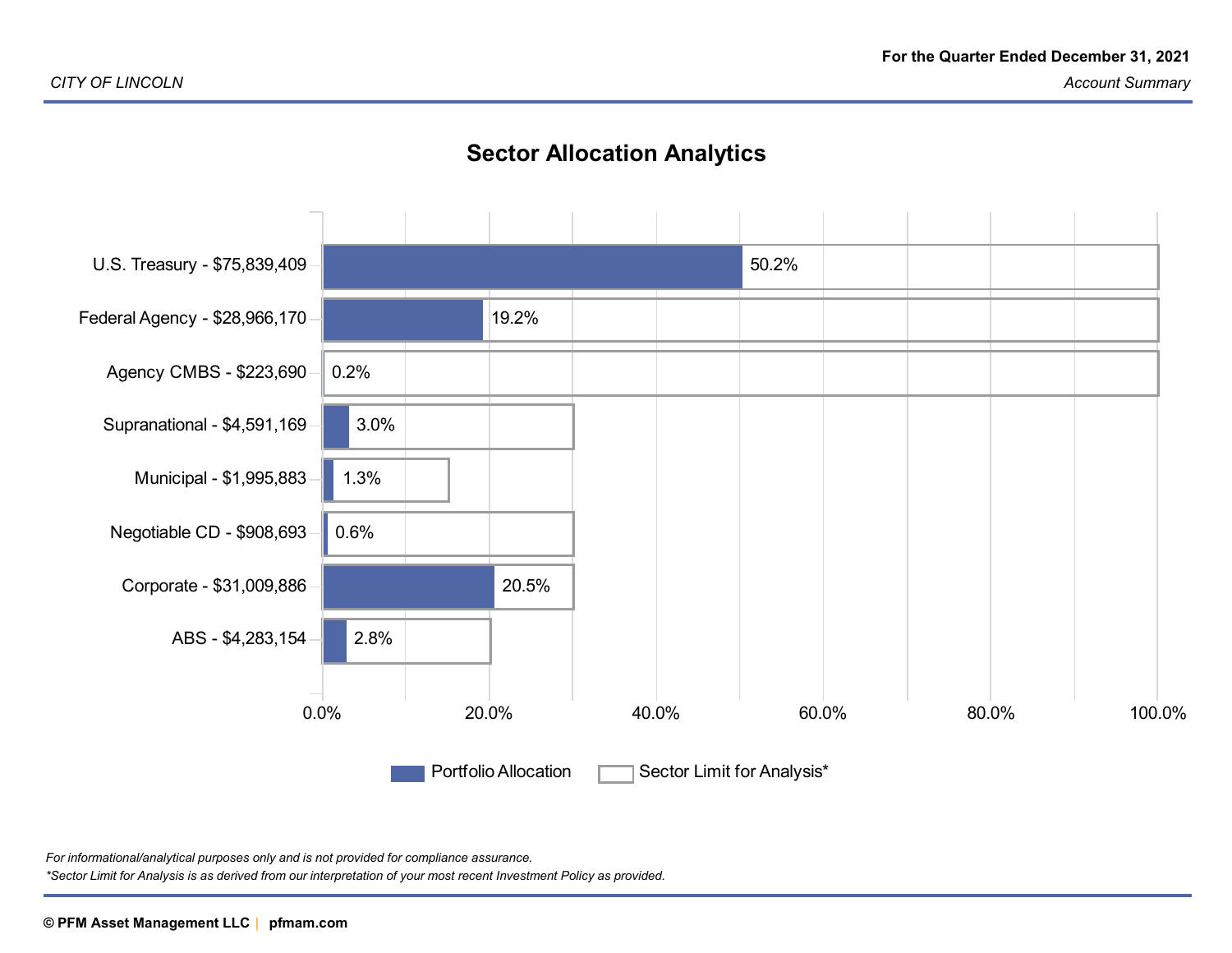## **Portfolio Activity**

(\$ millions)Negotiable CDFederal AgencyFDIC CDAgency CMBSCorporateU.S. TreasuryNegotiable CDFederal AgencyFDIC CDAgency CMBSCorporateABSU.S. Treasury(\$6.0) (\$4.0) (\$2.0) \$0.0 \$2.0 \$4.0 \$6.0 \$8.0 \$10.0<br>Sales/Maturities Purchases **Naturities** Purchases **Purchases** 

**Net Activity by Sector**

| <b>Sector</b>             | <b>Net Activity</b> |
|---------------------------|---------------------|
| U.S. Treasury             | \$5,372,979         |
| ABS                       | \$2,074,739         |
| Corporate                 | \$1,618,228         |
| <b>Agency CMBS</b>        | (\$99,147)          |
| <b>FDIC CD</b>            | (\$490,554)         |
| <b>Federal Agency</b>     | (\$3,045,548)       |
| Negotiable CD             | (\$4,822,474)       |
| <b>Total Net Activity</b> | \$608,222           |

*Based on total proceeds (principal and accrued interest) of buys, sells, maturities, and principal paydowns. Detail may not add to total due to rounding.*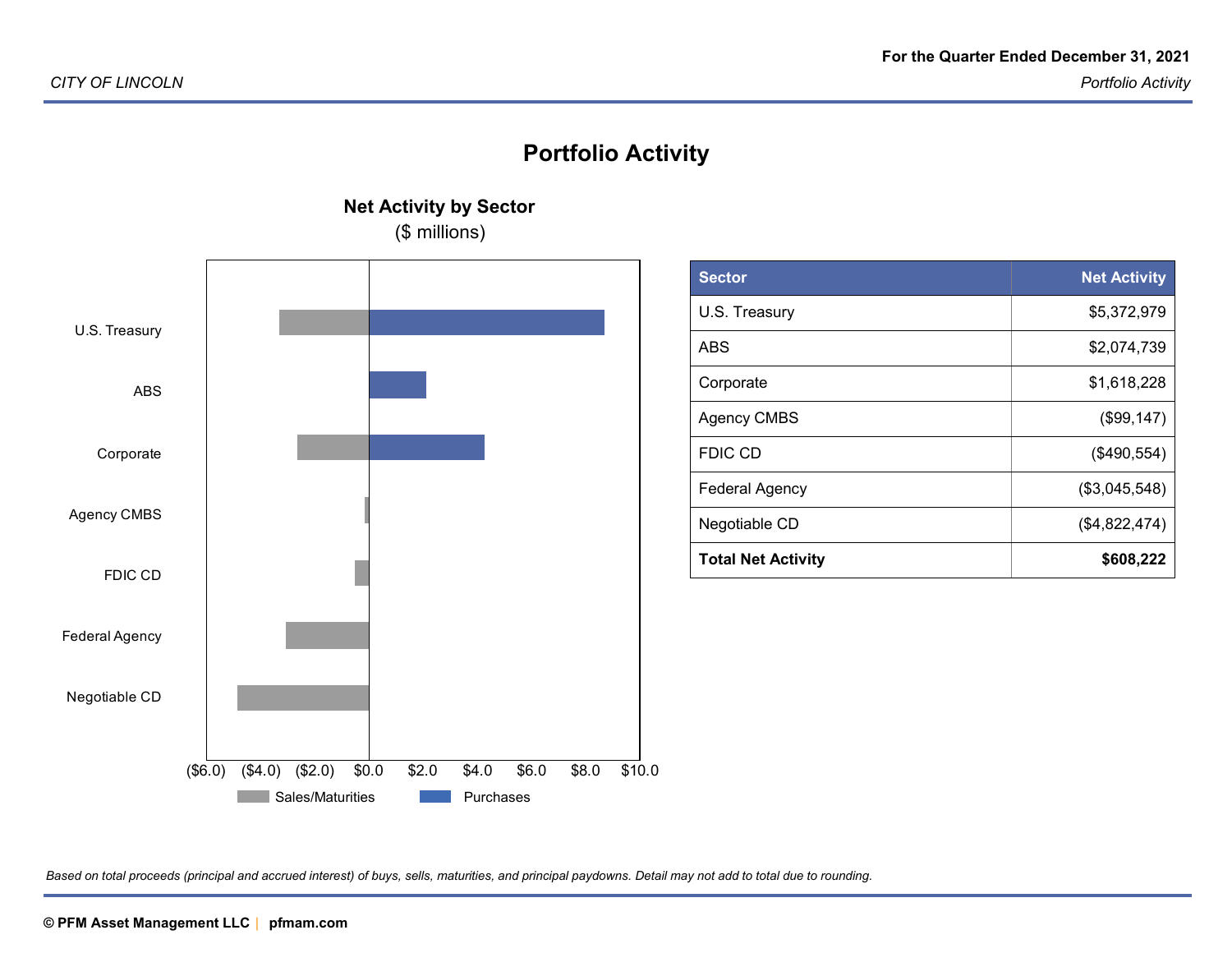

#### **Portfolio Performance**

| <b>Market Value Basis Earnings</b> | <b>3 Months</b> | 1 Year        | 3 Years                  | 5 Years                  | Since Inception <sup>1</sup> |
|------------------------------------|-----------------|---------------|--------------------------|--------------------------|------------------------------|
| Interest Earned <sup>2</sup>       | \$535,741       | \$2,174,728   | $\overline{\phantom{0}}$ | $\blacksquare$           | \$4,738,559                  |
| Change in Market Value             | (\$1,635,788)   | (\$3,598,234) | $\overline{\phantom{0}}$ | $\overline{\phantom{a}}$ | (\$418,498)                  |
| <b>Total Dollar Return</b>         | (\$1,100,047)   | (\$1,423,506) | m.                       | ×.                       | \$4,320,061                  |
| <b>Total Return<sup>3</sup></b>    |                 |               |                          |                          |                              |
| Portfolio                          | $-0.72%$        | $-0.95\%$     | $0.00\%$                 | $0.00\%$                 | 1.73%                        |
| Benchmark <sup>4</sup>             | $-0.68%$        | $-1.10%$      | $0.00\%$                 | $0.00\%$                 | 1.54%                        |
| <b>Basis Point Fee</b>             | 0.02%           | 0.07%         | $\blacksquare$           | $\blacksquare$           | 0.08%                        |
| Net of Fee Return                  | $-0.74%$        | $-1.03%$      | $\blacksquare$           | $\blacksquare$           | 1.66%                        |
|                                    |                 |               |                          |                          |                              |

*1. The lesser of 10 years or since inception is shown. Since inception returns for periods one year or less are not shown. Performance inception date is December 31, 2019.*

*2. Interest earned calculated as the ending accrued interest less beginning accrued interest, plus net interest activity.*

*3. Returns for periods one year or less are presented on a periodic basis. Returns for periods greater than one year are presented on an annualized basis.*

*4. The portfolio's benchmark is the ICE BofAML 1-5 Year U.S. Treasury Index. Source: Bloomberg.*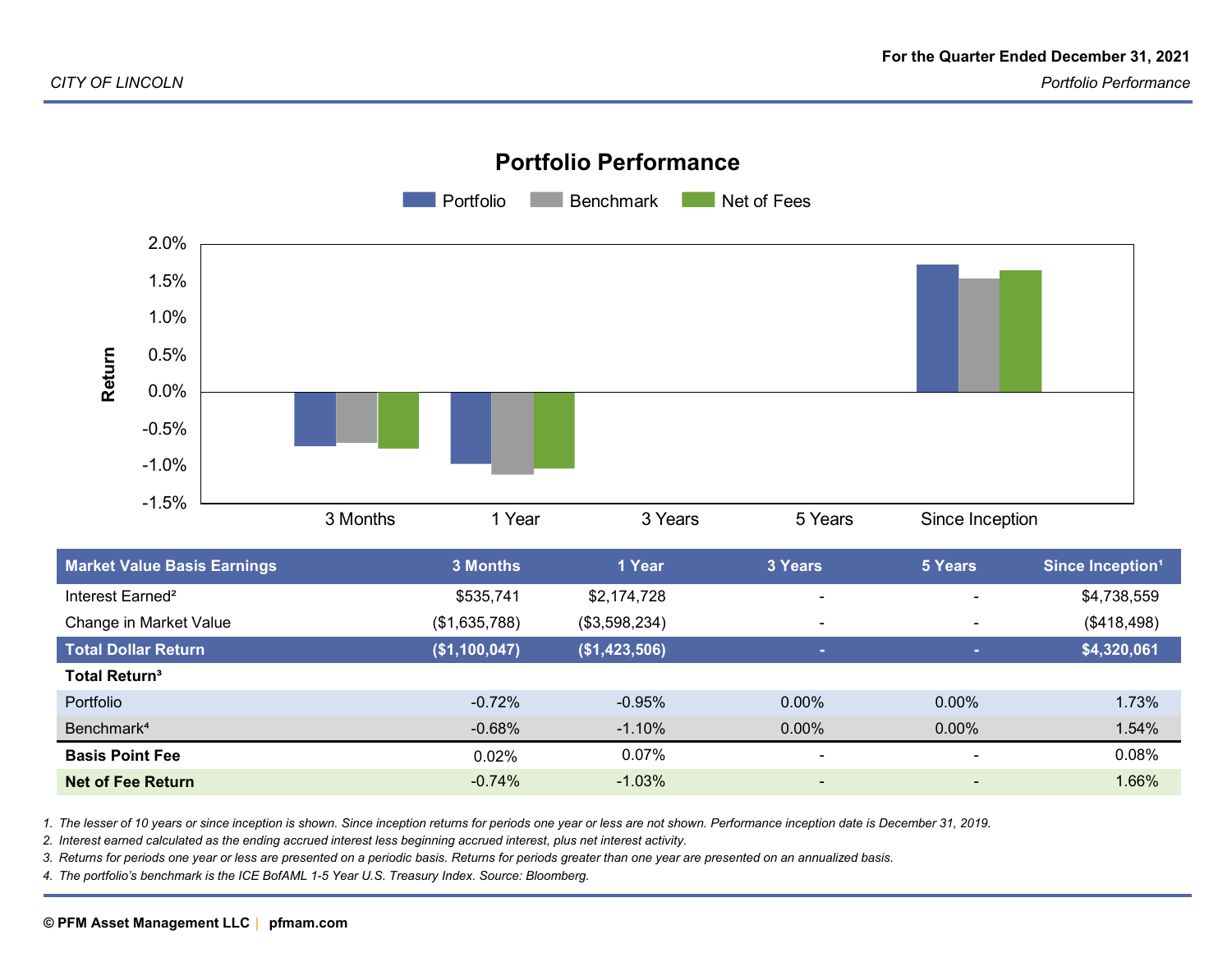

## **Accrual Basis Earnings**

| <b>Accrual Basis Earnings</b> | <b>3 Months</b> | 1 Year      | 3 Years                  | 5 Year                   | <b>Since Inception</b> |
|-------------------------------|-----------------|-------------|--------------------------|--------------------------|------------------------|
| Interest Earned               | \$535,741       | \$2,174,728 | $\overline{\phantom{0}}$ | -                        | \$4,738,559            |
| Realized Gains / (Losses)     | \$205,695       | \$737,407   | $\overline{\phantom{0}}$ | $\overline{\phantom{0}}$ | \$1,435,661            |
| Change in Amortized Cost      | (\$120,016)     | (\$420,754) | $\overline{\phantom{0}}$ | $\overline{\phantom{0}}$ | (\$743,742)            |
| <b>Total Earnings</b>         | \$621,420       | \$2,491,381 |                          |                          | \$5,430,478            |

*1. The lesser of 10 years or since inception is shown. Performance inception date is December 31, 2019.*

*2. Interest earned calculated as the ending accrued interest less beginning accrued interest, plus net interest activity.*

*3. Realized gains / (losses) are shown on an amortized cost basis.*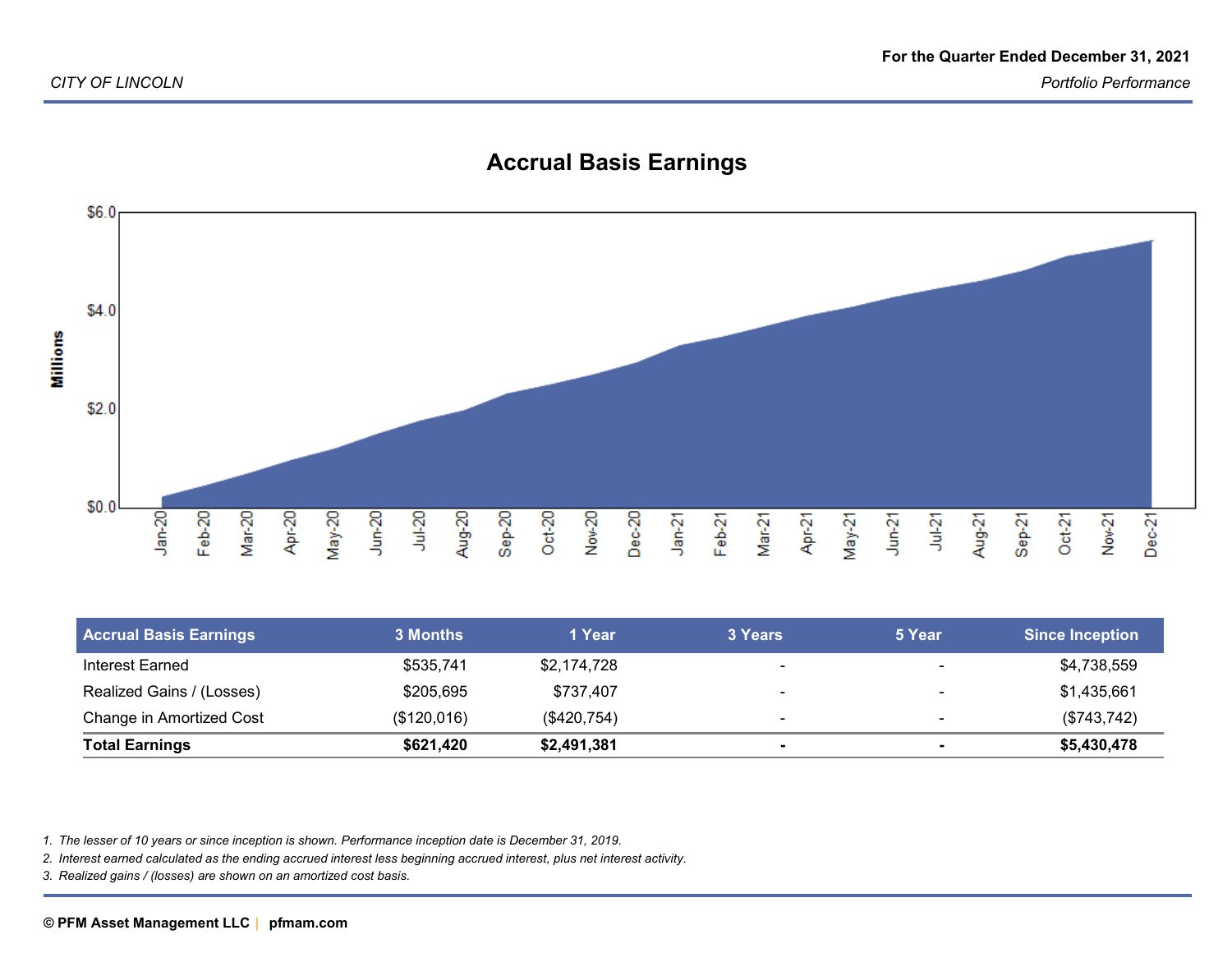| <b>Security Type / Issuer</b>                      |         | Market Value (%) S&P / Moody's / Fitch |
|----------------------------------------------------|---------|----------------------------------------|
| <b>U.S. Treasury</b>                               | 50.2%   |                                        |
| UNITED STATES TREASURY                             | 50.2%   | AA / Aaa / AAA                         |
| <b>Federal Agency</b>                              | 19.2%   |                                        |
| <b>FANNIE MAE</b>                                  | 9.5%    | AA / Aaa / AAA                         |
| FEDERAL HOME LOAN BANKS                            | 2.1%    | AA / Aaa / NR                          |
| <b>FREDDIE MAC</b>                                 | 7.5%    | AA / Aaa / AAA                         |
| <b>Agency CMBS</b>                                 | 0.1%    |                                        |
| <b>FANNIE MAE</b>                                  | 0.1%    | AA / Aaa / AAA                         |
| <b>Supranational</b>                               | 3.0%    |                                        |
| INTER-AMERICAN DEVELOPMENT BANK                    | $2.4\%$ | AAA / Aaa / AAA                        |
| INTL BANK OF RECONSTRUCTION AND DEV                | 0.6%    | AAA / Aaa / AAA                        |
| <b>Municipal</b>                                   | 1.3%    |                                        |
| CALIFORNIA DEPARTMENT OF WATER<br><b>RESOURCES</b> | 0.6%    | AAA / Aa / NR                          |
| SAN DIEGO COMMUNITY COLLEGE DISTRICT               | 0.2%    | AAA / Aaa / NR                         |
| <b>TAMALPAIS UNION HIGH SCHOOL DISTRICT</b>        | 0.5%    | NR / Aaa / NR                          |
| <b>FDIC CD</b>                                     | 2.2%    |                                        |
| AMERICAN EXPRESS CO                                | 0.2%    | NR/NR/NR                               |
| <b>BARCLAYS PLC</b>                                | 0.2%    | NR/NR/NR                               |
| <b>BMW FINANCIAL SERVICES NA LLC</b>               | 0.2%    | NR / NR / NR                           |
| <b>CITIGROUP INC</b>                               | $0.2\%$ | NR/NR/NR                               |
| <b>CROSSFIRST BANK</b>                             | 0.2%    | NR / NR / NR                           |
| <b>ENERBANK USA</b>                                | 0.2%    | NR/NR/NR                               |
| <b>FARMERS &amp; MERCHS BK WISC</b>                | 0.2%    | NR/NR/NR                               |
| <b>GENOA BANKING COMPANY</b>                       | 0.2%    | NR/NR/NR                               |
| <b>MEDALLION BANK UTAH</b>                         | 0.2%    | NR/NR/NR                               |
| <b>MORGAN STANLEY</b>                              | 0.2%    | NR/NR/NR                               |
| <b>SALLIE MAE BANK</b>                             | 0.2%    | NR/NR/NR                               |

### **Issuer Diversification**

| <b>Security Type / Issuer</b>        |       | Market Value (%) S&P / Moody's / Fitch |
|--------------------------------------|-------|----------------------------------------|
| <b>FDIC CD</b>                       | 2.2%  |                                        |
| STATE BANK OF INDIA                  | 0.1%  | NR/NR/NR                               |
| <b>TIAA FSB</b>                      | 0.3%  | NR/NR/NR                               |
| <b>Negotiable CD</b>                 | 0.6%  |                                        |
| SKANDINAVISKA ENSKILDA BANKEN AB     | 0.6%  | A / Aa / AA                            |
| <b>Corporate</b>                     | 20.5% |                                        |
| ADOBE INC                            | 0.1%  | A/A/NR                                 |
| AMAZON.COM INC                       | 0.9%  | AA/AA                                  |
| AMERICAN EXPRESS CO                  | 0.8%  | BBB/A/A                                |
| AMERICAN HONDA FINANCE               | 0.8%  | A/A/NR                                 |
| <b>ANTHEM INC</b>                    | 0.2%  | A / Baa / BBB                          |
| <b>APPLE INC</b>                     | 1.0%  | AA / Aaa / NR                          |
| ASTRAZENECA PLC                      | 0.7%  | A/A/NR                                 |
| <b>BANK OF AMERICA CO</b>            | 2.0%  | A/A/AA                                 |
| <b>BAXTER INTERNATIONAL INC</b>      | 0.2%  | BBB / Baa / BBB                        |
| <b>BLACKROCK INC</b>                 | 1.6%  | AA/AA/NR                               |
| <b>BMW FINANCIAL SERVICES NA LLC</b> | 0.6%  | A/A/NR                                 |
| <b>BRISTOL-MYERS SQUIBB CO</b>       | 0.6%  | A/A/NR                                 |
| <b>CATERPILLAR INC</b>               | 1.3%  | A/A/A                                  |
| <b>CHARLES SCHWAB</b>                | 0.7%  | A/A/A                                  |
| <b>CITIGROUP INC</b>                 | 0.7%  | BBB/A/A                                |
| CONOCOPHILLIPS COMPANY               | 0.2%  | A/A/A                                  |
| <b>DEERE &amp; COMPANY</b>           | 0.2%  | A/A/A                                  |
| <b>GENERAL DYNAMICS CORP</b>         | 0.2%  | A/A/NR                                 |
| <b>GLAXOSMITHKLINE PLC TAL</b>       | 0.2%  | A/A/A                                  |
| <b>GOLDMAN SACHS GROUP INC</b>       | 0.5%  | BBB/A/A                                |
| <b>IBM CORP</b>                      | 0.5%  | A/A/NR                                 |

*Ratings shown are calculated by assigning a numeral value to each security rating, then calculating a weighted average rating for each security type / issuer category using all available security ratings,*excluding Not-Rated (NR) ratings. For security type / issuer categories where a rating from the applicable NRSRO is not available, a rating of NR is assigned. Excludes balances invested in money market *funds.*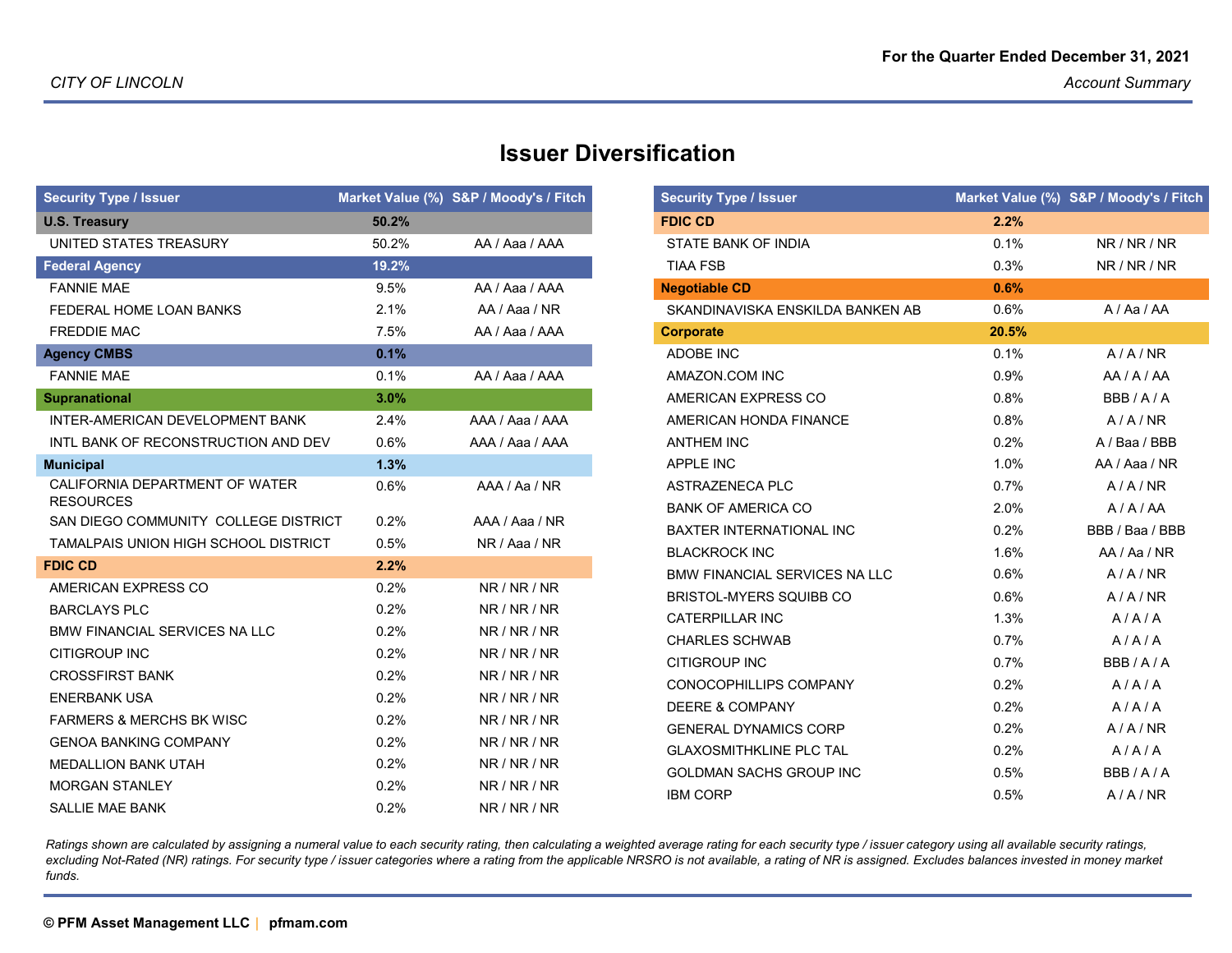## **Issuer Diversification**

| <b>Security Type / Issuer</b>                            |         | Market Value (%) S&P / Moody's / Fitch |
|----------------------------------------------------------|---------|----------------------------------------|
| <b>Corporate</b>                                         | 20.5%   |                                        |
| <b>JP MORGAN CHASE &amp; CO</b>                          | 1.0%    | A/A/AA                                 |
| <b>LOCKHEED MARTIN CORP</b>                              | $0.7\%$ | A/A/A                                  |
| <b>MORGAN STANLEY</b>                                    | 0.1%    | BBB/A/A                                |
| PEPSICO INC                                              | 0.2%    | A/A/NR                                 |
| <b>PNC FINANCIAL SERVICES GROUP</b>                      | 0.3%    | A/A/A                                  |
| THE BANK OF NEW YORK MELLON<br><b>CORPORATION</b>        | 1.6%    | A/A/AA                                 |
| THE WALT DISNEY CORPORATION                              | 0.7%    | BBB/A/A                                |
| <b>TOYOTA MOTOR CORP</b>                                 | 0.4%    | A/A/A                                  |
| <b>TRUIST FIN CORP</b>                                   | 0.9%    | A/A/A                                  |
| UNILEVER PLC                                             | 0.1%    | A/A/A                                  |
| <b>US BANCORP</b>                                        | 0.7%    | A/A/A                                  |
| <b>WELLS FARGO &amp; COMPANY</b>                         | 0.2%    | BBB/A/A                                |
| <b>ABS</b>                                               | 2.8%    |                                        |
| CAPITAL ONE FINANCIAL CORP                               | 0.7%    | AAA / NR / AAA                         |
| CARMAX AUTO OWNER TRUST                                  | 1.0%    | AAA / Aaa / AAA                        |
| <b>GM FINANCIAL CONSUMER AUTOMOBILE</b><br><b>TRUST</b>  | 0.1%    | AAA / Aaa / NR                         |
| <b>HONDA AUTO RECEIVABLES</b>                            | 0.3%    | NR / Aaa / AAA                         |
| <b>HYUNDAI AUTO LEASE SECURITIZATION</b><br><b>TRUST</b> | 0.1%    | AAA / Aaa / NR                         |
| <b>HYUNDAI AUTO RECEIVABLES</b>                          | 0.1%    | AAA / NR / AAA                         |
| MERCEDES-BENZ AUTO LEASE TRUST                           | 0.2%    | AAA / Aaa / NR                         |
| <b>VOLKSWAGEN OF AMERICA</b>                             | 0.4%    | AAA / Aaa / NR                         |
| <b>Total</b>                                             | 100.0%  |                                        |

*Ratings shown are calculated by assigning a numeral value to each security rating, then calculating a weighted average rating for each security type / issuer category using all available security ratings,*excluding Not-Rated (NR) ratings. For security type / issuer categories where a rating from the applicable NRSRO is not available, a rating of NR is assigned. Excludes balances invested in money market *funds.*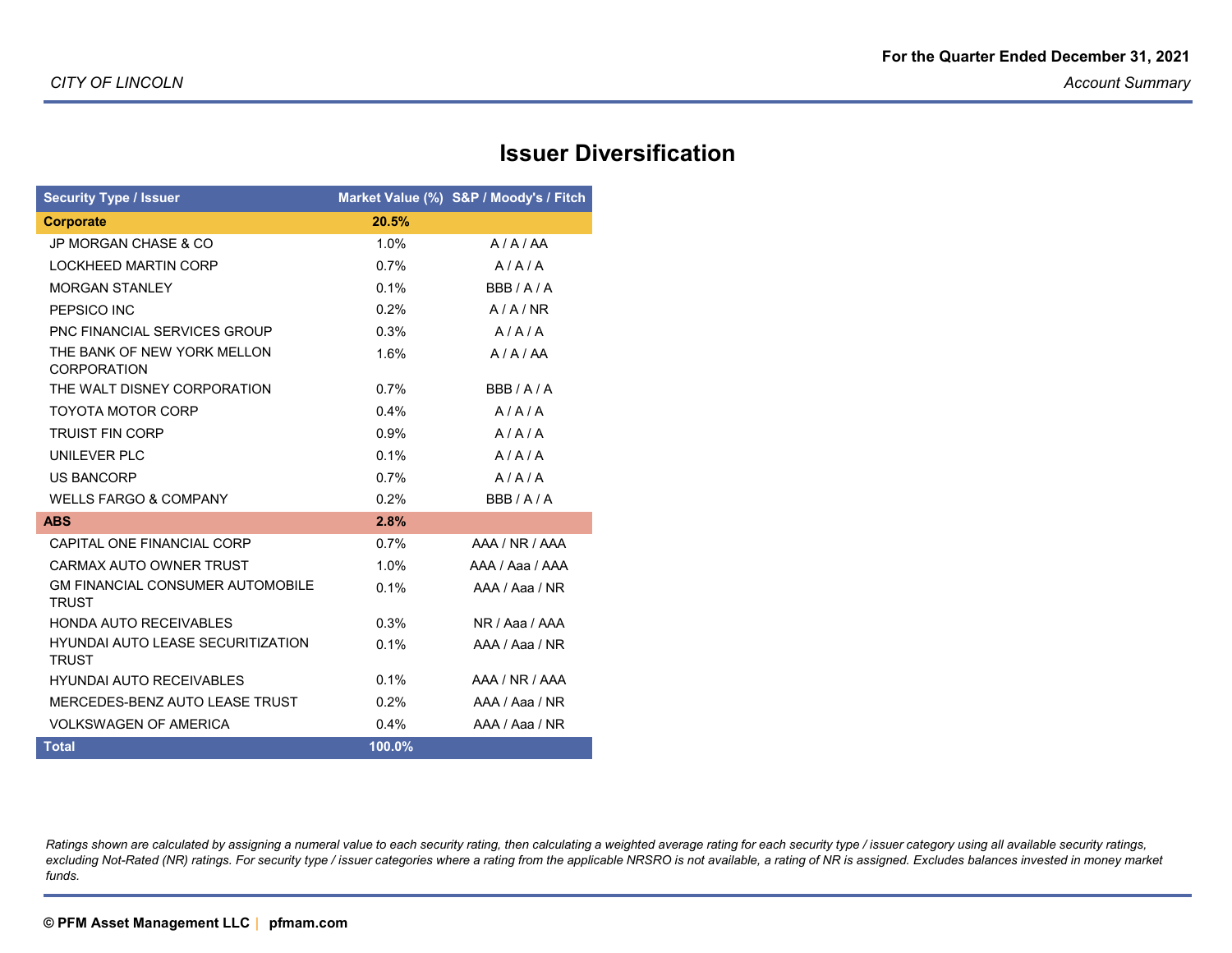### **Certificate of Compliance**

During the reporting period for the quarter ended December 31, 2021, the account(s) managed by PFM Asset Management("PFMAM") were in compliance with the applicable investment policy and guidelines as furnished to PFMAM.

Acknowledged : *PFM Asset Management LLC*

*Note: Pre- and post-trade compliance for the account(s) managed by PFM Asset Management is provided via Bloomberg Asset and Investment Management ("AIM").*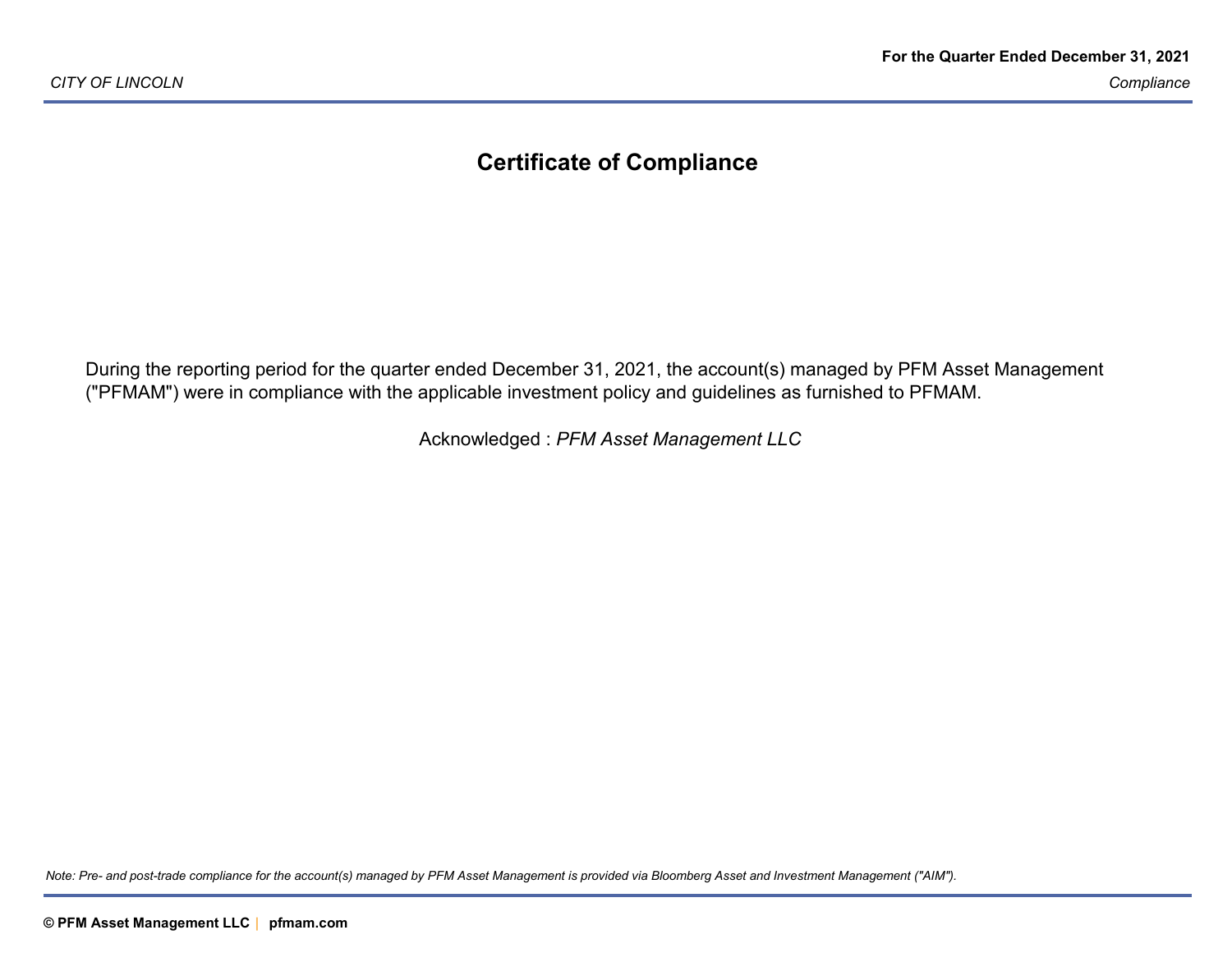# Portfolio Holdings and Transactions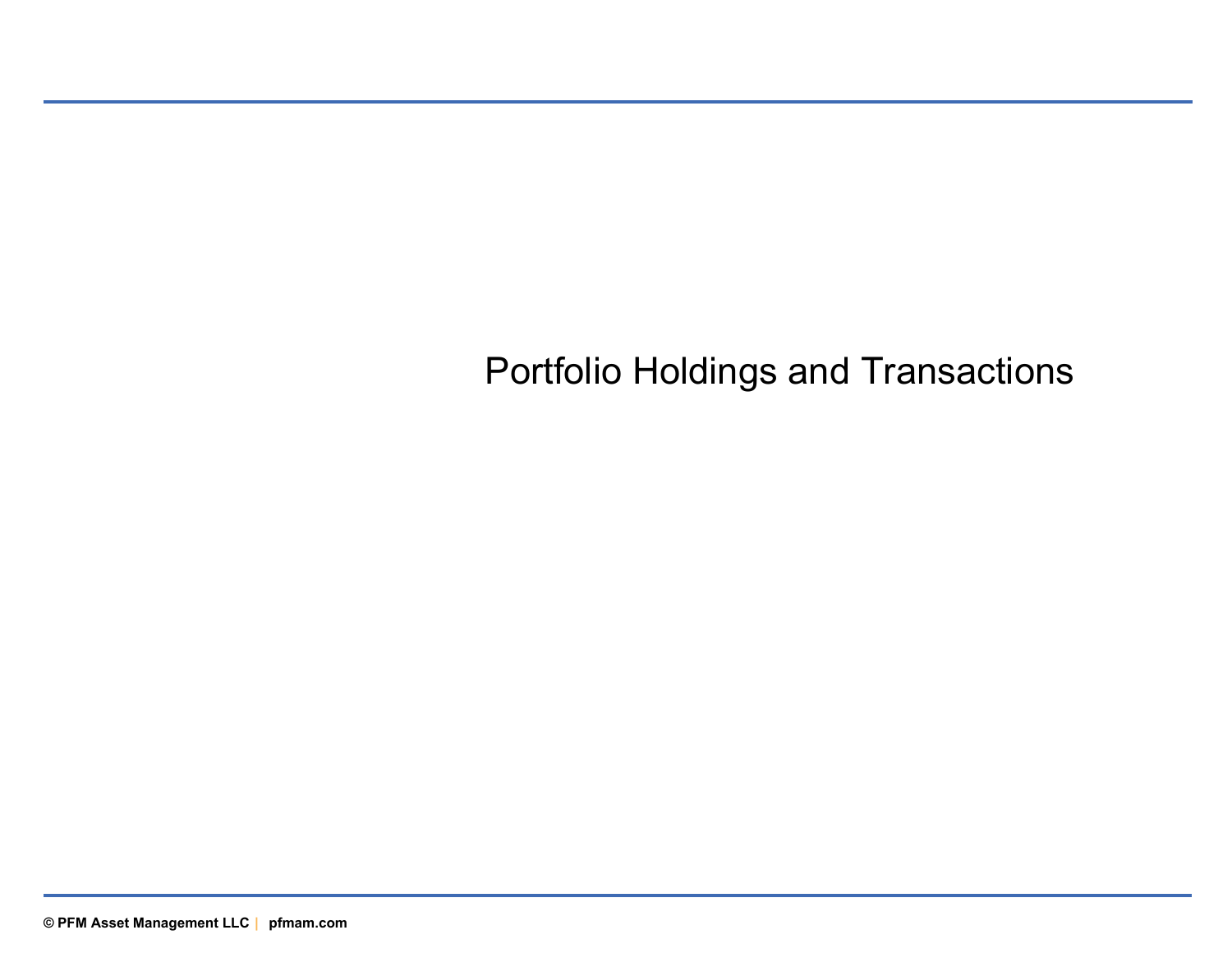#### **Issuer DistributionAs of December 31, 2021**

| <b>Issuer</b>                           | Market Value (\$) | % of Portfolio |
|-----------------------------------------|-------------------|----------------|
| UNITED STATES TREASURY                  | 75,839,409        | 50.17%         |
| <b>FANNIE MAE</b>                       | 14,653,832        | 9.70%          |
| <b>FREDDIE MAC</b>                      | 11,400,002        | 7.54%          |
| INTER-AMERICAN DEVELOPMENT BANK         | 3,686,316         | 2.44%          |
| FEDERAL HOME LOAN BANKS                 | 3,136,026         | 2.07%          |
| <b>BANK OF AMERICA CO</b>               | 3,057,753         | 2.02%          |
| THE BANK OF NEW YORK MELLON CORPORATION | 2,414,037         | 1.60%          |
| <b>BLACKROCK INC</b>                    | 2,368,412         | 1.57%          |
| <b>CATERPILLAR INC</b>                  | 2,009,332         | 1.33%          |
| APPLE INC                               | 1,562,007         | 1.03%          |
| JP MORGAN CHASE & CO                    | 1,529,029         | 1.01%          |
| AMERICAN EXPRESS CO                     | 1,503,665         | 0.99%          |
| CARMAX AUTO OWNER TRUST                 | 1,487,969         | 0.98%          |
| <b>TRUIST FIN CORP</b>                  | 1,334,858         | 0.88%          |
| AMAZON COM INC                          | 1,286,912         | 0.85%          |
| <b>CITIGROUP INC</b>                    | 1,246,673         | 0.82%          |
| AMERICAN HONDA FINANCE                  | 1,183,169         | 0.78%          |
| <b>BMW FINANCIAL SERVICES NA LLC</b>    | 1,114,028         | 0.74%          |
| CAPITAL ONE FINANCIAL CORP              | 1,070,520         | 0.71%          |
| <b>LOCKHEED MARTIN CORP</b>             | 1,046,221         | 0.69%          |
| <b>US BANCORP</b>                       | 1,032,388         | 0.68%          |
| THE WALT DISNEY CORPORATION             | 1,016,365         | 0.67%          |
| ASTRAZENECA PLC                         | 987,258           | 0.65%          |
| <b>CHARLES SCHWAB</b>                   | 984,001           | 0.65%          |
|                                         |                   |                |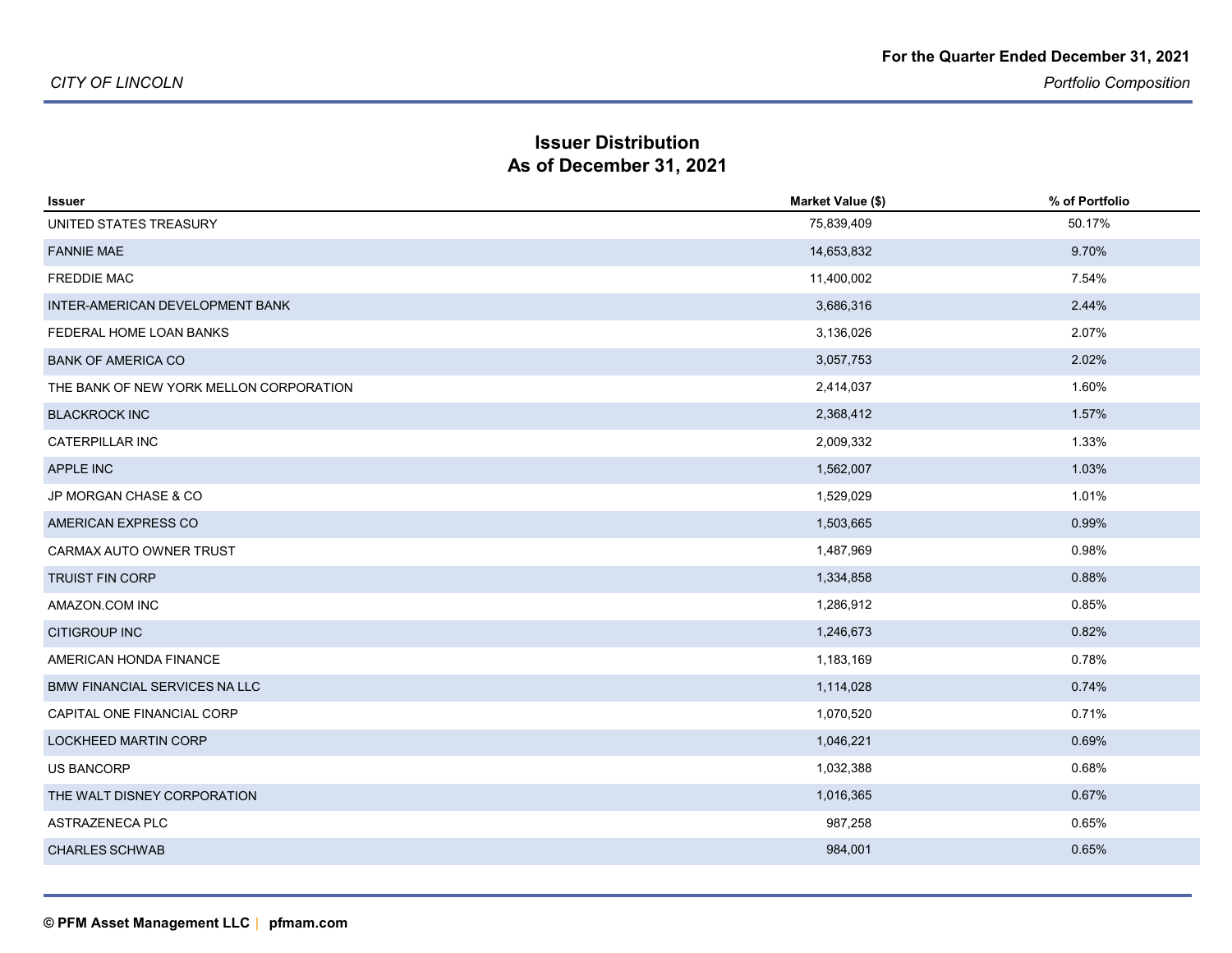#### **For the Quarter Ended December 31, 2021**

*CITY OF LINCOLN*

*Portfolio Composition*

| <b>Issuer</b>                            | Market Value (\$) | % of Portfolio |
|------------------------------------------|-------------------|----------------|
| BRISTOL-MYERS SQUIBB CO                  | 973,538           | 0.64%          |
| CALIFORNIA DEPARTMENT OF WATER RESOURCES | 956,855           | 0.63%          |
| SKANDINAVISKA ENSKILDA BANKEN AB         | 908,693           | 0.60%          |
| INTL BANK OF RECONSTRUCTION AND DEV      | 904,853           | 0.60%          |
| <b>IBM CORP</b>                          | 748,159           | 0.49%          |
| GOLDMAN SACHS GROUP INC                  | 747,970           | 0.49%          |
| TAMALPAIS UNION HIGH SCHOOL DISTRICT     | 741,233           | 0.49%          |
| <b>TOYOTA MOTOR CORP</b>                 | 629,078           | 0.42%          |
| <b>VOLKSWAGEN OF AMERICA</b>             | 570,037           | 0.38%          |
| <b>TIAA FSB</b>                          | 495,267           | 0.33%          |
| HONDA AUTO RECEIVABLES                   | 429,086           | 0.28%          |
| <b>PNC FINANCIAL SERVICES GROUP</b>      | 416,732           | 0.28%          |
| <b>MORGAN STANLEY</b>                    | 365,684           | 0.24%          |
| <b>DEERE &amp; COMPANY</b>               | 356,885           | 0.24%          |
| <b>BAXTER INTERNATIONAL INC</b>          | 303,019           | 0.20%          |
| PEPSICO INC                              | 299,963           | 0.20%          |
| SAN DIEGO COMMUNITY COLLEGE DISTRICT     | 297,795           | 0.20%          |
| <b>ENERBANK USA</b>                      | 260,917           | 0.17%          |
| MEDALLION BANK UTAH                      | 259,657           | 0.17%          |
| <b>GENERAL DYNAMICS CORP</b>             | 258,823           | 0.17%          |
| <b>WELLS FARGO &amp; COMPANY</b>         | 257,011           | 0.17%          |
| <b>GENOA BANKING COMPANY</b>             | 256,213           | 0.17%          |
| <b>FARMERS &amp; MERCHS BK WISC</b>      | 256,150           | 0.17%          |
| <b>GLAXOSMITHKLINE PLC TAL</b>           | 256,029           | 0.17%          |
| <b>ANTHEM INC</b>                        | 254,821           | 0.17%          |
| CONOCOPHILLIPS COMPANY                   | 252,914           | 0.17%          |
| <b>CROSSFIRST BANK</b>                   | 252,816           | 0.17%          |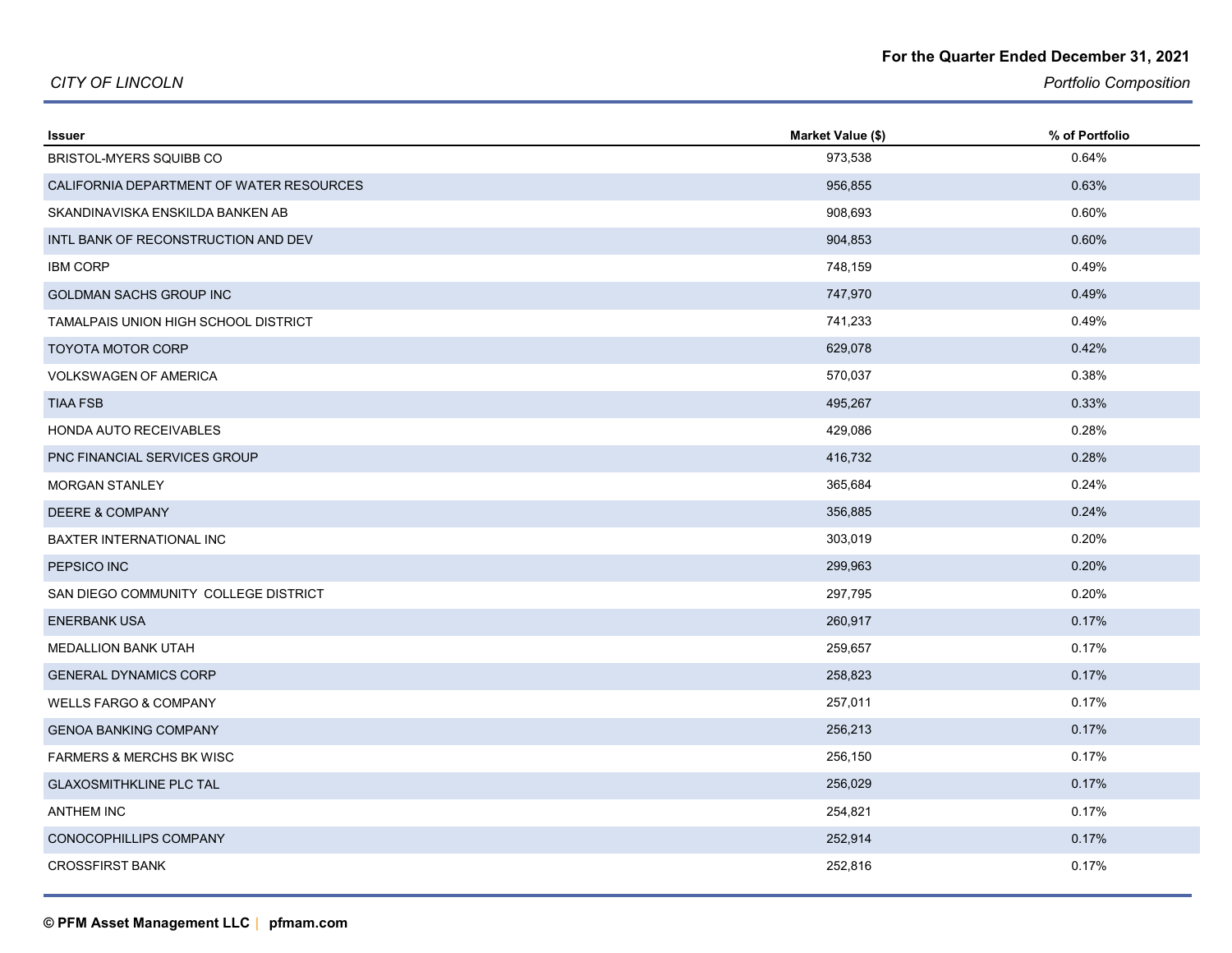#### **For the Quarter Ended December 31, 2021**

#### *CITY OF LINCOLN*

*Portfolio Composition*

| Issuer                                         | Market Value (\$) | % of Portfolio |
|------------------------------------------------|-------------------|----------------|
| <b>SALLIE MAE BANK</b>                         | 250,848           | 0.17%          |
| <b>BARCLAYS PLC</b>                            | 248,549           | 0.16%          |
| MERCEDES-BENZ AUTO LEASE TRUST                 | 234,275           | 0.15%          |
| <b>HYUNDAI AUTO RECEIVABLES</b>                | 207,941           | 0.14%          |
| <b>GM FINANCIAL CONSUMER AUTOMOBILE TRUST</b>  | 158,981           | 0.11%          |
| <b>HYUNDAI AUTO LEASE SECURITIZATION TRUST</b> | 124,345           | 0.08%          |
| ADOBE INC                                      | 111,212           | $0.07\%$       |
| STATE BANK OF INDIA                            | 102,150           | 0.07%          |
| UNILEVER PLC                                   | 99,352            | $0.07\%$       |
| <b>Grand Total</b>                             | 151,198,032       | 100.00%        |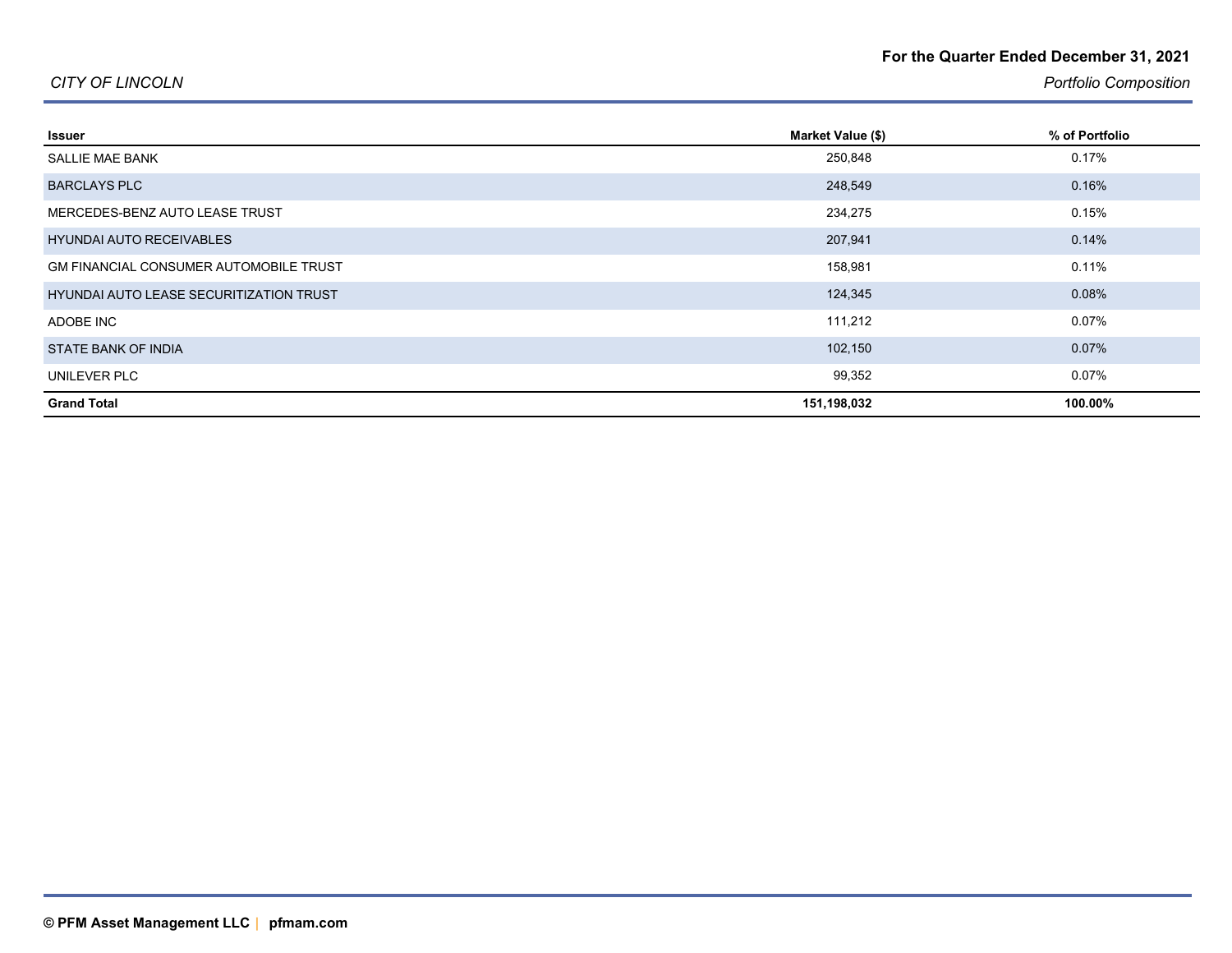# **Managed Account Detail of Securities Held**

| <b>Security Type/Description</b><br><b>Dated Date/Coupon/Maturity</b> | <b>CUSIP</b> | Par          | S&P<br>Rating | Moody's<br>Rating | <b>Trade</b><br><b>Date</b> | <b>Settle</b><br><b>Date</b> | Original<br>Cost | <b>YTM</b><br>at Cost | <b>Accrued</b><br>Interest | <b>Market</b><br>Value |
|-----------------------------------------------------------------------|--------------|--------------|---------------|-------------------|-----------------------------|------------------------------|------------------|-----------------------|----------------------------|------------------------|
| U.S. Treasury                                                         |              |              |               |                   |                             |                              |                  |                       |                            |                        |
| US TREASURY NOTES<br>DTD 07/31/2017 1.875% 07/31/2022                 | 9128282P4    | 285,000.00   | AA+           | Aaa               | 2/25/2021                   | 2/26/2021                    | 292,047.07       | 0.14                  | 2,236.24                   | 287,671.88             |
| <b>US TREASURY NOTES</b><br>DTD 08/15/2012 1.625% 08/15/2022          | 912828TJ9    | 700,000.00   | AA+           | Aaa               | 8/28/2017                   | 8/28/2017                    | 701,058.75       | 1.59                  | 4,296.54                   | 705,906.25             |
| <b>US TREASURY NOTES</b><br>DTD 10/31/2017 2.000% 10/31/2022          | 9128283C2    | 955,000.00   | AA+           | Aaa               | 6/4/2019                    | 6/5/2019                     | 958,879.69       | 1.88                  | 3,271.27                   | 967,832.81             |
| <b>US TREASURY NOTES</b><br>DTD 11/30/2015 2.000% 11/30/2022          | 912828M80    | 4,150,000.00 | AA+           | Aaa               | 1/6/2021                    | 1/8/2021                     | 4,295,898.44     | 0.14                  | 7,296.70                   | 4,210,304.48           |
| US TREASURY NOTES<br>DTD 11/30/2015 2.000% 11/30/2022                 | 912828M80    | 250,000.00   | AA+           | Aaa               | 12/16/2019                  | 12/18/2019                   | 252,333.98       | 1.67                  | 439.56                     | 253,632.80             |
| <b>US TREASURY NOTES</b><br>DTD 11/30/2020 0.125% 11/30/2022          | 91282CAX9    | 1,750,000.00 | $AA+$         | Aaa               | 12/2/2020                   | 12/4/2020                    | 1,748,632.81     | 0.16                  | 192.31                     | 1,745,898.35           |
| <b>US TREASURY NOTES</b><br>DTD 12/31/2015 2.125% 12/31/2022          | 912828N30    | 500,000.00   | AA+           | Aaa               | 12/20/2017                  | 12/20/2017                   | 501,576.56       | 2.06                  | 29.35                      | 508,359.40             |
| US TREASURY NOTES<br>DTD 01/15/2020 1.500% 01/15/2023                 | 912828Z29    | 4,865,000.00 | AA+           | Aaa               | 7/7/2021                    | 7/8/2021                     | 4,965,530.66     | 0.14                  | 33,711.28                  | 4,918,210.94           |
| US TREASURY NOTES<br>DTD 01/31/2018 2.375% 01/31/2023                 | 9128283U2    | 825,000.00   | AA+           | Aaa               | 2/3/2020                    | 2/4/2020                     | 850,201.17       | 1.33                  | 8,199.56                   | 842,015.63             |
| US TREASURY NOTES<br>DTD 02/01/2016 1.750% 01/31/2023                 | 912828P38    | 500,000.00   | $AA+$         | Aaa               | 1/17/2018                   | 1/17/2018                    | 489,240.00       | 2.20                  | 3,661.68                   | 506,953.10             |
| US TREASURY NOTES<br>DTD 02/28/2018 2.625% 02/28/2023                 | 9128284A5    | 1,750,000.00 | AA+           | Aaa               | 11/2/2020                   | 11/4/2020                    | 1,849,736.33     | 0.16                  | 15,608.60                  | 1,793,203.13           |
| <b>US TREASURY NOTES</b><br>DTD 05/02/2016 1.625% 04/30/2023          | 912828R28    | 125,000.00   | $AA+$         | Aaa               | 4/16/2018                   | 4/16/2018                    | 119,759.45       | 2.52                  | 347.89                     | 126,796.88             |
| <b>US TREASURY NOTES</b><br>DTD 05/31/2018 2.750% 05/31/2023          | 9128284S6    | 435,000.00   | AA+           | Aaa               | 7/26/2019                   | 7/30/2019                    | 449,256.45       | 1.86                  | 1,051.65                   | 448,389.82             |
| US TREASURY NOTES<br>DTD 08/15/2013 2.500% 08/15/2023                 | 912828VS6    | 750,000.00   | AA+           | Aaa               | 8/21/2018                   | 8/21/2018                    | 747,596.25       | 2.57                  | 7,082.20                   | 772,382.85             |
| US TREASURY N/B NOTES<br>DTD 08/31/2021 0.125% 08/31/2023             | 91282CCU3    | 1,050,000.00 | AA+           | Aaa               | 9/2/2021                    | 9/3/2021                     | 1,048,277.34     | 0.21                  | 445.96                     | 1,040,648.49           |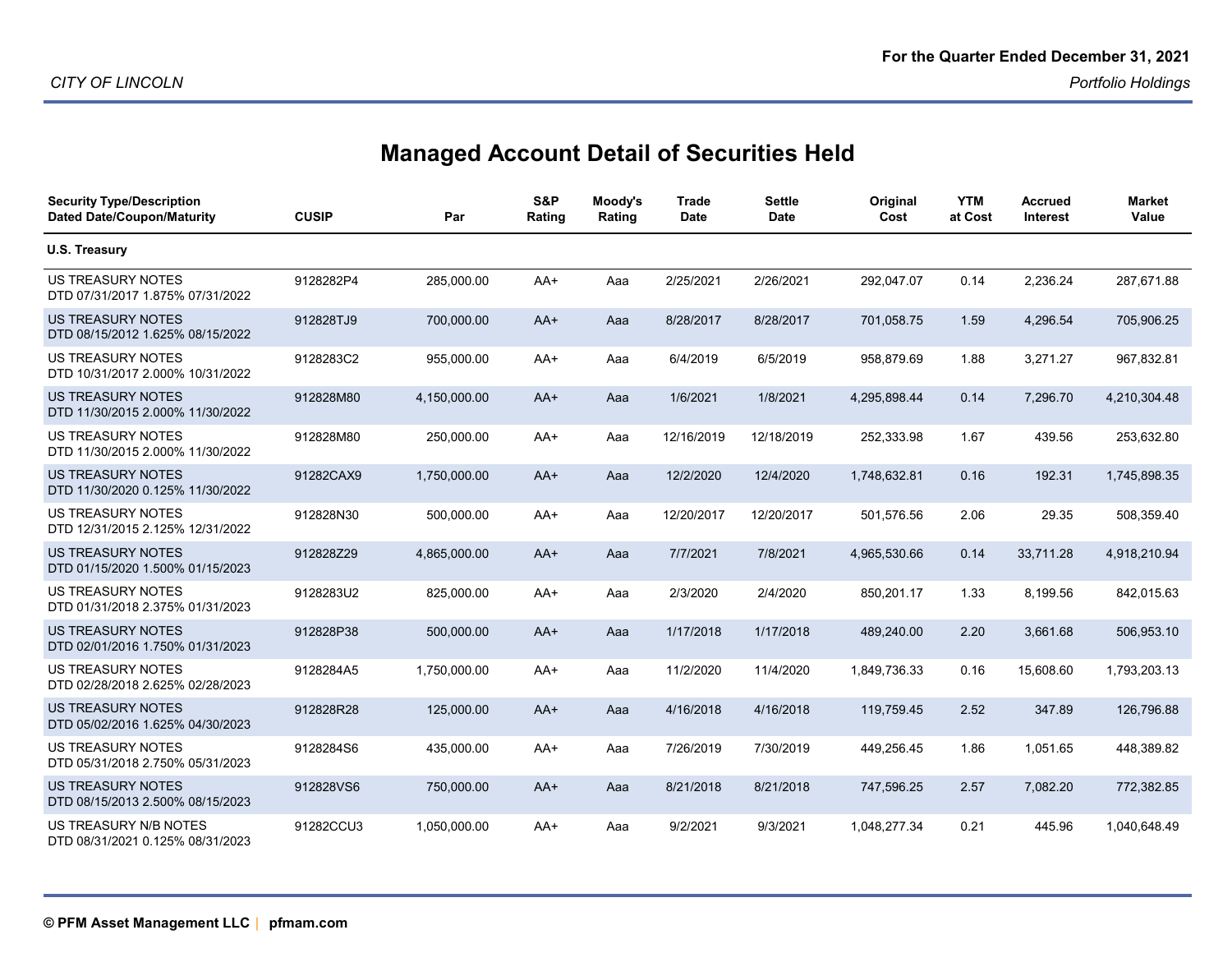#### **For the Quarter Ended December 31, 2021**

| <b>Security Type/Description</b><br><b>Dated Date/Coupon/Maturity</b> | <b>CUSIP</b> | Par          | S&P<br>Rating | Moody's<br>Rating | <b>Trade</b><br>Date | Settle<br>Date | Original<br>Cost | <b>YTM</b><br>at Cost | <b>Accrued</b><br><b>Interest</b> | <b>Market</b><br>Value |
|-----------------------------------------------------------------------|--------------|--------------|---------------|-------------------|----------------------|----------------|------------------|-----------------------|-----------------------------------|------------------------|
| U.S. Treasury                                                         |              |              |               |                   |                      |                |                  |                       |                                   |                        |
| US TREASURY NOTES<br>DTD 08/31/2018 2.750% 08/31/2023                 | 9128284X5    | 400,000.00   | AA+           | Aaa               | 3/9/2020             | 3/10/2020      | 432,453.13       | 0.40                  | 3,737.57                          | 413,750.00             |
| US TREASURY NOTES<br>DTD 09/30/2021 0.250% 09/30/2023                 | 91282CDA6    | 1,000,000.00 | $AA+$         | Aaa               | 10/4/2021            | 10/6/2021      | 999,570.31       | 0.27                  | 638.74                            | 992,968.80             |
| US TREASURY NOTES<br>DTD 09/30/2016 1.375% 09/30/2023                 | 912828T26    | 1,015,000.00 | AA+           | Aaa               | 6/10/2019            | 6/11/2019      | 992,757.23       | 1.91                  | 3,565.75                          | 1,027,211.67           |
| <b>US TREASURY NOTES</b><br>DTD 09/30/2016 1.375% 09/30/2023          | 912828T26    | 2,195,000.00 | $AA+$         | Aaa               | 6/3/2019             | 6/5/2019       | 2,148,527.74     | 1.89                  | 7,711.14                          | 2,221,408.48           |
| US TREASURY NOTES<br>DTD 10/31/2016 1.625% 10/31/2023                 | 912828T91    | 1,000,000.00 | AA+           | Aaa               | 8/21/2018            | 8/21/2018      | 954,537.82       | 2.57                  | 2,783.15                          | 1,016,875.00           |
| <b>US TREASURY NOTES</b><br>DTD 11/15/2013 2.750% 11/15/2023          | 912828WE6    | 1,000,000.00 | $AA+$         | Aaa               | 8/21/2018            | 8/21/2018      | 1,007,190.26     | 2.60                  | 3,570.44                          | 1,037,656.20           |
| <b>US TREASURY NOTES</b><br>DTD 11/30/2016 2.125% 11/30/2023          | 912828U57    | 750,000.00   | $AA+$         | Aaa               | 8/21/2018            | 8/21/2018      | 733,611.53       | 2.57                  | 1.401.10                          | 770,039.10             |
| <b>US TREASURY NOTES</b><br>DTD 01/03/2017 2.250% 12/31/2023          | 912828V23    | 1,435,000.00 | $AA+$         | Aaa               | 5/21/2019            | 5/23/2019      | 1,436,793.75     | 2.22                  | 89.19                             | 1,478,050.00           |
| US TREASURY NOTES<br>DTD 01/15/2021 0.125% 01/15/2024                 | 91282CBE0    | 3,120,000.00 | AA+           | Aaa               | 7/7/2021             | 7/8/2021       | 3,105,740.62     | 0.31                  | 1,801.63                          | 3,080,512.66           |
| US TREASURY NOTES<br>DTD 01/31/2017 2.250% 01/31/2024                 | 912828V80    | 295,000.00   | $AA+$         | Aaa               | 5/24/2019            | 5/29/2019      | 296,509.57       | 2.13                  | 2.777.65                          | 304,034.38             |
| <b>US TREASURY NOTES</b><br>DTD 02/28/2019 2.375% 02/29/2024          | 9128286G0    | 795,000.00   | $AA+$         | Aaa               | 11/13/2019           | 11/15/2019     | 817,669.92       | 1.68                  | 6,415.45                          | 822,079.69             |
| US TREASURY NOTES<br>DTD 03/31/2017 2.125% 03/31/2024                 | 912828W71    | 4,500,000.00 | $AA+$         | Aaa               | 10/26/2021           | 10/29/2021     | 4,662,597.66     | 0.62                  | 24,431.66                         | 4,630,781.25           |
| US TREASURY NOTES<br>DTD 05/01/2017 2.000% 04/30/2024                 | 912828X70    | 680,000.00   | AA+           | Aaa               | 4/2/2021             | 4/6/2021       | 713,548.44       | 0.38                  | 2,329.28                          | 698,381.22             |
| US TREASURY NOTES<br>DTD 07/31/2019 1.750% 07/31/2024                 | 912828Y87    | 1,750,000.00 | $AA+$         | Aaa               | 3/2/2020             | 3/4/2020       | 1,817,333.98     | 0.86                  | 12,815.90                         | 1,789,101.65           |
| <b>US TREASURY NOTES</b><br>DTD 08/15/2014 2.375% 08/15/2024          | 912828D56    | 3,485,000.00 | $AA+$         | Aaa               | 1/2/2020             | 1/6/2020       | 3,594,042.39     | 1.67                  | 31,263.20                         | 3,617,865.63           |
| US TREASURY NOTES<br>DTD 09/30/2019 1.500% 09/30/2024                 | 912828YH7    | 2,325,000.00 | AA+           | Aaa               | 3/1/2021             | 3/4/2021       | 2,414,548.83     | 0.41                  | 8,910.37                          | 2,361,691.29           |
| US TREASURY NOTES<br>DTD 11/30/2017 2.125% 11/30/2024                 | 9128283J7    | 2,725,000.00 | $AA+$         | Aaa               | 1/2/2020             | 1/6/2020       | 2,782,161.13     | 1.68                  | 5,090.66                          | 2,815,265.63           |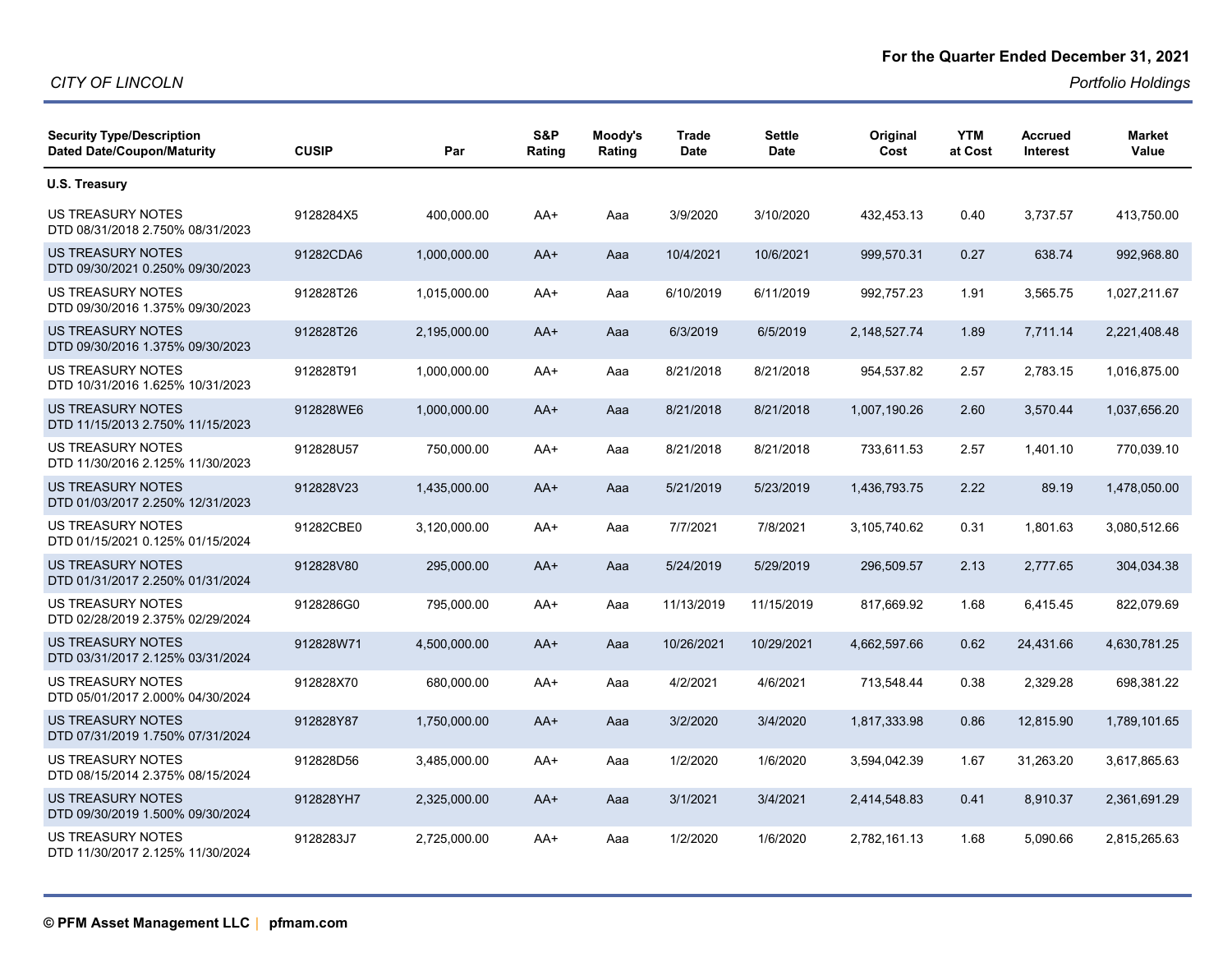| <b>Security Type/Description</b><br><b>Dated Date/Coupon/Maturity</b>    | <b>CUSIP</b> | Par           | S&P<br>Rating | Moody's<br>Rating | <b>Trade</b><br><b>Date</b> | <b>Settle</b><br><b>Date</b> | Original<br>Cost | <b>YTM</b><br>at Cost | Accrued<br><b>Interest</b> | <b>Market</b><br>Value |
|--------------------------------------------------------------------------|--------------|---------------|---------------|-------------------|-----------------------------|------------------------------|------------------|-----------------------|----------------------------|------------------------|
| U.S. Treasury                                                            |              |               |               |                   |                             |                              |                  |                       |                            |                        |
| <b>US TREASURY NOTES</b><br>DTD 01/31/2020 1.375% 01/31/2025             | 912828Z52    | 4,825,000.00  | AA+           | Aaa               | 7/7/2021                    | 7/8/2021                     | 4,970,126.95     | 0.52                  | 27,763.42                  | 4,880,034.92           |
| US TREASURY NOTES<br>DTD 05/31/2020 0.250% 05/31/2025                    | 912828ZT0    | 500,000.00    | AA+           | Aaa               | 5/18/2021                   | 5/19/2021                    | 493,007.81       | 0.60                  | 109.89                     | 486,250.00             |
| <b>US TREASURY NOTES</b><br>DTD 07/31/2020 0.250% 07/31/2025             | 91282CAB7    | 2,850,000.00  | AA+           | Aaa               | 1/6/2021                    | 1/8/2021                     | 2,832,187.50     | 0.39                  | 2,981.66                   | 2,764,054.83           |
| <b>US TREASURY NOTES</b><br>DTD 12/31/2020 0.375% 12/31/2025             | 91282CBC4    | 1,770,000.00  | AA+           | Aaa               | 5/6/2021                    | 5/7/2021                     | 1,741,928.91     | 0.72                  | 18.34                      | 1,715,240.63           |
| US TREASURY NOTES<br>DTD 01/31/2021 0.375% 01/31/2026                    | 91282CBH3    | 3,300,000.00  | AA+           | Aaa               | 9/2/2021                    | 9/3/2021                     | 3,254,238.28     | 0.70                  | 5,178.67                   | 3,192,750.00           |
| <b>US TREASURY NOTES</b><br>DTD 01/31/2021 0.375% 01/31/2026             | 91282CBH3    | 5,070,000.00  | AA+           | Aaa               | 7/7/2021                    | 7/8/2021                     | 4,990,187.11     | 0.73                  | 7,956.32                   | 4,905,225.00           |
| US TREASURY NOTES<br>DTD 01/31/2021 0.375% 01/31/2026                    | 91282CBH3    | 1,650,000.00  | AA+           | Aaa               | 2/2/2021                    | 2/4/2021                     | 1,644,392.58     | 0.44                  | 2,589.33                   | 1,596,375.00           |
| US TREASURY NOTES<br>DTD 02/28/2021 0.500% 02/28/2026                    | 91282CBQ3    | 1,000,000.00  | AA+           | Aaa               | 3/1/2021                    | 3/4/2021                     | 990,078.13       | 0.70                  | 1,698.90                   | 971,406.20             |
| US TREASURY N/B NOTES<br>DTD 03/31/2021 0.750% 03/31/2026                | 91282CBT7    | 1,045,000.00  | AA+           | Aaa               | 4/2/2021                    | 4/6/2021                     | 1,036,672.66     | 0.91                  | 2,002.44                   | 1,025,079.69           |
| US TREASURY N/B NOTES<br>DTD 05/31/2021 0.750% 05/31/2026                | 91282CCF6    | 2,450,000.00  | AA+           | Aaa               | 6/2/2021                    | 6/4/2021                     | 2,444,640.63     | 0.79                  | 1,615.38                   | 2,399,851.44           |
| US TREASURY N/B NOTES<br>DTD 05/31/2021 0.750% 05/31/2026                | 91282CCF6    | 775,000.00    | AA+           | Aaa               | 6/24/2021                   | 6/28/2021                    | 770,125.98       | 0.88                  | 510.99                     | 759,136.68             |
| US TREASURY N/B NOTES<br>DTD 08/31/2021 0.750% 08/31/2026                | 91282CCW9    | 1,800,000.00  | AA+           | Aaa               | 10/26/2021                  | 10/29/2021                   | 1,763,718.75     | 1.18                  | 4,587.02                   | 1,759,500.00           |
| US TREASURY N/B NOTES<br>DTD 09/30/2021 0.875% 09/30/2026                | 91282CCZ2    | 1,200,000.00  | AA+           | Aaa               | 10/4/2021                   | 10/6/2021                    | 1,195,453.13     | 0.95                  | 2,682.69                   | 1,178,625.00           |
| <b>Security Type Sub-Total</b>                                           |              | 75,595,000.00 |               |                   |                             |                              | 76,306,377.68    | 0.89                  | 266,898.72                 | 75,839,408.85          |
| <b>Supranational</b>                                                     |              |               |               |                   |                             |                              |                  |                       |                            |                        |
| INTL BK OF RECON AND DEV NOTE<br>DTD 04/20/2021 0.126% 04/20/2023        | 459058JV6    | 910,000.00    | AAA           | Aaa               | 4/13/2021                   | 4/20/2021                    | 908,116.30       | 0.23                  | 226.14                     | 904,853.04             |
| <b>INTER-AMERICAN DEVEL BK NOTES</b><br>DTD 04/24/2020 0.500% 05/24/2023 | 4581X0DM7    | 450,000.00    | AAA           | Aaa               | 4/17/2020                   | 4/24/2020                    | 449,847.00       | 0.51                  | 231.25                     | 449,290.35             |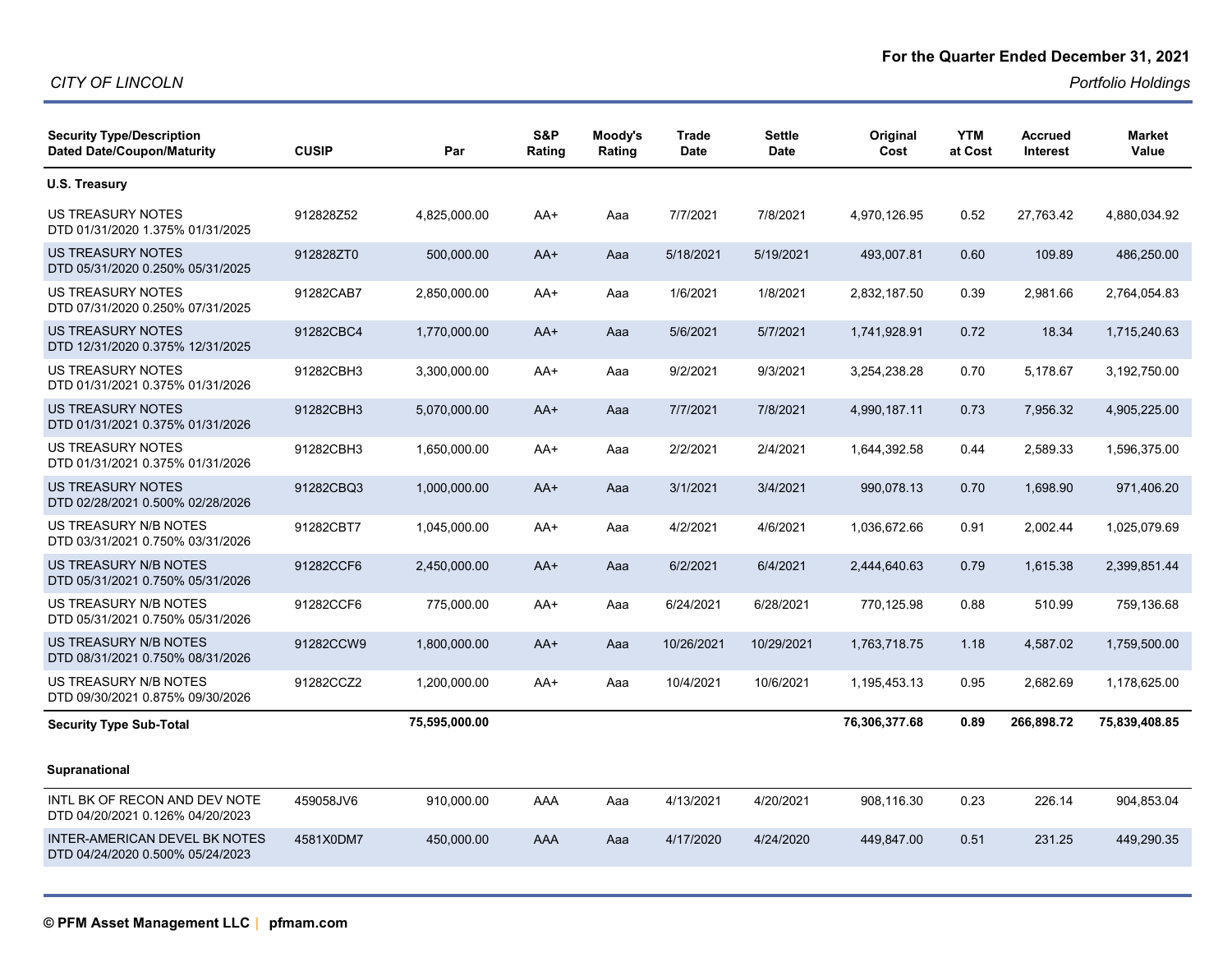| <b>Security Type/Description</b><br><b>Dated Date/Coupon/Maturity</b>                  | <b>CUSIP</b> | Par          | S&P<br>Rating | Moody's<br>Rating | Trade<br><b>Date</b> | <b>Settle</b><br>Date | Original<br>Cost | <b>YTM</b><br>at Cost | <b>Accrued</b><br>Interest | <b>Market</b><br>Value |
|----------------------------------------------------------------------------------------|--------------|--------------|---------------|-------------------|----------------------|-----------------------|------------------|-----------------------|----------------------------|------------------------|
| Supranational                                                                          |              |              |               |                   |                      |                       |                  |                       |                            |                        |
| INTER-AMERICAN DEVEL BK NOTES<br>DTD 09/23/2021 0.500% 09/23/2024                      | 4581X0DZ8    | 2,245,000.00 | AAA           | Aaa               | 9/15/2021            | 9/23/2021             | 2,243,338.70     | 0.52                  | 3,055.69                   | 2,216,290.94           |
| INTER-AMERICAN DEVELOPMENT<br><b>BANK NOTES</b><br>DTD 01/16/2020 1.750% 03/14/2025    | 4581X0DK1    | 1,000,000.00 | AAA           | Aaa               | 2/19/2021            | 2/23/2021             | 1,051,300.00     | 0.47                  | 5,201.39                   | 1,020,735.00           |
| <b>Security Type Sub-Total</b>                                                         |              | 4,605,000.00 |               |                   |                      |                       | 4,652,602.00     | 0.45                  | 8,714.47                   | 4,591,169.33           |
| <b>Negotiable CD</b>                                                                   |              |              |               |                   |                      |                       |                  |                       |                            |                        |
| SKANDINAV ENSKILDA BANK LT CD<br>DTD 09/03/2019 1.860% 08/26/2022                      | 83050PDR7    | 900,000.00   | $A-1$         | $P-1$             | 8/29/2019            | 9/3/2019              | 900,000.00       | 1.85                  | 5,952.00                   | 908,693.10             |
| <b>Security Type Sub-Total</b>                                                         |              | 900,000.00   |               |                   |                      |                       | 900,000.00       | 1.85                  | 5,952.00                   | 908,693.10             |
| <b>Municipal</b>                                                                       |              |              |               |                   |                      |                       |                  |                       |                            |                        |
| TAMALPAIS UHSD, CA TXBL GO<br><b>BONDS</b><br>DTD 10/09/2019 1.971% 08/01/2023         | 874857KJ3    | 725,000.00   | <b>NR</b>     | Aaa               | 9/20/2019            | 10/9/2019             | 725,000.00       | 1.97                  | 5,954.06                   | 741,232.75             |
| SAN DIEGO CCD, CA TXBL GO BONDS<br>DTD 10/16/2019 2.046% 08/01/2024                    | 797272QP9    | 290,000.00   | AAA           | Aaa               | 9/18/2019            | 10/16/2019            | 290,000.00       | 2.05                  | 2,472.25                   | 297,795.20             |
| CA ST DEPT WTR RES WTR SYS TXBL<br><b>REV BNDS</b><br>DTD 08/06/2020 0.560% 12/01/2024 | 13067WRB0    | 975,000.00   | AAA           | Aa1               | 7/30/2020            | 8/6/2020              | 975,000.00       | 0.56                  | 455.00                     | 956,855.25             |
| <b>Security Type Sub-Total</b>                                                         |              | 1,990,000.00 |               |                   |                      |                       | 1,990,000.00     | 1.31                  | 8,881.31                   | 1,995,883.20           |
| <b>Federal Agency</b>                                                                  |              |              |               |                   |                      |                       |                  |                       |                            |                        |
| FEDERAL HOME LOAN BANKS NOTES<br>DTD 02/21/2020 1.375% 02/17/2023                      | 3130AJ7E3    | 820,000.00   | AA+           | Aaa               | 2/20/2020            | 2/21/2020             | 818,491.20       | 1.44                  | 4,196.81                   | 828,450.92             |
| <b>FREDDIE MAC NOTES</b><br>DTD 05/07/2020 0.375% 05/05/2023                           | 3137EAER6    | 1,180,000.00 | AA+           | Aaa               | 5/5/2020             | 5/7/2020              | 1,179,504.40     | 0.39                  | 688.33                     | 1,177,340.28           |
| FEDERAL HOME LOAN BANK<br>DTD 07/12/2013 3.250% 06/09/2023                             | 313383QR5    | 700,000.00   | AA+           | Aaa               | 6/20/2018            | 6/20/2018             | 717,275.26       | 2.72                  | 1,390.28                   | 726,697.30             |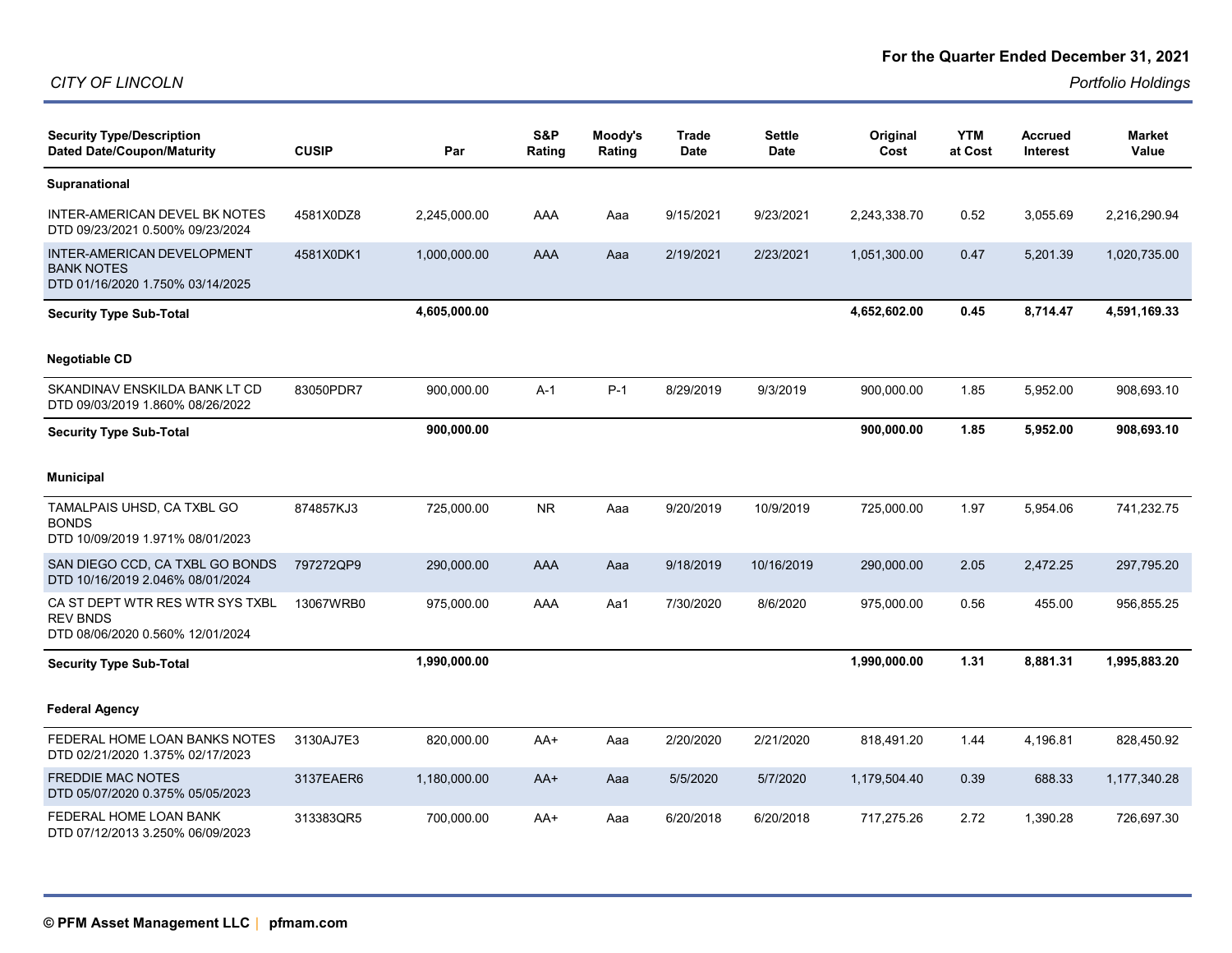| <b>Security Type/Description</b><br><b>Dated Date/Coupon/Maturity</b> | <b>CUSIP</b> | Par          | S&P<br>Rating | Moody's<br>Rating | <b>Trade</b><br><b>Date</b> | <b>Settle</b><br><b>Date</b> | Original<br>Cost | <b>YTM</b><br>at Cost | <b>Accrued</b><br>Interest | <b>Market</b><br>Value |
|-----------------------------------------------------------------------|--------------|--------------|---------------|-------------------|-----------------------------|------------------------------|------------------|-----------------------|----------------------------|------------------------|
| <b>Federal Agency</b>                                                 |              |              |               |                   |                             |                              |                  |                       |                            |                        |
| FEDERAL HOME LOAN BANKS NOTES<br>DTD 05/09/2013 2.125% 06/09/2023     | 3133834G3    | 585,000.00   | AA+           | Aaa               | 6/12/2019                   | 6/13/2019                    | 588,550.95       | 1.97                  | 759.69                     | 597,930.84             |
| <b>FREDDIE MAC NOTES</b><br>DTD 06/11/2018 2.750% 06/19/2023          | 3137EAEN5    | 500,000.00   | $AA+$         | Aaa               | 6/20/2018                   | 6/20/2018                    | 500,661.50       | 2.72                  | 458.33                     | 515,806.00             |
| <b>FREDDIE MAC NOTES</b><br>DTD 06/26/2020 0.250% 06/26/2023          | 3137EAES4    | 800,000.00   | AA+           | Aaa               | 6/24/2020                   | 6/26/2020                    | 797,664.00       | 0.35                  | 27.77                      | 796,064.80             |
| <b>FREDDIE MAC NOTES</b><br>DTD 06/26/2020 0.250% 06/26/2023          | 3137EAES4    | 300,000.00   | $AA+$         | Aaa               | 6/29/2020                   | 6/30/2020                    | 299,571.00       | 0.30                  | 10.42                      | 298,524.30             |
| <b>FANNIE MAE NOTES</b><br>DTD 07/10/2020 0.250% 07/10/2023           | 3135G05G4    | 785,000.00   | AA+           | Aaa               | 7/8/2020                    | 7/10/2020                    | 783,312.25       | 0.32                  | 932.19                     | 780,683.29             |
| <b>FREDDIE MAC NOTES</b><br>DTD 08/21/2020 0.250% 08/24/2023          | 3137EAEV7    | 2,100,000.00 | $AA+$         | Aaa               | 9/1/2020                    | 9/3/2020                     | 2,100,966.00     | 0.23                  | 1,852.08                   | 2,086,503.30           |
| FEDERAL HOME LOAN BANK NOTES<br>DTD 08/28/2013 3.375% 09/08/2023      | 313383YJ4    | 750,000.00   | $AA+$         | Aaa               | 8/21/2018                   | 8/21/2018                    | 775,645.94       | 2.65                  | 7,945.31                   | 783,659.25             |
| <b>FREDDIE MAC NOTES</b><br>DTD 09/04/2020 0.250% 09/08/2023          | 3137EAEW5    | 460,000.00   | $AA+$         | Aaa               | 9/2/2020                    | 9/4/2020                     | 459,848.20       | 0.26                  | 360.97                     | 456,668.22             |
| <b>FANNIE MAE NOTES</b><br>DTD 10/18/2019 1.625% 10/15/2024           | 3135G0W66    | 1,000,000.00 | AA+           | Aaa               | 4/3/2020                    | 4/6/2020                     | 1,046,570.00     | 0.58                  | 3,430.56                   | 1,018,005.00           |
| <b>FREDDIE MAC NOTES</b><br>DTD 02/14/2020 1.500% 02/12/2025          | 3137EAEP0    | 1,500,000.00 | $AA+$         | Aaa               | 4/3/2020                    | 4/6/2020                     | 1,562,925.00     | 0.62                  | 8.687.50                   | 1,521,616.50           |
| <b>FREDDIE MAC NOTES</b><br>DTD 02/14/2020 1.500% 02/12/2025          | 3137EAEP0    | 1,500,000.00 | AA+           | Aaa               | 2/13/2020                   | 2/14/2020                    | 1,498,845.00     | 1.52                  | 8,687.50                   | 1,521,616.50           |
| <b>FREDDIE MAC NOTES</b><br>DTD 02/14/2020 1.500% 02/12/2025          | 3137EAEP0    | 850,000.00   | $AA+$         | Aaa               | 3/9/2020                    | 3/11/2020                    | 886,983.50       | 0.60                  | 4,922.92                   | 862,249.35             |
| <b>FANNIE MAE NOTES</b><br>DTD 04/24/2020 0.625% 04/22/2025           | 3135G03U5    | 3,125,000.00 | AA+           | Aaa               | 6/3/2020                    | 6/5/2020                     | 3,137,031.25     | 0.54                  | 3,743.49                   | 3,080,221.88           |
| <b>FANNIE MAE NOTES</b><br>DTD 06/19/2020 0.500% 06/17/2025           | 3135G04Z3    | 250,000.00   | $AA+$         | Aaa               | 7/8/2020                    | 7/9/2020                     | 250,435.00       | 0.46                  | 48.61                      | 244,947.25             |
| <b>FANNIE MAE NOTES</b><br>DTD 06/19/2020 0.500% 06/17/2025           | 3135G04Z3    | 1,285,000.00 | AA+           | Aaa               | 6/29/2020                   | 6/30/2020                    | 1,287,544.30     | 0.46                  | 249.86                     | 1,259,028.87           |
| <b>FANNIE MAE NOTES</b><br>DTD 06/19/2020 0.500% 06/17/2025           | 3135G04Z3    | 500,000.00   | AA+           | Aaa               | 6/17/2020                   | 6/19/2020                    | 498,965.00       | 0.54                  | 97.22                      | 489,894.50             |
| <b>FREDDIE MAC NOTES</b><br>DTD 07/23/2020 0.375% 07/21/2025          | 3137EAEU9    | 755,000.00   | AA+           | Aaa               | 7/21/2020                   | 7/23/2020                    | 751,240.10       | 0.48                  | 1,258.33                   | 735,149.54             |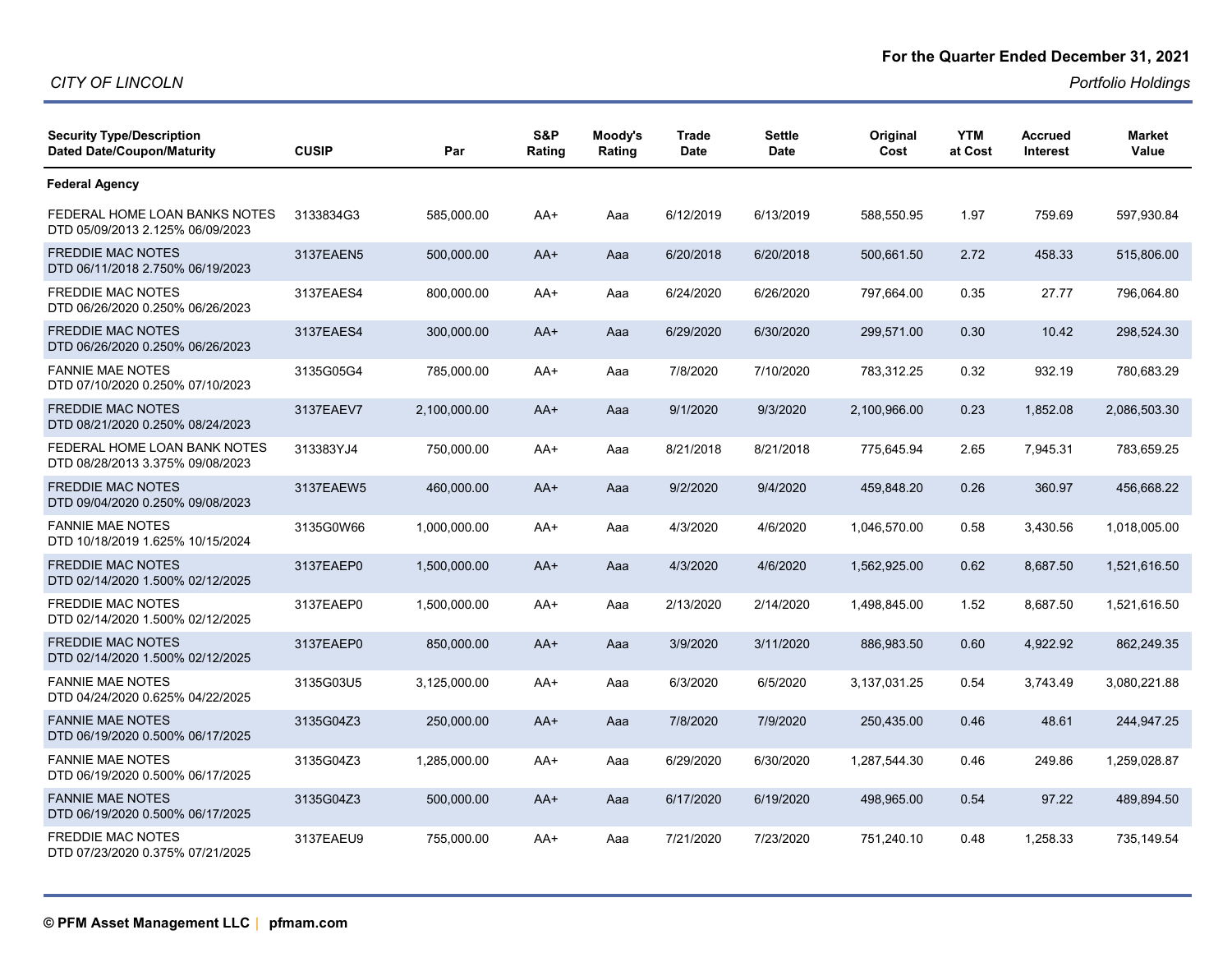| <b>Security Type/Description</b><br><b>Dated Date/Coupon/Maturity</b>                  | <b>CUSIP</b> | Par           | S&P<br>Rating | Moody's<br>Rating | <b>Trade</b><br><b>Date</b> | Settle<br><b>Date</b> | Original<br>Cost | <b>YTM</b><br>at Cost | <b>Accrued</b><br><b>Interest</b> | <b>Market</b><br>Value |
|----------------------------------------------------------------------------------------|--------------|---------------|---------------|-------------------|-----------------------------|-----------------------|------------------|-----------------------|-----------------------------------|------------------------|
| <b>Federal Agency</b>                                                                  |              |               |               |                   |                             |                       |                  |                       |                                   |                        |
| <b>FANNIE MAE NOTES</b><br>DTD 08/27/2020 0.375% 08/25/2025                            | 3135G05X7    | 3,225,000.00  | AA+           | Aaa               | 9/1/2020                    | 9/3/2020              | 3,218,259.75     | 0.42                  | 4,232.81                          | 3,136,867.20           |
| FEDERAL HOME LOAN BANK NOTES<br>DTD 09/11/2020 0.375% 09/04/2025                       | 3130AK5E2    | 205,000.00    | $AA+$         | Aaa               | 9/10/2020                   | 9/11/2020             | 204,385.00       | 0.44                  | 249.84                            | 199,287.88             |
| <b>FREDDIE MAC NOTES</b><br>DTD 09/25/2020 0.375% 09/23/2025                           | 3137EAEX3    | 1,470,000.00  | AA+           | Aaa               | 9/23/2020                   | 9/25/2020             | 1,465,575.30     | 0.44                  | 1,500.63                          | 1,428,463.68           |
| <b>FANNIE MAE NOTES</b><br>DTD 11/12/2020 0.500% 11/07/2025                            | 3135G06G3    | 4,000,000.00  | $AA+$         | Aaa               | 12/2/2020                   | 12/4/2020             | 3,992,280.00     | 0.54                  | 3,000.00                          | 3,894,708.00           |
| <b>FANNIE MAE NOTES</b><br>DTD 11/12/2020 0.500% 11/07/2025                            | 3135G06G3    | 540,000.00    | AA+           | Aaa               | 11/9/2020                   | 11/12/2020            | 538,066.80       | 0.57                  | 405.00                            | 525,785.58             |
| <b>Security Type Sub-Total</b>                                                         |              | 29,185,000.00 |               |                   |                             |                       | 29,360,596.70    | 0.73                  | 59,136.45                         | 28,966,170.23          |
| <b>FDIC CD</b>                                                                         |              |               |               |                   |                             |                       |                  |                       |                                   |                        |
| STATE BANK OF INDIA CERT DEPOS<br>DTD 01/26/2017 2.350% 01/26/2022                     | 8562845Z3    | 102,000.00    | <b>NR</b>     | NR.               | 1/26/2017                   | 1/26/2017             | 102,000.00       | 2.35                  | 1,044.17                          | 102,150.25             |
| <b>BMW BANK NORTH AMERICA CERT</b><br><b>DEPOS</b><br>DTD 03/24/2017 2.250% 03/24/2022 | 05580AHB3    | 245,000.00    | <b>NR</b>     | <b>NR</b>         | 3/20/2017                   | 3/24/2017             | 245,000.00       | 2.25                  | 1,495.17                          | 246, 161.30            |
| EVERBANK/JACKSONVILLE FL CERT<br><b>DEPOS</b><br>DTD 04/28/2017 2.150% 04/28/2022      | 29976D2T6    | 245,000.00    | <b>NR</b>     | <b>NR</b>         | 4/25/2017                   | 4/28/2017             | 245,000.00       | 2.15                  | 938.05                            | 246,534.68             |
| AMERICAN EXPR CENTURION CERT<br><b>DEPOS</b><br>DTD 05/24/2017 2.400% 05/24/2022       | 02587DS66    | 245,000.00    | <b>NR</b>     | <b>NR</b>         | 5/17/2017                   | 5/24/2017             | 245,000.00       | 2.40                  | 612.16                            | 247,121.46             |
| <b>BARCLAYS BANK/DELAWARE CERT</b><br><b>DEPOS</b><br>DTD 09/27/2017 2.250% 09/27/2022 | 06740KKY2    | 245,000.00    | <b>NR</b>     | <b>NR</b>         | 9/20/2017                   | 9/27/2017             | 245,000.00       | 2.25                  | 1,449.86                          | 248,548.83             |
| <b>TIAA FSB CERT DEPOS</b><br>DTD 10/30/2017 2.150% 10/28/2022                         | 87270LAV5    | 245.000.00    | <b>NR</b>     | <b>NR</b>         | 10/24/2017                  | 10/30/2017            | 245,000.00       | 2.15                  | 909.18                            | 248,731.84             |
| SALLIE MAE BANK/SALT LKE CERT<br><b>DEPOS</b><br>DTD 01/24/2018 2.650% 01/24/2023      | 795450J48    | 245,000.00    | <b>NR</b>     | NR.               | 1/17/2018                   | 1/24/2018             | 245,000.00       | 2.65                  | 2,863.82                          | 250,847.91             |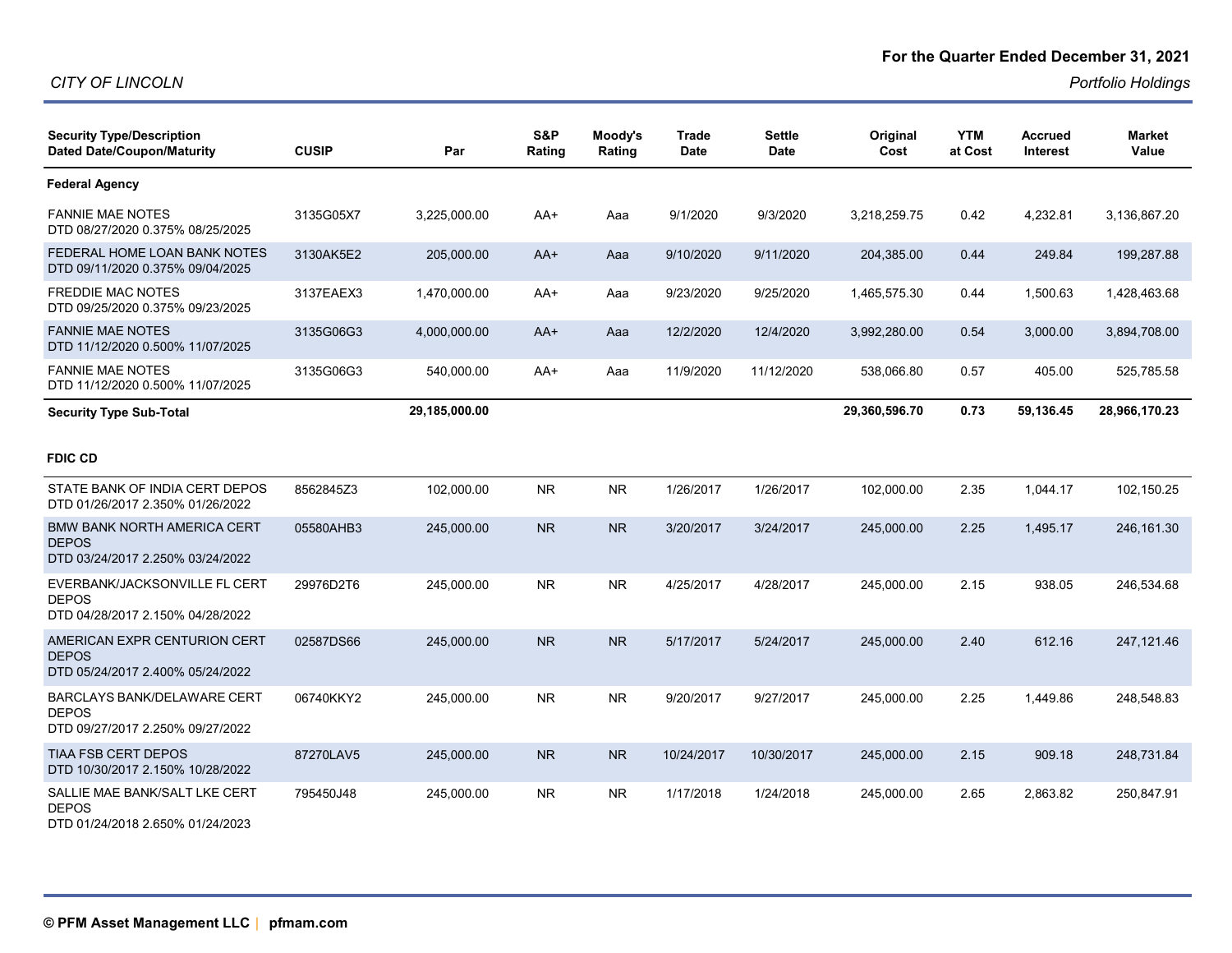#### **For the Quarter Ended December 31, 2021**

| <b>Security Type/Description</b><br><b>Dated Date/Coupon/Maturity</b>                        | <b>CUSIP</b> | Par          | S&P<br>Rating | Moody's<br>Rating | <b>Trade</b><br><b>Date</b> | <b>Settle</b><br><b>Date</b> | Original<br>Cost | <b>YTM</b><br>at Cost | Accrued<br><b>Interest</b> | <b>Market</b><br>Value |
|----------------------------------------------------------------------------------------------|--------------|--------------|---------------|-------------------|-----------------------------|------------------------------|------------------|-----------------------|----------------------------|------------------------|
| <b>FDIC CD</b>                                                                               |              |              |               |                   |                             |                              |                  |                       |                            |                        |
| MORGAN STANLEY BANK NA CERT<br><b>DEPOS</b><br>DTD 01/25/2018 2.650% 01/25/2023              | 61747MH46    | 245,000.00   | <b>NR</b>     | NR.               | 1/17/2018                   | 1/25/2018                    | 245,000.00       | 2.65                  | 2,846.03                   | 250,906.71             |
| <b>FARMERS &amp; MERCHS BK WISC CERT</b><br><b>DEPOS</b><br>DTD 02/23/2018 2.550% 02/23/2023 | 307811BY4    | 250,000.00   | <b>NR</b>     | <b>NR</b>         | 2/13/2018                   | 2/23/2018                    | 250,000.00       | 2.55                  | 157.19                     | 256,149.50             |
| <b>GENOA BANKING COMPANY CERT</b><br><b>DEPOS</b><br>DTD 02/28/2018 2.550% 02/28/2023        | 372348BZ4    | 250,000.00   | NR            | NR.               | 2/13/2018                   | 2/28/2018                    | 250,000.00       | 2.55                  | 69.86                      | 256,213.25             |
| <b>CITIBANK NA CERT DEPOS</b><br>DTD 04/24/2018 3.000% 04/24/2023                            | 17312QJ67    | 245,000.00   | <b>NR</b>     | <b>NR</b>         | 4/16/2018                   | 4/24/2018                    | 245,000.00       | 3.00                  | 1,389.45                   | 253,221.96             |
| <b>CROSSFIRST BANK CERT DEPOS</b><br>DTD 04/30/2018 2.850% 04/28/2023                        | 22766ADG7    | 245,000.00   | <b>NR</b>     | NR.               | 4/16/2018                   | 4/30/2018                    | 245,000.00       | 2.85                  | 38.26                      | 252,816.48             |
| <b>MEDALLION BANK UTAH CERT DEPOS</b><br>DTD 05/30/2018 3.200% 05/30/2023                    | 58404DBZ3    | 250,000.00   | <b>NR</b>     | <b>NR</b>         | 5/21/2018                   | 5/30/2018                    | 250,000.00       | 3.20                  | 701.37                     | 259,657.00             |
| <b>ENERBANK USA CERT DEPOS</b><br>DTD 08/30/2018 3.200% 08/30/2023                           | 29278TCP3    | 250,000.00   | <b>NR</b>     | <b>NR</b>         | 8/21/2018                   | 8/30/2018                    | 250,000.00       | 3.20                  | 43.84                      | 260,916.50             |
| <b>Security Type Sub-Total</b>                                                               |              | 3,307,000.00 |               |                   |                             |                              | 3,307,000.00     | 2.60                  | 14,558.41                  | 3,379,977.67           |
| Corporate                                                                                    |              |              |               |                   |                             |                              |                  |                       |                            |                        |
| <b>BAXTER INTERNATIONAL INC CORP</b><br><b>NOTE</b><br>DTD 08/13/2012 2.400% 08/15/2022      | 071813BF5    | 300,000.00   | <b>BBB</b>    | Baa2              | 8/24/2017                   | 8/24/2017                    | 304,470.50       | 2.08                  | 2,720.00                   | 303,019.20             |
| ANTHEM INC CORP NOTES<br>DTD 11/21/2017 2.950% 12/01/2022                                    | 036752AF0    | 250,000.00   | $\mathsf{A}$  | Baa2              | 12/20/2017                  | 12/20/2017                   | 253,621.25       | 2.64                  | 614.58                     | 254,820.75             |
| AMERICAN EXPRESS CO CORP NOTE<br>DTD 02/26/2013 2.650% 12/02/2022                            | 025816BD0    | 250,000.00   | BBB+          | A <sub>3</sub>    | 12/20/2017                  | 12/20/2017                   | 251,524.00       | 2.52                  | 533.68                     | 254,698.50             |
| <b>CONOCOPHILLIPS COMPANY</b><br>DTD 12/07/2012 2.400% 12/15/2022                            | 20826FAA4    | 250,000.00   | A-            | A3                | 12/20/2017                  | 12/20/2017                   | 250,511.50       | 2.36                  | 266.67                     | 252,913.75             |
| CHARLES SCHWAB CORP NOTES<br>DTD 12/07/2017 2.650% 01/25/2023                                | 808513AT2    | 565,000.00   | A             | A2                | 6/6/2019                    | 6/10/2019                    | 569,610.40       | 2.41                  | 6,488.08                   | 575,877.95             |
| ADOBE INC CORP NOTE<br>DTD 02/03/2020 1.700% 02/01/2023                                      | 00724PAA7    | 110,000.00   | $A+$          | A2                | 1/22/2020                   | 2/3/2020                     | 109,849.30       | 1.75                  | 779.17                     | 111,211.87             |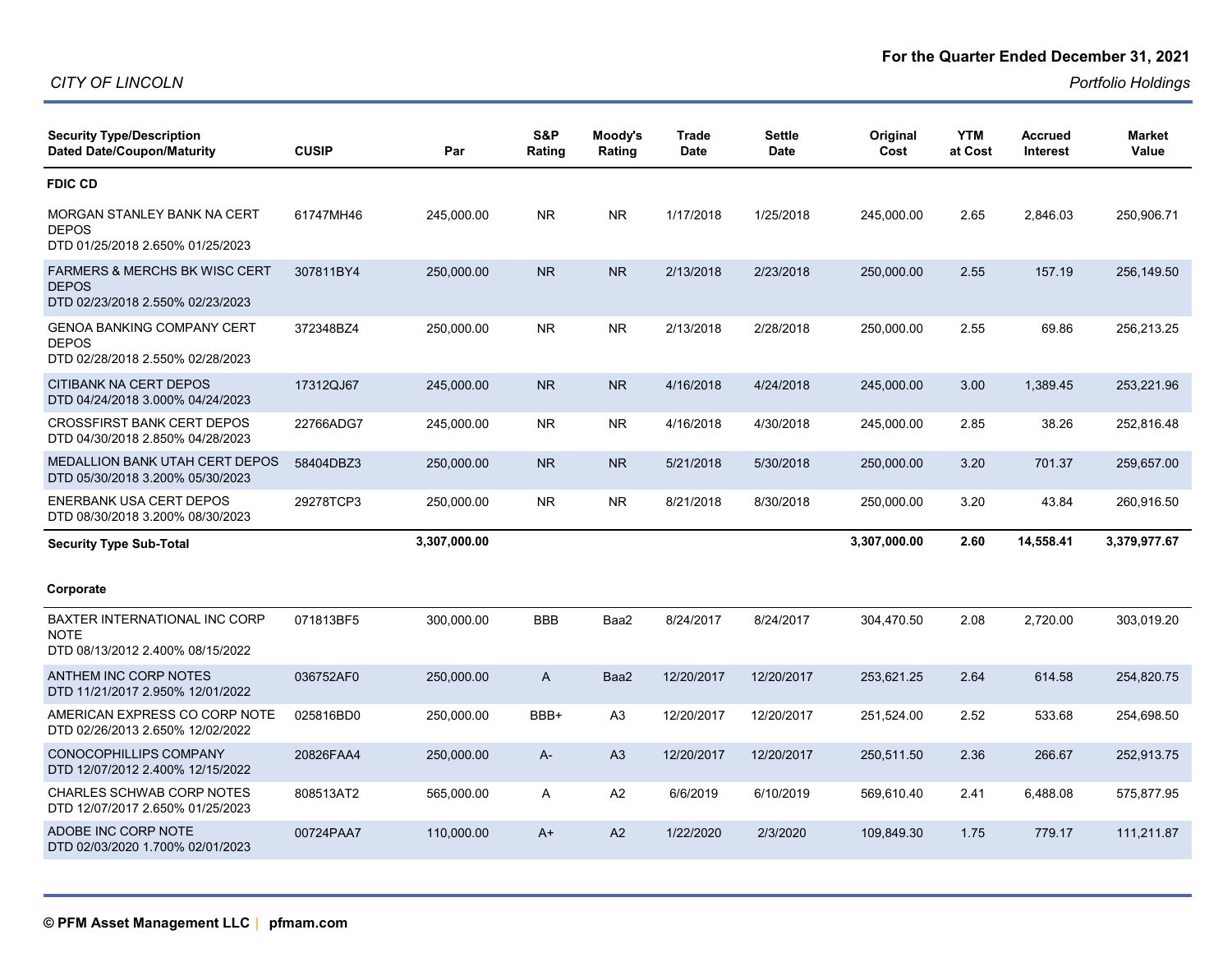*Portfolio Holdings*

| <b>Security Type/Description</b><br><b>Dated Date/Coupon/Maturity</b>                  | <b>CUSIP</b> | Par          | S&P<br>Rating | Moody's<br>Rating | <b>Trade</b><br><b>Date</b> | <b>Settle</b><br>Date | Original<br>Cost | <b>YTM</b><br>at Cost | <b>Accrued</b><br><b>Interest</b> | <b>Market</b><br>Value |
|----------------------------------------------------------------------------------------|--------------|--------------|---------------|-------------------|-----------------------------|-----------------------|------------------|-----------------------|-----------------------------------|------------------------|
| Corporate                                                                              |              |              |               |                   |                             |                       |                  |                       |                                   |                        |
| WELLS FARGO & COMPANY CORP<br><b>NOTE</b><br>DTD 02/13/2013 3.450% 02/13/2023          | 94974BFJ4    | 250,000.00   | <b>BBB</b>    | A <sub>3</sub>    | 2/13/2018                   | 2/13/2018             | 253,771.50       | 3.12                  | 3,306.25                          | 257,010.75             |
| AMAZON.COM INC BONDS<br>DTD 06/06/2018 2.400% 02/22/2023                               | 023135AW6    | 900,000.00   | AA            | A <sub>1</sub>    | 5/21/2019                   | 5/23/2019             | 890,802.00       | 2.69                  | 7,740.00                          | 915,816.60             |
| APPLE CORP NOTES (CALLABLE)<br>DTD 02/23/2016 2.850% 02/23/2023                        | 037833BU3    | 250,000.00   | AA+           | Aaa               | 2/13/2018                   | 2/13/2018             | 252,451.50       | 2.64                  | 2,533.33                          | 255,788.25             |
| <b>GLAXOSMITHKLINE CAP INC CORP</b><br><b>NOTE</b><br>DTD 03/18/2013 2.800% 03/18/2023 | 377372AH0    | 250,000.00   | A             | A2                | 3/21/2018                   | 3/21/2018             | 247,443.75       | 3.02                  | 2,002.78                          | 256,028.75             |
| PEPSICO INC CORPORATE NOTES<br>DTD 05/01/2020 0.750% 05/01/2023                        | 713448EY0    | 300,000.00   | A+            | A <sub>1</sub>    | 4/29/2020                   | 5/1/2020              | 299,406.00       | 0.82                  | 375.00                            | 299,962.80             |
| <b>GENERAL DYNAMICS CORP NOTES</b><br>DTD 05/11/2018 3.375% 05/15/2023                 | 369550BD9    | 250,000.00   | A-            | A3                | 5/21/2018                   | 5/21/2018             | 252,099.75       | 3.19                  | 1,078.13                          | 258,822.75             |
| PNC BANK NA CORP NOTE<br>(CALLABLE)<br>DTD 07/25/2013 3.800% 07/25/2023                | 69349LAM0    | 400,000.00   | А-            | A <sub>3</sub>    | 7/23/2018                   | 7/23/2018             | 407,667.30       | 3.38                  | 6,586.67                          | 416,731.60             |
| BANK OF NY MELLON (CALLABLE)<br><b>NOTES</b><br>DTD 08/16/2016 2.200% 08/16/2023       | 06406FAD5    | 1,325,000.00 | A             | A <sub>1</sub>    | 6/3/2019                    | 6/5/2019              | 1,304,396.25     | 2.59                  | 10,931.25                         | 1,353,349.70           |
| MORGAN STANLEY CORPORATE<br><b>NOTES</b><br>DTD 11/13/2020 0.560% 11/10/2023           | 6174468T9    | 115,000.00   | BBB+          | A <sub>1</sub>    | 11/9/2020                   | 11/13/2020            | 115,000.00       | 0.56                  | 91.23                             | 114,777.25             |
| GOLDMAN SACHS GROUP INC<br><b>CORPORATE NOTES</b><br>DTD 11/19/2020 0.627% 11/17/2023  | 38141GXL3    | 750,000.00   | BBB+          | A2                | 11/17/2020                  | 11/19/2020            | 750,285.00       | 0.61                  | 574.75                            | 747,969.75             |
| <b>BB&amp;T CORPORATION NOTES</b><br>(CALLABLE)<br>DTD 12/06/2018 3.750% 12/06/2023    | 05531FBF9    | 1,270,000.00 | А-            | A <sub>3</sub>    | 6/3/2019                    | 6/5/2019              | 1,329,537.60     | 2.64                  | 3,307.29                          | 1,334,857.63           |
| APPLE INC (CALLABLE) BONDS<br>DTD 02/09/2017 3.000% 02/09/2024                         | 037833CG3    | 1,255,000.00 | $AA+$         | Aaa               | 6/4/2019                    | 6/6/2019              | 1,283,639.10     | 2.48                  | 14,850.83                         | 1,306,219.06           |
| <b>BANK OF AMERICA CORP NOTE</b><br>DTD 03/05/2018 3.550% 03/05/2024                   | 06051GHF9    | 2,025,000.00 | А-            | A2                | 6/6/2019                    | 6/10/2019             | 2,078,460.00     | 2.95                  | 23,163.75                         | 2,082,645.68           |
| JOHN DEERE CAPITAL CORP CORP<br><b>NOTES</b><br>DTD 06/07/2019 2.600% 03/07/2024       | 24422EUX5    | 345,000.00   | A             | A2                | 6/4/2019                    | 6/7/2019              | 344,410.05       | 2.64                  | 2,840.50                          | 356,884.56             |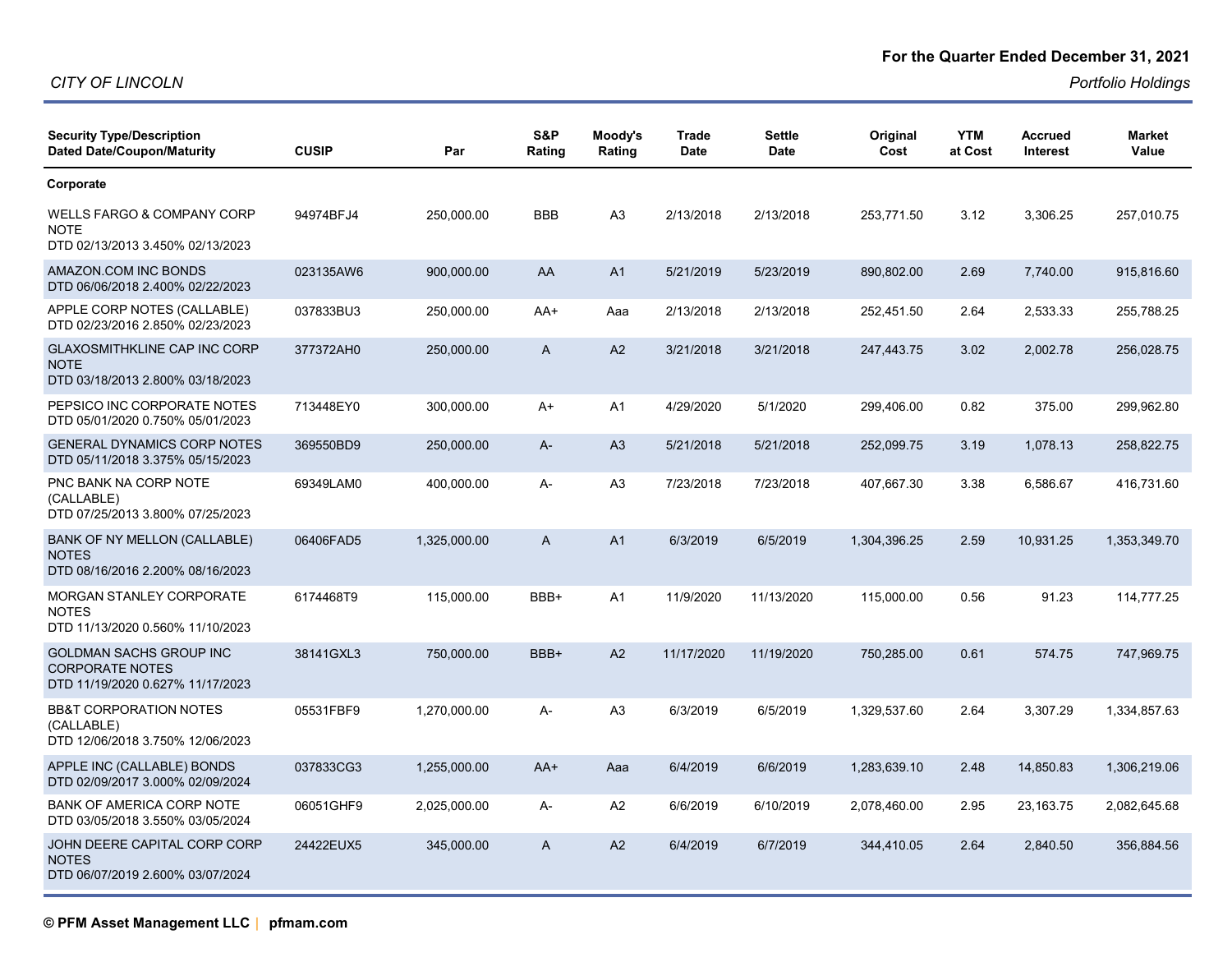*Portfolio Holdings*

| <b>Security Type/Description</b><br><b>Dated Date/Coupon/Maturity</b>                        | <b>CUSIP</b> | Par          | S&P<br>Rating | Moody's<br>Rating | <b>Trade</b><br>Date | <b>Settle</b><br><b>Date</b> | Original<br>Cost | <b>YTM</b><br>at Cost | <b>Accrued</b><br><b>Interest</b> | <b>Market</b><br>Value |
|----------------------------------------------------------------------------------------------|--------------|--------------|---------------|-------------------|----------------------|------------------------------|------------------|-----------------------|-----------------------------------|------------------------|
| Corporate                                                                                    |              |              |               |                   |                      |                              |                  |                       |                                   |                        |
| CHARLES SCHWAB CORP NOTES<br>(CALLABLE)<br>DTD 03/18/2021 0.750% 03/18/2024                  | 808513BN4    | 410,000.00   | Α             | A2                | 3/16/2021            | 3/18/2021                    | 409,795.00       | 0.77                  | 879.79                            | 408,123.02             |
| <b>BLACKROCK INC CORP NOTES</b><br>DTD 03/18/2014 3.500% 03/18/2024                          | 09247XAL5    | 2,245,000.00 | AA-           | Aa3               | 6/3/2019             | 6/5/2019                     | 2,356,172.40     | 2.40                  | 22,481.18                         | 2,368,412.14           |
| AMAZON.COM INC CORPORATE<br><b>NOTES</b><br>DTD 05/12/2021 0.450% 05/12/2024                 | 023135BW5    | 375,000.00   | AA            | A1                | 5/10/2021            | 5/12/2021                    | 374,452.50       | 0.50                  | 229.69                            | 371,095.88             |
| JP MORGAN CHASE BANK CORP<br><b>NOTE</b><br>DTD 05/13/2014 3.625% 05/13/2024                 | 46625HJX9    | 755,000.00   | A-            | A2                | 6/7/2019             | 6/11/2019                    | 787,261.15       | 2.69                  | 3,649.17                          | 797,863.62             |
| US BANCORP NOTES (CALLABLE)<br>DTD 07/29/2019 2.400% 07/30/2024                              | 91159HHX1    | 1,000,000.00 | $A+$          | A2                | 7/30/2019            | 8/1/2019                     | 999,110.00       | 2.42                  | 10,066.67                         | 1,032,388.00           |
| UNILEVER CAPITAL CORP<br>(CALLABLE) CORPORA<br>DTD 08/12/2021 0.626% 08/12/2024              | 904764BN6    | 100,000.00   | $A+$          | A <sub>1</sub>    | 8/9/2021             | 8/12/2021                    | 100,000.00       | 0.63                  | 241.71                            | 99,351.80              |
| BMW US CAPITAL LLC CORPORATE<br><b>NOTES</b><br>DTD 08/12/2021 0.750% 08/12/2024             | 05565EBU8    | 380,000.00   | Α             | A2                | 8/9/2021             | 8/12/2021                    | 379,965.80       | 0.75                  | 1,100.42                          | 375,498.90             |
| WALT DISNEY COMPANY/THE<br>DTD 09/06/2019 1.750% 08/30/2024                                  | 254687FK7    | 1,000,000.00 | BBB+          | A2                | 9/3/2019             | 9/6/2019                     | 995,920.00       | 1.84                  | 5,881.94                          | 1,016,365.00           |
| <b>BANK OF NY MELLON CORP</b><br>(CALLABLE) CORPOR<br>DTD 10/25/2021 0.850% 10/25/2024       | 06406RAX5    | 1,070,000.00 | Α             | A1                | 10/20/2021           | 10/25/2021                   | 1,069,304.50     | 0.87                  | 1,667.42                          | 1,060,687.79           |
| CITIGROUP INC CORPORATE NOTES<br>DTD 10/30/2020 0.776% 10/30/2024                            | 172967MT5    | 1,000,000.00 | BBB+          | A <sub>3</sub>    | 10/23/2020           | 10/30/2020                   | 1,000,000.00     | 0.78                  | 1,314.89                          | 993,451.00             |
| CATERPILLAR FINL SERVICE<br>DTD 11/08/2019 2.150% 11/08/2024                                 | 14913Q3B3    | 1,000,000.00 | Α             | A2                | 1/9/2020             | 1/13/2020                    | 1,002,220.00     | 2.10                  | 3,165.28                          | 1,026,945.00           |
| LOCKHEED MARTIN CORP NOTES<br>(CALLABLE)<br>DTD 02/20/2015 2.900% 03/01/2025                 | 539830BE8    | 1,000,000.00 | $A -$         | A <sub>3</sub>    | 3/5/2021             | 3/9/2021                     | 1,071,790.00     | 1.05                  | 9,666.67                          | 1,046,221.00           |
| <b>JPMORGAN CHASE &amp; CO</b><br><b>CORPORATE NOTES</b><br>DTD 06/01/2021 0.824% 06/01/2025 | 46647PCH7    | 740,000.00   | A-            | A2                | 5/24/2021            | 6/1/2021                     | 740,000.00       | 0.82                  | 508.13                            | 731.165.14             |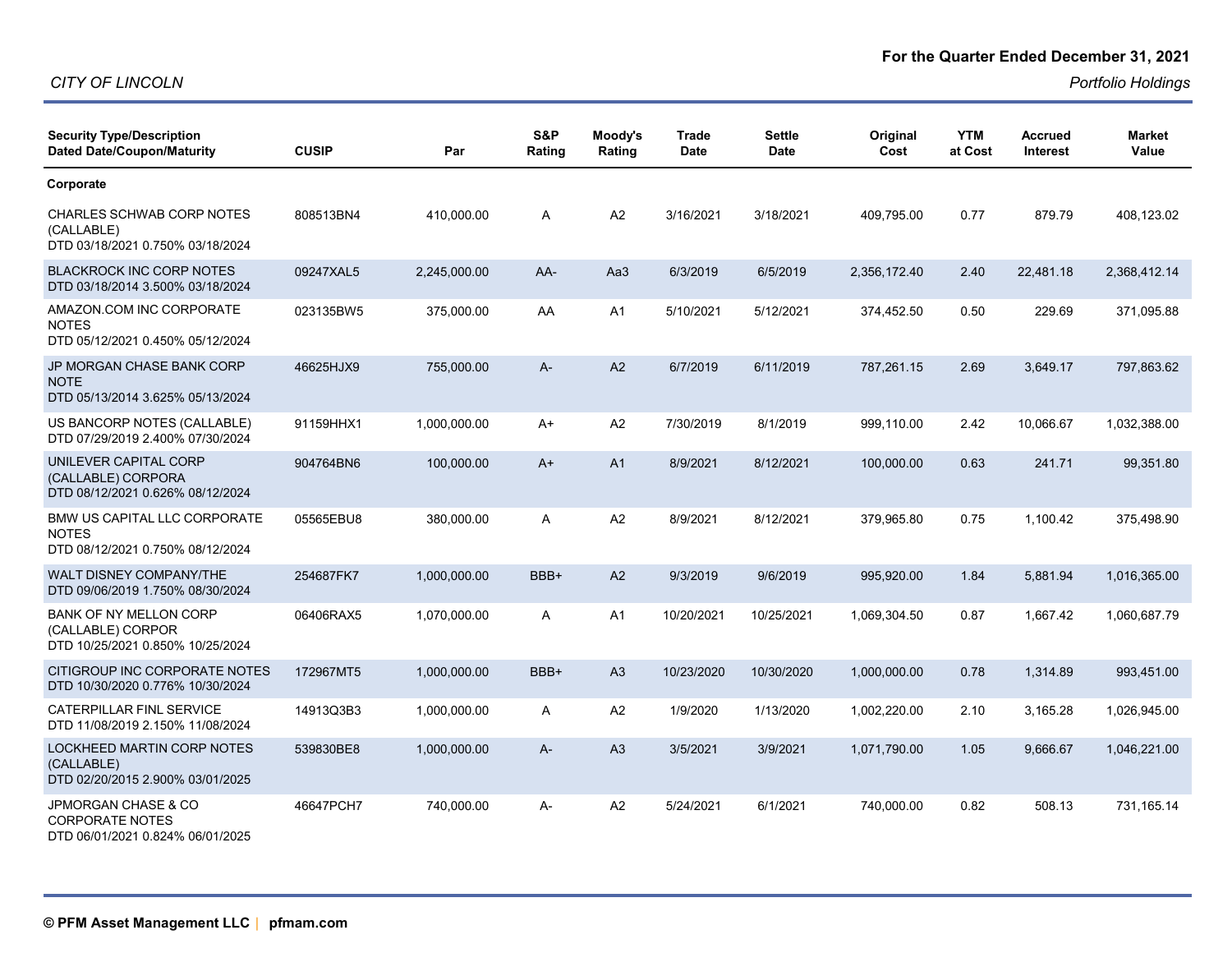#### **For the Quarter Ended December 31, 2021**

| <b>Security Type/Description</b><br><b>Dated Date/Coupon/Maturity</b>                         | <b>CUSIP</b> | Par           | S&P<br>Rating | Moody's<br>Rating | <b>Trade</b><br><b>Date</b> | <b>Settle</b><br><b>Date</b> | Original<br>Cost | <b>YTM</b><br>at Cost | <b>Accrued</b><br><b>Interest</b> | <b>Market</b><br>Value |
|-----------------------------------------------------------------------------------------------|--------------|---------------|---------------|-------------------|-----------------------------|------------------------------|------------------|-----------------------|-----------------------------------|------------------------|
| Corporate                                                                                     |              |               |               |                   |                             |                              |                  |                       |                                   |                        |
| <b>BANK OF AMERICA CORP NOTES</b><br>DTD 07/30/2015 3.875% 08/01/2025                         | 06051GFS3    | 900,000.00    | A-            | A <sub>2</sub>    | 11/2/2020                   | 11/4/2020                    | 1,020,690.00     | 0.97                  | 14,531.25                         | 975,107.70             |
| <b>BRISTOL-MYERS SQUIBB CO</b><br><b>CORPORATE NOTES</b><br>DTD 11/13/2020 0.750% 11/13/2025  | 110122DN5    | 1,000,000.00  | $A+$          | A2                | 6/24/2021                   | 6/28/2021                    | 990,470.00       | 0.97                  | 1,000.00                          | 973,538.00             |
| <b>IBM CORP</b><br>DTD 05/15/2019 3.300% 05/15/2026                                           | 459200JZ5    | 700,000.00    | А-            | A <sub>3</sub>    | 9/2/2021                    | 9/7/2021                     | 771,092.00       | 1.07                  | 2,951.67                          | 748,159.30             |
| ASTRAZENECA FINANCE LLC<br>(CALLABLE) CORP<br>DTD 05/28/2021 1.200% 05/28/2026                | 04636NAA1    | 1,000,000.00  | $A -$         | A3                | 9/2/2021                    | 9/7/2021                     | 1,005,960.00     | 1.07                  | 1,100.00                          | 987,258.00             |
| TOYOTA MOTOR CREDIT CORP<br><b>CORPORATE NOTES</b><br>DTD 06/18/2021 1.125% 06/18/2026        | 89236TJK2    | 640,000.00    | $A+$          | A <sub>1</sub>    | 9/8/2021                    | 9/13/2021                    | 638,579.20       | 1.17                  | 260.00                            | 629,078.40             |
| BMW US CAPITAL LLC (CALLABLE)<br><b>CORPORATE</b><br>DTD 08/12/2021 1.250% 08/12/2026         | 05565EBW4    | 500,000.00    | A             | A <sub>2</sub>    | 9/2/2021                    | 9/7/2021                     | 502,750.00       | 1.13                  | 2,413.19                          | 492,368.00             |
| AMERICAN HONDA FINANCE<br><b>CORPORATE NOTES</b><br>DTD 09/09/2021 1.300% 09/09/2026          | 02665WDZ1    | 1,200,000.00  | $A -$         | A <sub>3</sub>    | 12/1/2021                   | 12/3/2021                    | 1,182,444.00     | 1.62                  | 4,853.33                          | 1,183,168.80           |
| <b>CATERPILLAR FINL SERVICE</b><br><b>CORPORATE NOTES</b><br>DTD 09/14/2021 1.150% 09/14/2026 | 14913R2Q9    | 1,000,000.00  | $\mathsf{A}$  | A2                | 12/1/2021                   | 12/3/2021                    | 983.820.00       | 1.50                  | 3.418.06                          | 982.387.00             |
| AMERICAN EXPRESS CO (CALLABLE)<br><b>CORPORATE</b><br>DTD 11/04/2021 1.650% 11/04/2026        | 025816CM9    | 1,000,000.00  | BBB+          | A3                | 12/1/2021                   | 12/3/2021                    | 996,890.00       | 1.72                  | 2,612.50                          | 1,001,845.00           |
| <b>Security Type Sub-Total</b>                                                                |              | 30,425,000.00 |               |                   |                             |                              | 30,927,643.30    | 1.87                  | 184,776.90                        | 31,009,885.64          |
| <b>Agency CMBS</b>                                                                            |              |               |               |                   |                             |                              |                  |                       |                                   |                        |
| FNA 2013-M7 A2<br>DTD 05/01/2013 2.280% 12/01/2022                                            | 3136AEGQ4    | 222,399.83    | $AA+$         | Aaa               | 9/4/2019                    | 9/9/2019                     | 225,313.48       | 1.86                  | 422.56                            | 223,690.12             |
| <b>Security Type Sub-Total</b>                                                                |              | 222,399.83    |               |                   |                             |                              | 225,313.48       | 1.86                  | 422.56                            | 223,690.12             |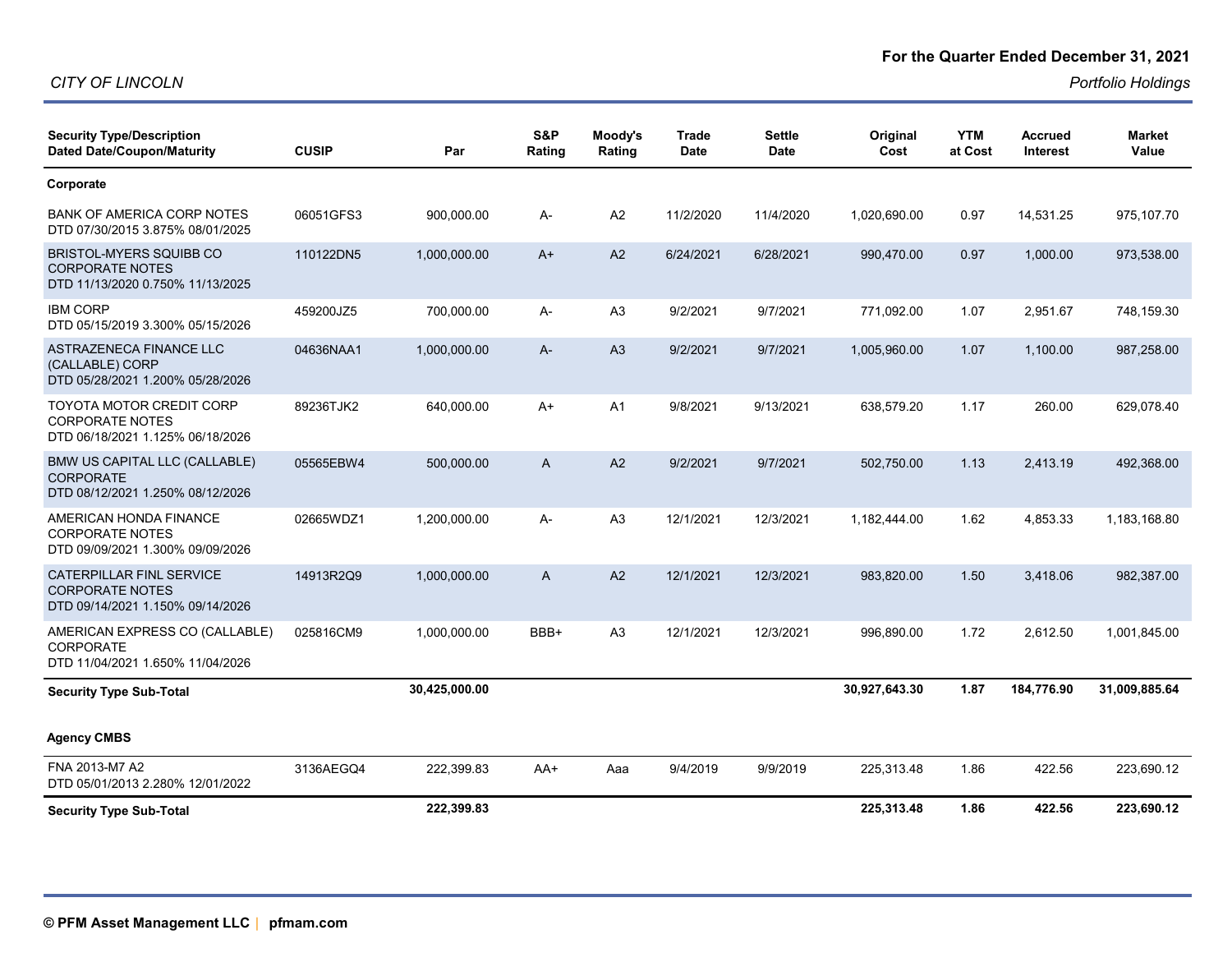#### **For the Quarter Ended December 31, 2021**

| <b>Security Type/Description</b><br><b>Dated Date/Coupon/Maturity</b> | <b>CUSIP</b> | Par              | S&P<br>Rating | Moody's<br>Rating | <b>Trade</b><br><b>Date</b> | <b>Settle</b><br><b>Date</b> | Original<br>Cost | <b>YTM</b><br>at Cost | <b>Accrued</b><br><b>Interest</b> | <b>Market</b><br>Value |
|-----------------------------------------------------------------------|--------------|------------------|---------------|-------------------|-----------------------------|------------------------------|------------------|-----------------------|-----------------------------------|------------------------|
| <b>ABS</b>                                                            |              |                  |               |                   |                             |                              |                  |                       |                                   |                        |
| <b>MBALT 2021-A A3</b><br>DTD 01/27/2021 0.250% 01/16/2024            | 58770GAC4    | 235.000.00       | AAA           | Aaa               | 1/20/2021                   | 1/27/2021                    | 234.976.24       | 0.25                  | 26.11                             | 234,274.79             |
| <b>HALST 2021-A A4</b><br>DTD 01/20/2021 0.420% 12/16/2024            | 44891TAD8    | 125,000.00       | AAA           | Aaa               | 1/12/2021                   | 1/20/2021                    | 124,989.60       | 0.42                  | 23.33                             | 124,344.61             |
| <b>HART 2021-A A3</b><br>DTD 04/28/2021 0.380% 09/15/2025             | 44933LAC7    | 210,000.00       | AAA           | <b>NR</b>         | 4/20/2021                   | 4/28/2021                    | 209,977.91       | 0.38                  | 35.47                             | 207,940.82             |
| GMCAR 2021-1 A3<br>DTD 01/20/2021 0.350% 10/16/2025                   | 36261LAC5    | 160,000.00       | AAA           | Aaa               | 1/12/2021                   | 1/20/2021                    | 159,974.53       | 0.35                  | 23.33                             | 158,981.28             |
| CARMX 2021-1 A3<br>DTD 01/27/2021 0.340% 12/15/2025                   | 14316NAC3    | 160,000.00       | AAA           | <b>NR</b>         | 1/20/2021                   | 1/27/2021                    | 159,968.38       | 0.34                  | 24.18                             | 158,634.43             |
| <b>HAROT 2021-4 A3</b><br>DTD 11/24/2021 0.880% 01/21/2026            | 43815GAC3    | 430,000.00       | <b>NR</b>     | Aaa               | 11/16/2021                  | 11/24/2021                   | 429,909.36       | 0.89                  | 105.11                            | 429,085.95             |
| CARMX 2021-2 A3<br>DTD 04/21/2021 0.520% 02/17/2026                   | 14314QAC8    | 420,000.00       | AAA           | <b>NR</b>         | 4/13/2021                   | 4/21/2021                    | 419,909.49       | 0.52                  | 97.07                             | 416,427.65             |
| CARMX 2021-3 A3<br>DTD 07/28/2021 0.550% 06/15/2026                   | 14317DAC4    | 920,000.00       | <b>AAA</b>    | Aaa               | 7/21/2021                   | 7/28/2021                    | 919,848.66       | 0.55                  | 224.89                            | 912,906.98             |
| VALET 2021-1 A3<br>DTD 12/13/2021 1.020% 06/22/2026                   | 92868KAC7    | 570,000.00       | AAA           | Aaa               | 12/7/2021                   | 12/13/2021                   | 569,977.66       | 1.02                  | 177.65                            | 570,037.05             |
| COMET 2021-A3 A3<br>DTD 11/30/2021 1.040% 11/16/2026                  | 14041NFY2    | 1,075,000.00     | AAA           | N <sub>R</sub>    | 11/18/2021                  | 11/30/2021                   | 1.074.851.87     | 1.04                  | 962.72                            | 1,070,520.05           |
| <b>Security Type Sub-Total</b>                                        |              | 4,305,000.00     |               |                   |                             |                              | 4,304,383.70     | 0.72                  | 1,699.86                          | 4,283,153.61           |
| <b>Managed Account Sub Total</b>                                      |              | 150,534,399.83   |               |                   |                             |                              | 151,973,916.86   |                       | 551,040.68                        | 151, 198, 031. 75      |
| <b>Securities Sub Total</b>                                           |              | \$150,534,399.83 |               |                   |                             |                              | \$151,973,916.86 |                       | \$551,040.68                      | \$151,198,031.75       |
| <b>Accrued Interest</b>                                               |              |                  |               |                   |                             |                              |                  |                       |                                   | \$551,040.68           |
| <b>Total Investments</b>                                              |              |                  |               |                   |                             |                              |                  |                       |                                   | \$151,749,072.43       |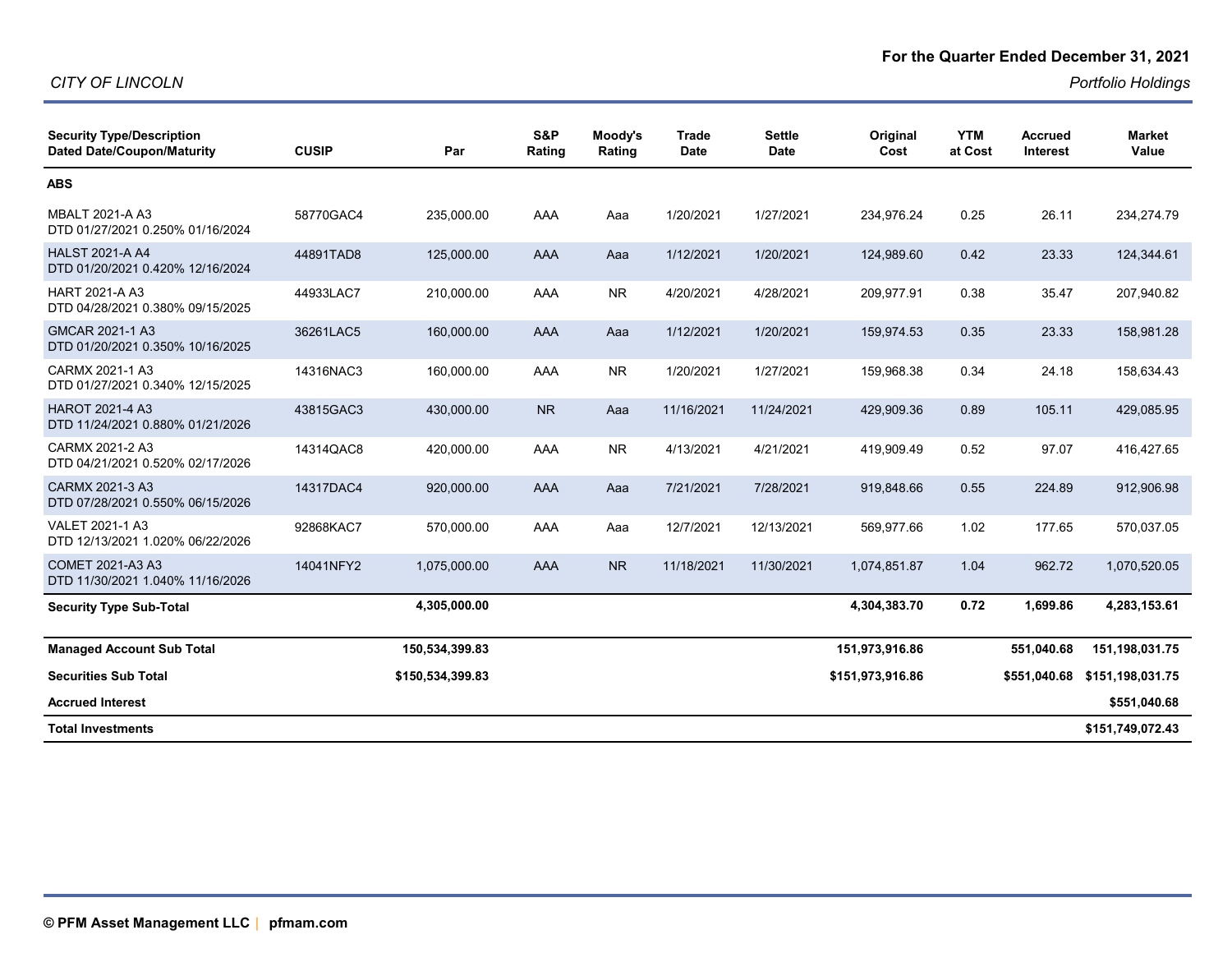| <b>Trade</b><br><b>Date</b> | <b>Settle</b><br><b>Date</b> | Par (\$)      | <b>CUSIP</b> | <b>Security Description</b>              | Coupon | <b>Maturity</b><br><b>Date</b> | <b>Transact</b><br>Amount (\$) | Yield<br>at Market | Realized<br>$G/L$ (BV) |
|-----------------------------|------------------------------|---------------|--------------|------------------------------------------|--------|--------------------------------|--------------------------------|--------------------|------------------------|
| <b>BUY</b>                  |                              |               |              |                                          |        |                                |                                |                    |                        |
| 10/4/2021                   | 10/6/2021                    | 1,200,000.00  | 91282CCZ2    | US TREASURY N/B NOTES                    | 0.87%  | 9/30/2026                      | 1,195,626.21                   | 0.95%              |                        |
| 10/4/2021                   | 10/6/2021                    | 1,000,000.00  | 91282CDA6    | <b>US TREASURY NOTES</b>                 | 0.25%  | 9/30/2023                      | 999,611.52                     | 0.27%              |                        |
| 10/20/2021                  | 10/25/2021                   | 1,070,000.00  | 06406RAX5    | BANK OF NY MELLON CORP (CALLABLE) CORPOR | 0.85%  | 10/25/2024                     | 1,069,304.50                   | 0.87%              |                        |
| 10/26/2021                  | 10/29/2021                   | 4,500,000.00  | 912828W71    | <b>US TREASURY NOTES</b>                 | 2.12%  | 3/31/2024                      | 4,670,216.14                   | 0.62%              |                        |
| 10/26/2021                  | 10/29/2021                   | 1,800,000.00  | 91282CCW9    | US TREASURY N/B NOTES                    | 0.75%  | 8/31/2026                      | 1,765,919.03                   | 1.18%              |                        |
| 11/16/2021                  | 11/24/2021                   | 430,000.00    | 43815GAC3    | HAROT 2021-4 A3                          | 0.88%  | 1/21/2026                      | 429,909.36                     | 0.89%              |                        |
| 11/18/2021                  | 11/30/2021                   | 1,075,000.00  | 14041NFY2    | COMET 2021-A3 A3                         | 1.04%  | 11/16/2026                     | 1,074,851.87                   | 1.04%              |                        |
| 12/1/2021                   | 12/3/2021                    | 1,000,000.00  | 14913R2Q9    | CATERPILLAR FINL SERVICE CORPORATE NOTES | 1.15%  | 9/14/2026                      | 986,343.61                     | 1.50%              |                        |
| 12/1/2021                   | 12/3/2021                    | 1,200,000.00  | 02665WDZ1    | AMERICAN HONDA FINANCE CORPORATE NOTES   | 1.30%  | 9/9/2026                       | 1,186,084.00                   | 1.62%              |                        |
| 12/1/2021                   | 12/3/2021                    | 1,000,000.00  | 025816CM9    | AMERICAN EXPRESS CO (CALLABLE) CORPORATE | 1.65%  | 11/4/2026                      | 998,219.17                     | 1.72%              |                        |
| 12/7/2021                   | 12/13/2021                   | 570,000.00    | 92868KAC7    | VALET 2021-1 A3                          | 1.02%  | 6/22/2026                      | 569,977.66                     | 1.02%              |                        |
| <b>Total BUY</b>            |                              | 14,845,000.00 |              |                                          |        |                                | 14,946,063.07                  |                    | 0.00                   |
| <b>INTEREST</b>             |                              |               |              |                                          |        |                                |                                |                    |                        |
| 10/1/2021                   | 10/1/2021                    |               | MONEY0002    | MONEY MARKET FUND                        |        |                                | 2.46                           |                    |                        |
| 10/1/2021                   | 10/1/2021                    | 245,000.00    | 50116CAQ2    | <b>KS STATEBANK CERT DEPOS</b>           | 1.45%  | 10/29/2021                     | 291.99                         |                    |                        |
| 10/1/2021                   | 10/25/2021                   | 321,547.17    | 3136AEGQ4    | FNA 2013-M7 A2                           | 2.28%  | 12/1/2022                      | 848.36                         |                    |                        |
| 10/15/2021                  | 10/15/2021                   | 160,000.00    | 14316NAC3    | CARMX 2021-1 A3                          | 0.34%  | 12/15/2025                     | 45.33                          |                    |                        |
|                             |                              |               |              |                                          |        |                                |                                |                    |                        |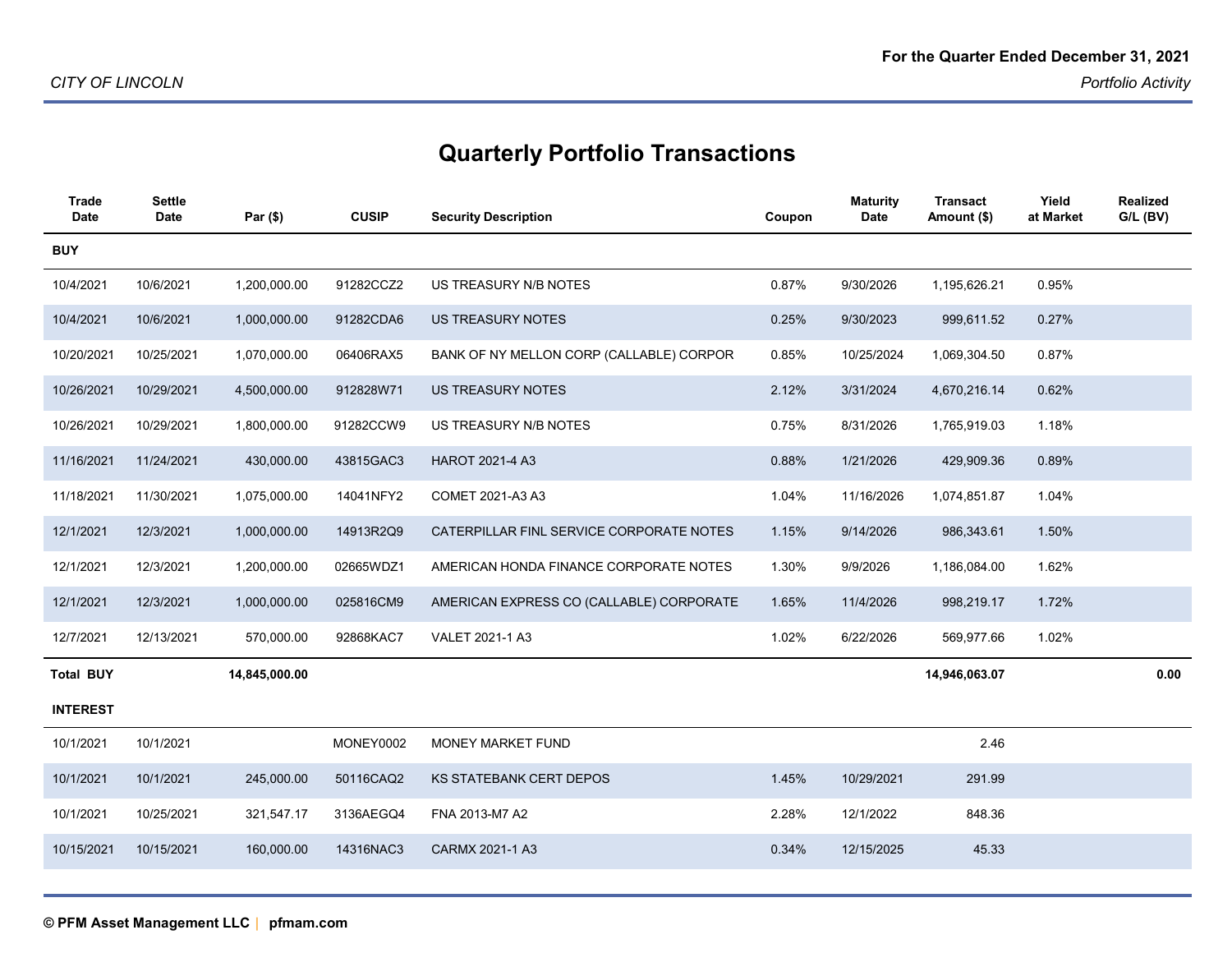| <b>Trade</b><br><b>Date</b> | <b>Settle</b><br><b>Date</b> | Par (\$)     | <b>CUSIP</b> | <b>Security Description</b>                    | Coupon | <b>Maturity</b><br>Date | <b>Transact</b><br>Amount (\$) | Yield<br>at Market | <b>Realized</b><br>G/L (BV) |
|-----------------------------|------------------------------|--------------|--------------|------------------------------------------------|--------|-------------------------|--------------------------------|--------------------|-----------------------------|
| <b>INTEREST</b>             |                              |              |              |                                                |        |                         |                                |                    |                             |
| 10/15/2021                  | 10/15/2021                   | 210,000.00   | 44933LAC7    | <b>HART 2021-A A3</b>                          | 0.38%  | 9/15/2025               | 66.50                          |                    |                             |
| 10/15/2021                  | 10/15/2021                   | 235,000.00   | 58770GAC4    | <b>MBALT 2021-A A3</b>                         | 0.25%  | 1/16/2024               | 48.96                          |                    |                             |
| 10/15/2021                  | 10/15/2021                   | 1,715,000.00 | 3135G0W66    | <b>FANNIE MAE NOTES</b>                        | 1.62%  | 10/15/2024              | 13,934.38                      |                    |                             |
| 10/15/2021                  | 10/15/2021                   | 920,000.00   | 14317DAC4    | CARMX 2021-3 A3                                | 0.55%  | 6/15/2026               | 421.67                         |                    |                             |
| 10/15/2021                  | 10/15/2021                   | 420,000.00   | 14314QAC8    | CARMX 2021-2 A3                                | 0.52%  | 2/17/2026               | 182.00                         |                    |                             |
| 10/15/2021                  | 10/15/2021                   | 125,000.00   | 44891TAD8    | <b>HALST 2021-A A4</b>                         | 0.42%  | 12/16/2024              | 43.75                          |                    |                             |
| 10/16/2021                  | 10/16/2021                   | 160,000.00   | 36261LAC5    | GMCAR 2021-1 A3                                | 0.35%  | 10/16/2025              | 46.67                          |                    |                             |
| 10/20/2021                  | 10/20/2021                   | 910,000.00   | 459058JV6    | INTL BK OF RECON AND DEV NOTE                  | 0.12%  | 4/20/2023               | 573.30                         |                    |                             |
| 10/22/2021                  | 10/22/2021                   | 3,125,000.00 | 3135G03U5    | <b>FANNIE MAE NOTES</b>                        | 0.62%  | 4/22/2025               | 9,765.63                       |                    |                             |
| 10/23/2021                  | 10/23/2021                   | 250,000.00   | 307811BY4    | <b>FARMERS &amp; MERCHS BK WISC CERT DEPOS</b> | 2.55%  | 2/23/2023               | 523.97                         |                    |                             |
| 10/24/2021                  | 10/24/2021                   | 245,000.00   | 17312QJ67    | CITIBANK NA CERT DEPOS                         | 3.00%  | 4/24/2023               | 3,685.07                       |                    |                             |
| 10/28/2021                  | 10/28/2021                   | 245,000.00   | 29976D2T6    | EVERBANK/JACKSONVILLE FL CERT DEPOS            | 2.15%  | 4/28/2022               | 2,640.97                       |                    |                             |
| 10/28/2021                  | 10/28/2021                   | 250,000.00   | 372348BZ4    | <b>GENOA BANKING COMPANY CERT DEPOS</b>        | 2.55%  | 2/28/2023               | 523.97                         |                    |                             |
| 10/30/2021                  | 10/30/2021                   | 245,000.00   | 22766ADG7    | <b>CROSSFIRST BANK CERT DEPOS</b>              | 2.85%  | 4/28/2023               | 573.90                         |                    |                             |
| 10/30/2021                  | 10/30/2021                   | 245,000.00   | 87270LAV5    | TIAA FSB CERT DEPOS                            | 2.15%  | 10/28/2022              | 2,640.97                       |                    |                             |
| 10/30/2021                  | 10/30/2021                   | 1,000,000.00 | 172967MT5    | CITIGROUP INC CORPORATE NOTES                  | 0.77%  | 10/30/2024              | 3,880.00                       |                    |                             |
| 10/30/2021                  | 10/30/2021                   | 250,000.00   | 29278TCP3    | <b>ENERBANK USA CERT DEPOS</b>                 | 3.20%  | 8/30/2023               | 657.53                         |                    |                             |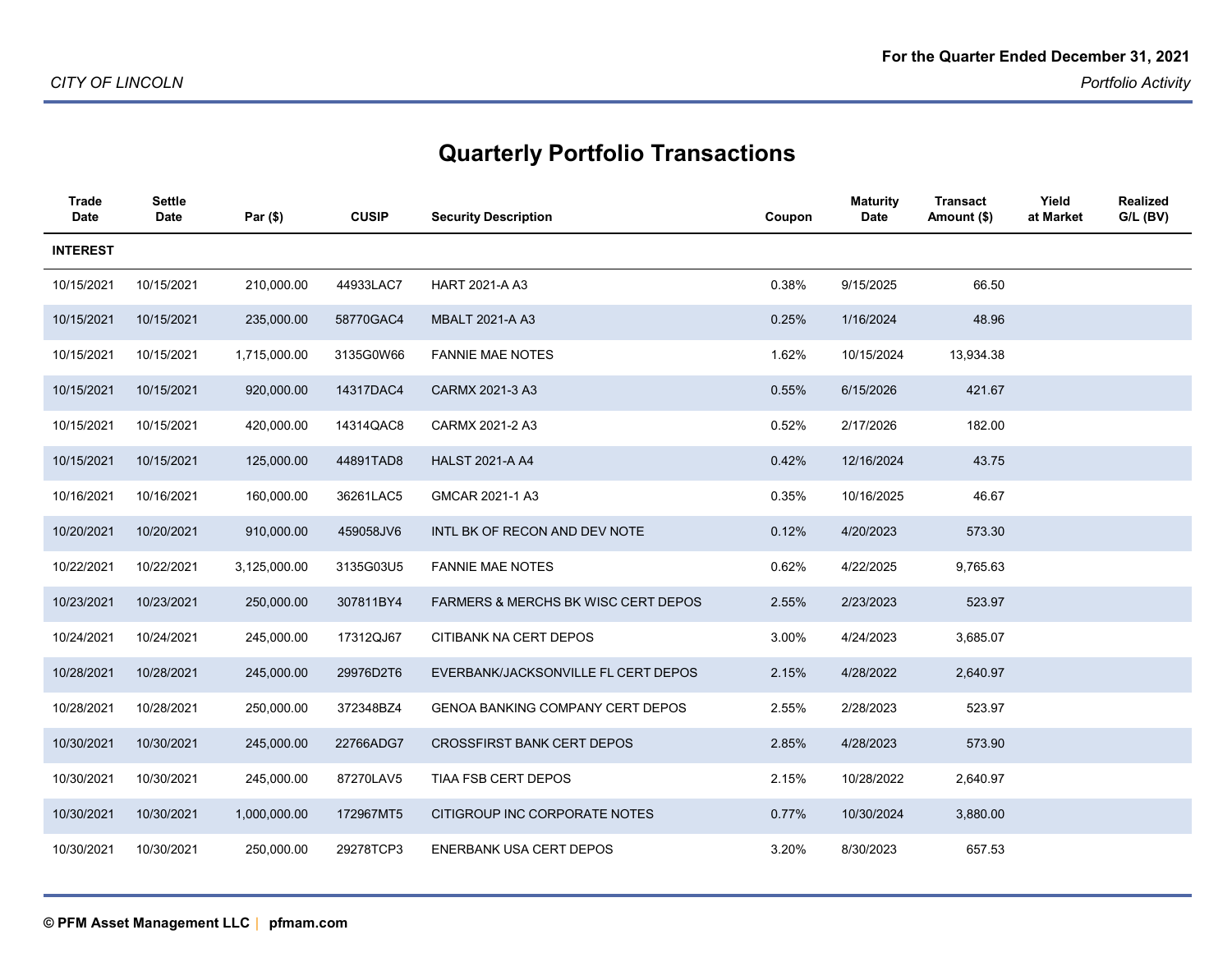| Trade<br><b>Date</b> | Settle<br>Date | Par (\$)     | <b>CUSIP</b> | <b>Security Description</b>             | Coupon | <b>Maturity</b><br><b>Date</b> | <b>Transact</b><br>Amount (\$) | Yield<br>at Market | <b>Realized</b><br>$G/L$ (BV) |
|----------------------|----------------|--------------|--------------|-----------------------------------------|--------|--------------------------------|--------------------------------|--------------------|-------------------------------|
| <b>INTEREST</b>      |                |              |              |                                         |        |                                |                                |                    |                               |
| 10/31/2021           | 10/31/2021     | 125,000.00   | 912828R28    | <b>US TREASURY NOTES</b>                | 1.62%  | 4/30/2023                      | 1,015.63                       |                    |                               |
| 10/31/2021           | 10/31/2021     | 1,000,000.00 | 912828T91    | <b>US TREASURY NOTES</b>                | 1.62%  | 10/31/2023                     | 8,125.00                       |                    |                               |
| 10/31/2021           | 10/31/2021     | 680,000.00   | 912828X70    | <b>US TREASURY NOTES</b>                | 2.00%  | 4/30/2024                      | 6,800.00                       |                    |                               |
| 10/31/2021           | 10/31/2021     | 955,000.00   | 9128283C2    | <b>US TREASURY NOTES</b>                | 2.00%  | 10/31/2022                     | 9,550.00                       |                    |                               |
| 11/1/2021            | 11/25/2021     | 264,430.85   | 3136AEGQ4    | FNA 2013-M7 A2                          | 2.28%  | 12/1/2022                      | 614.17                         |                    |                               |
| 11/1/2021            | 11/1/2021      | 300,000.00   | 713448EY0    | PEPSICO INC CORPORATE NOTES             | 0.75%  | 5/1/2023                       | 1,125.00                       |                    |                               |
| 11/1/2021            | 11/1/2021      |              | MONEY0002    | MONEY MARKET FUND                       |        |                                | 0.96                           |                    |                               |
| 11/5/2021            | 11/5/2021      | 1,180,000.00 | 3137EAER6    | <b>FREDDIE MAC NOTES</b>                | 0.37%  | 5/5/2023                       | 2,212.50                       |                    |                               |
| 11/7/2021            | 11/7/2021      | 4,540,000.00 | 3135G06G3    | <b>FANNIE MAE NOTES</b>                 | 0.50%  | 11/7/2025                      | 11,350.00                      |                    |                               |
| 11/8/2021            | 11/8/2021      | 1,000,000.00 | 14913Q3B3    | CATERPILLAR FINL SERVICE                | 2.15%  | 11/8/2024                      | 10,750.00                      |                    |                               |
| 11/9/2021            | 11/9/2021      | 350,000.00   | 459200JC6    | <b>IBM CORP NOTES</b>                   | 2.87%  | 11/9/2022                      | 5,031.25                       |                    |                               |
| 11/10/2021           | 11/10/2021     | 115,000.00   | 6174468T9    | MORGAN STANLEY CORPORATE NOTES          | 0.56%  | 11/10/2023                     | 322.00                         |                    |                               |
| 11/12/2021           | 11/12/2021     | 375,000.00   | 023135BW5    | AMAZON.COM INC CORPORATE NOTES          | 0.45%  | 5/12/2024                      | 843.75                         |                    |                               |
| 11/13/2021           | 11/13/2021     | 1,000,000.00 | 110122DN5    | BRISTOL-MYERS SQUIBB CO CORPORATE NOTES | 0.75%  | 11/13/2025                     | 3,750.00                       |                    |                               |
| 11/13/2021           | 11/13/2021     | 755,000.00   | 46625HJX9    | JP MORGAN CHASE BANK CORP NOTE          | 3.62%  | 5/13/2024                      | 13,684.38                      |                    |                               |
| 11/15/2021           | 11/15/2021     | 210,000.00   | 44933LAC7    | HART 2021-A A3                          | 0.38%  | 9/15/2025                      | 66.50                          |                    |                               |
| 11/15/2021           | 11/15/2021     | 160,000.00   | 14316NAC3    | CARMX 2021-1 A3                         | 0.34%  | 12/15/2025                     | 45.33                          |                    |                               |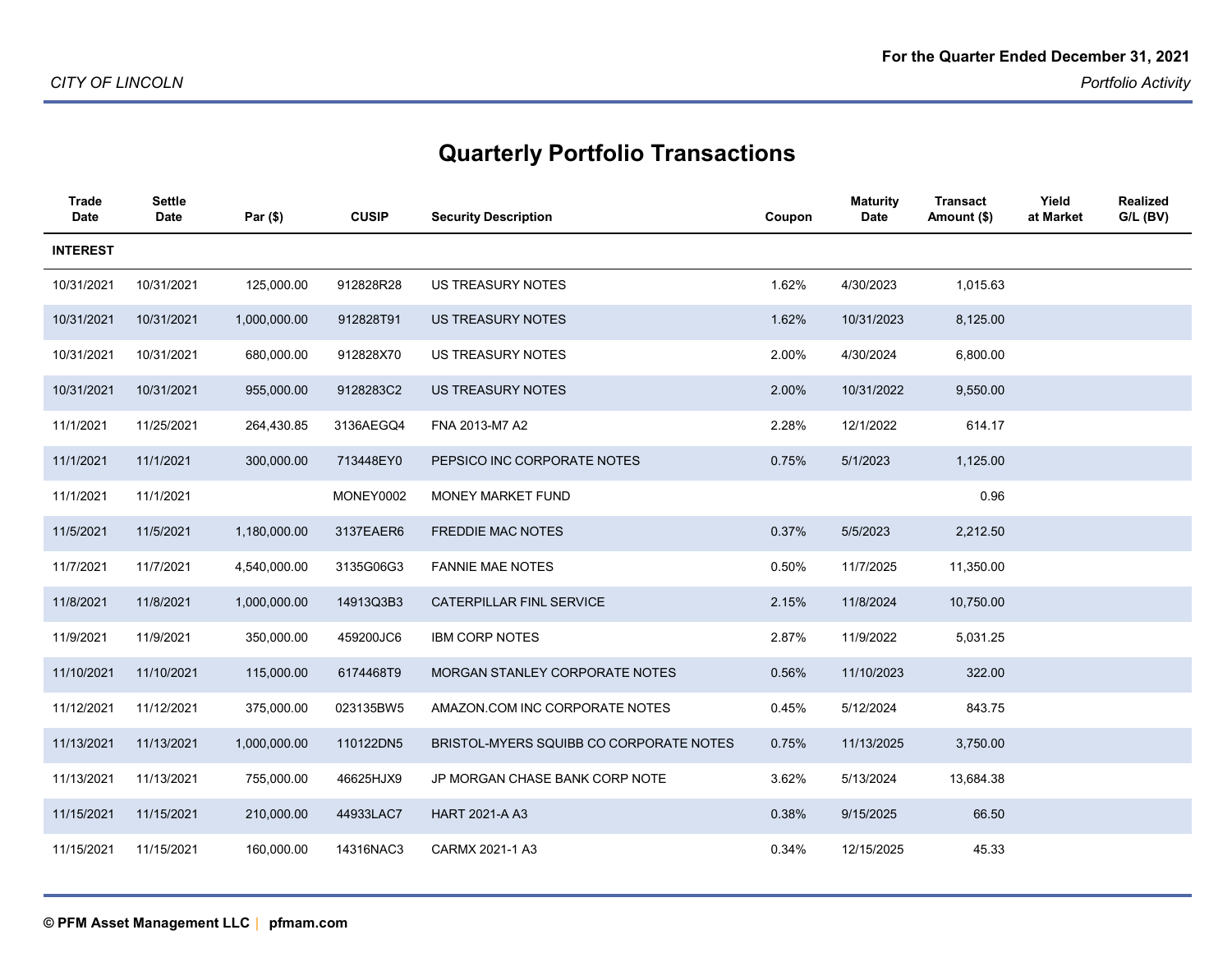| <b>Trade</b><br><b>Date</b> | <b>Settle</b><br><b>Date</b> | Par (\$)     | <b>CUSIP</b> | <b>Security Description</b>                    | Coupon | <b>Maturity</b><br><b>Date</b> | <b>Transact</b><br>Amount (\$) | Yield<br>at Market | <b>Realized</b><br>$G/L$ (BV) |
|-----------------------------|------------------------------|--------------|--------------|------------------------------------------------|--------|--------------------------------|--------------------------------|--------------------|-------------------------------|
| <b>INTEREST</b>             |                              |              |              |                                                |        |                                |                                |                    |                               |
| 11/15/2021                  | 11/15/2021                   | 420,000.00   | 14314QAC8    | CARMX 2021-2 A3                                | 0.52%  | 2/17/2026                      | 182.00                         |                    |                               |
| 11/15/2021                  | 11/15/2021                   | 700,000.00   | 459200JZ5    | <b>IBM CORP</b>                                | 3.30%  | 5/15/2026                      | 11,550.00                      |                    |                               |
| 11/15/2021                  | 11/15/2021                   | 920,000.00   | 14317DAC4    | CARMX 2021-3 A3                                | 0.55%  | 6/15/2026                      | 421.67                         |                    |                               |
| 11/15/2021                  | 11/15/2021                   | 1,000,000.00 | 912828WE6    | US TREASURY NOTES                              | 2.75%  | 11/15/2023                     | 13,750.00                      |                    |                               |
| 11/15/2021                  | 11/15/2021                   | 125,000.00   | 44891TAD8    | <b>HALST 2021-A A4</b>                         | 0.42%  | 12/16/2024                     | 43.75                          |                    |                               |
| 11/15/2021                  | 11/15/2021                   | 235,000.00   | 58770GAC4    | <b>MBALT 2021-A A3</b>                         | 0.25%  | 1/16/2024                      | 48.96                          |                    |                               |
| 11/15/2021                  | 11/15/2021                   | 250,000.00   | 369550BD9    | <b>GENERAL DYNAMICS CORP NOTES</b>             | 3.37%  | 5/15/2023                      | 4,218.75                       |                    |                               |
| 11/16/2021                  | 11/16/2021                   | 160,000.00   | 36261LAC5    | GMCAR 2021-1 A3                                | 0.35%  | 10/16/2025                     | 46.67                          |                    |                               |
| 11/17/2021                  | 11/17/2021                   | 750,000.00   | 38141GXL3    | GOLDMAN SACHS GROUP INC CORPORATE NOTES        | 0.62%  | 11/17/2023                     | 2,351.25                       |                    |                               |
| 11/23/2021                  | 11/23/2021                   | 250,000.00   | 307811BY4    | <b>FARMERS &amp; MERCHS BK WISC CERT DEPOS</b> | 2.55%  | 2/23/2023                      | 541.44                         |                    |                               |
| 11/24/2021                  | 11/24/2021                   | 450,000.00   | 4581X0DM7    | INTER-AMERICAN DEVEL BK NOTES                  | 0.50%  | 5/24/2023                      | 1,125.00                       |                    |                               |
| 11/24/2021                  | 11/24/2021                   | 245,000.00   | 02587DS66    | AMERICAN EXPR CENTURION CERT DEPOS             | 2.40%  | 5/24/2022                      | 2,964.16                       |                    |                               |
| 11/28/2021                  | 11/28/2021                   | 250,000.00   | 372348BZ4    | <b>GENOA BANKING COMPANY CERT DEPOS</b>        | 2.55%  | 2/28/2023                      | 541.44                         |                    |                               |
| 11/28/2021                  | 11/28/2021                   | 1,000,000.00 | 04636NAA1    | ASTRAZENECA FINANCE LLC (CALLABLE) CORP        | 1.20%  | 5/28/2026                      | 6,000.00                       |                    |                               |
| 11/30/2021                  | 11/30/2021                   | 3,225,000.00 | 91282CCF6    | US TREASURY N/B NOTES                          | 0.75%  | 5/31/2026                      | 12,093.75                      |                    |                               |
| 11/30/2021                  | 11/30/2021                   | 1,750,000.00 | 91282CAX9    | <b>US TREASURY NOTES</b>                       | 0.12%  | 11/30/2022                     | 1,093.75                       |                    |                               |
| 11/30/2021                  | 11/30/2021                   | 2,725,000.00 | 9128283J7    | <b>US TREASURY NOTES</b>                       | 2.12%  | 11/30/2024                     | 28,953.13                      |                    |                               |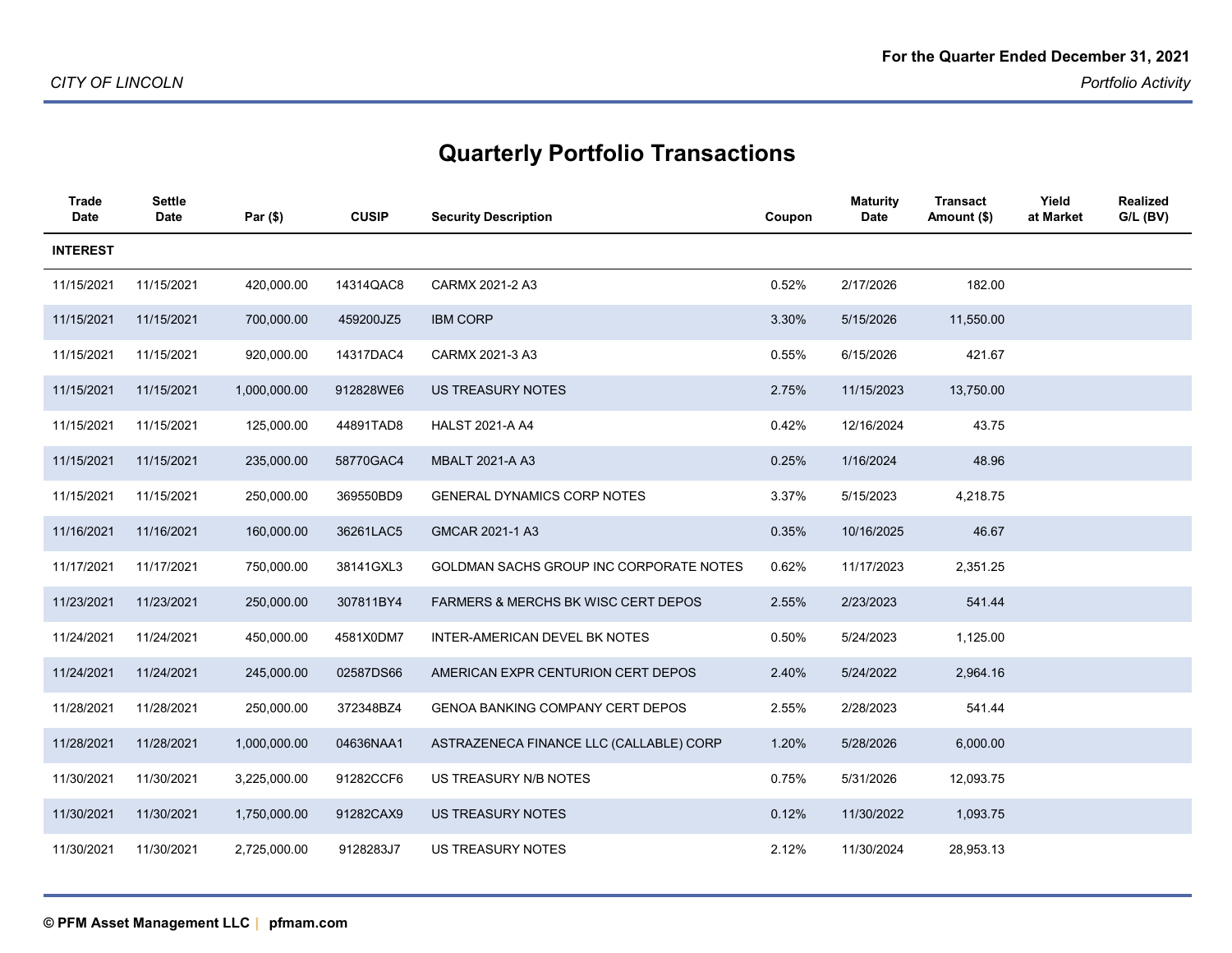| <b>Trade</b><br>Date | <b>Settle</b><br><b>Date</b> | Par (\$)     | <b>CUSIP</b> | <b>Security Description</b>              | Coupon | <b>Maturity</b><br><b>Date</b> | <b>Transact</b><br>Amount (\$) | Yield<br>at Market | Realized<br>$G/L$ (BV) |
|----------------------|------------------------------|--------------|--------------|------------------------------------------|--------|--------------------------------|--------------------------------|--------------------|------------------------|
| <b>INTEREST</b>      |                              |              |              |                                          |        |                                |                                |                    |                        |
| 11/30/2021           | 11/30/2021                   | 500,000.00   | 912828ZT0    | <b>US TREASURY NOTES</b>                 | 0.25%  | 5/31/2025                      | 625.00                         |                    |                        |
| 11/30/2021           | 11/30/2021                   | 245,000.00   | 22766ADG7    | <b>CROSSFIRST BANK CERT DEPOS</b>        | 2.85%  | 4/28/2023                      | 593.03                         |                    |                        |
| 11/30/2021           | 11/30/2021                   | 750,000.00   | 912828U57    | <b>US TREASURY NOTES</b>                 | 2.12%  | 11/30/2023                     | 7,968.75                       |                    |                        |
| 11/30/2021           | 11/30/2021                   | 4,400,000.00 | 912828M80    | <b>US TREASURY NOTES</b>                 | 2.00%  | 11/30/2022                     | 44,000.00                      |                    |                        |
| 11/30/2021           | 11/30/2021                   | 250,000.00   | 29278TCP3    | <b>ENERBANK USA CERT DEPOS</b>           | 3.20%  | 8/30/2023                      | 679.45                         |                    |                        |
| 11/30/2021           | 11/30/2021                   | 250,000.00   | 58404DBZ3    | <b>MEDALLION BANK UTAH CERT DEPOS</b>    | 3.20%  | 5/30/2023                      | 4,032.88                       |                    |                        |
| 11/30/2021           | 11/30/2021                   | 435,000.00   | 9128284S6    | <b>US TREASURY NOTES</b>                 | 2.75%  | 5/31/2023                      | 5,981.25                       |                    |                        |
| 12/1/2021            | 12/1/2021                    | 250,000.00   | 036752AF0    | ANTHEM INC CORP NOTES                    | 2.95%  | 12/1/2022                      | 3,687.50                       |                    |                        |
| 12/1/2021            | 12/1/2021                    |              | MONEY0002    | <b>MONEY MARKET FUND</b>                 |        |                                | 4.69                           |                    |                        |
| 12/1/2021            | 12/25/2021                   | 238,529.02   | 3136AEGQ4    | FNA 2013-M7 A2                           | 2.28%  | 12/1/2022                      | 502.43                         |                    |                        |
| 12/1/2021            | 12/1/2021                    | 975,000.00   | 13067WRB0    | CA ST DEPT WTR RES WTR SYS TXBL REV BNDS | 0.56%  | 12/1/2024                      | 2,730.00                       |                    |                        |
| 12/1/2021            | 12/1/2021                    | 740,000.00   | 46647PCH7    | JPMORGAN CHASE & CO CORPORATE NOTES      | 0.82%  | 6/1/2025                       | 3,048.80                       |                    |                        |
| 12/2/2021            | 12/2/2021                    | 250,000.00   | 025816BD0    | AMERICAN EXPRESS CO CORP NOTE            | 2.65%  | 12/2/2022                      | 3,312.50                       |                    |                        |
| 12/6/2021            | 12/6/2021                    | 1,270,000.00 | 05531FBF9    | BB&T CORPORATION NOTES (CALLABLE)        | 3.75%  | 12/6/2023                      | 23,812.50                      |                    |                        |
| 12/9/2021            | 12/9/2021                    | 700,000.00   | 313383QR5    | FEDERAL HOME LOAN BANK                   | 3.25%  | 6/9/2023                       | 11,375.00                      |                    |                        |
| 12/9/2021            | 12/9/2021                    | 585,000.00   | 3133834G3    | FEDERAL HOME LOAN BANKS NOTES            | 2.12%  | 6/9/2023                       | 6,215.63                       |                    |                        |
| 12/15/2021           | 12/15/2021                   | 420,000.00   | 14314QAC8    | CARMX 2021-2 A3                          | 0.52%  | 2/17/2026                      | 182.00                         |                    |                        |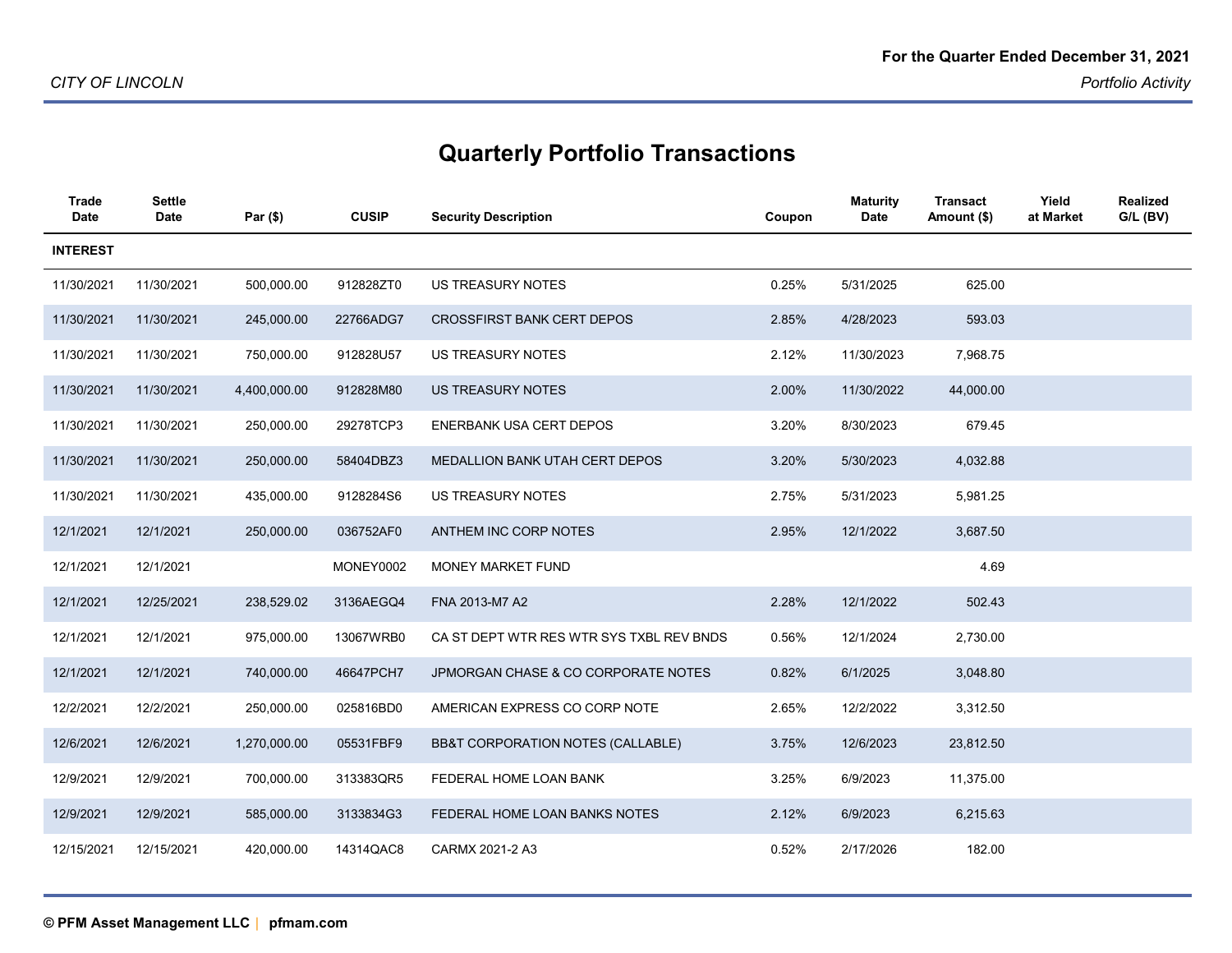| Trade<br>Date   | Settle<br><b>Date</b> | Par $($ \$)  | <b>CUSIP</b> | <b>Security Description</b>              | Coupon | <b>Maturity</b><br><b>Date</b> | <b>Transact</b><br>Amount (\$) | Yield<br>at Market | <b>Realized</b><br>$G/L$ (BV) |
|-----------------|-----------------------|--------------|--------------|------------------------------------------|--------|--------------------------------|--------------------------------|--------------------|-------------------------------|
| <b>INTEREST</b> |                       |              |              |                                          |        |                                |                                |                    |                               |
| 12/15/2021      | 12/15/2021            | 250,000.00   | 20826FAA4    | CONOCOPHILLIPS COMPANY                   | 2.40%  | 12/15/2022                     | 3,000.00                       |                    |                               |
| 12/15/2021      | 12/15/2021            | 235,000.00   | 58770GAC4    | <b>MBALT 2021-A A3</b>                   | 0.25%  | 1/16/2024                      | 48.96                          |                    |                               |
| 12/15/2021      | 12/15/2021            | 125,000.00   | 44891TAD8    | <b>HALST 2021-A A4</b>                   | 0.42%  | 12/16/2024                     | 43.75                          |                    |                               |
| 12/15/2021      | 12/15/2021            | 210,000.00   | 44933LAC7    | <b>HART 2021-A A3</b>                    | 0.38%  | 9/15/2025                      | 66.50                          |                    |                               |
| 12/15/2021      | 12/15/2021            | 920,000.00   | 14317DAC4    | CARMX 2021-3 A3                          | 0.55%  | 6/15/2026                      | 421.67                         |                    |                               |
| 12/15/2021      | 12/15/2021            | 160,000.00   | 14316NAC3    | CARMX 2021-1 A3                          | 0.34%  | 12/15/2025                     | 45.33                          |                    |                               |
| 12/16/2021      | 12/16/2021            | 160,000.00   | 36261LAC5    | GMCAR 2021-1 A3                          | 0.35%  | 10/16/2025                     | 46.67                          |                    |                               |
| 12/17/2021      | 12/17/2021            | 2,035,000.00 | 3135G04Z3    | <b>FANNIE MAE NOTES</b>                  | 0.50%  | 6/17/2025                      | 5,087.50                       |                    |                               |
| 12/18/2021      | 12/18/2021            | 640,000.00   | 89236TJK2    | TOYOTA MOTOR CREDIT CORP CORPORATE NOTES | 1.12%  | 6/18/2026                      | 3,600.00                       |                    |                               |
| 12/19/2021      | 12/19/2021            | 500,000.00   | 3137EAEN5    | <b>FREDDIE MAC NOTES</b>                 | 2.75%  | 6/19/2023                      | 6,875.00                       |                    |                               |
| 12/20/2021      | 12/20/2021            | 570,000.00   | 92868KAC7    | VALET 2021-1 A3                          | 1.02%  | 6/22/2026                      | 113.05                         |                    |                               |
| 12/21/2021      | 12/21/2021            | 430,000.00   | 43815GAC3    | <b>HAROT 2021-4 A3</b>                   | 0.88%  | 1/21/2026                      | 283.80                         |                    |                               |
| 12/23/2021      | 12/23/2021            | 250,000.00   | 307811BY4    | FARMERS & MERCHS BK WISC CERT DEPOS      | 2.55%  | 2/23/2023                      | 523.97                         |                    |                               |
| 12/26/2021      | 12/26/2021            | 1,100,000.00 | 3137EAES4    | <b>FREDDIE MAC NOTES</b>                 | 0.25%  | 6/26/2023                      | 1,375.00                       |                    |                               |
| 12/28/2021      | 12/28/2021            | 250,000.00   | 372348BZ4    | <b>GENOA BANKING COMPANY CERT DEPOS</b>  | 2.55%  | 2/28/2023                      | 523.97                         |                    |                               |
| 12/29/2021      | 12/29/2021            |              | MONEY0002    | MONEY MARKET FUND                        |        |                                | 0.51                           |                    |                               |
| 12/30/2021      | 12/30/2021            | 250,000.00   | 29278TCP3    | <b>ENERBANK USA CERT DEPOS</b>           | 3.20%  | 8/30/2023                      | 657.53                         |                    |                               |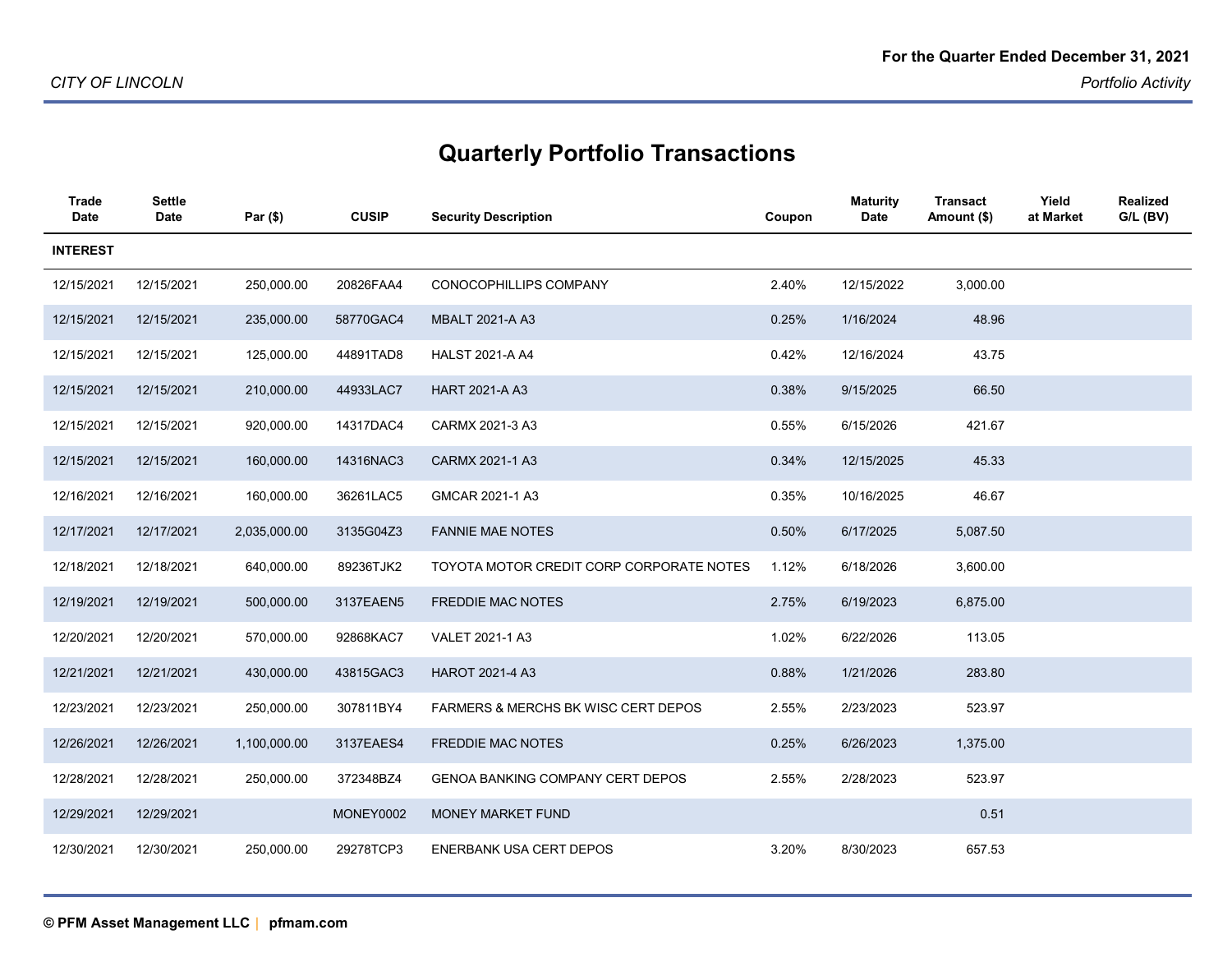| <b>Trade</b><br><b>Date</b> | <b>Settle</b><br><b>Date</b> | Par (\$)      | <b>CUSIP</b> | <b>Security Description</b>         | Coupon | <b>Maturity</b><br>Date | <b>Transact</b><br>Amount (\$) | Yield<br>at Market | <b>Realized</b><br>G/L (BV) |
|-----------------------------|------------------------------|---------------|--------------|-------------------------------------|--------|-------------------------|--------------------------------|--------------------|-----------------------------|
| <b>INTEREST</b>             |                              |               |              |                                     |        |                         |                                |                    |                             |
| 12/30/2021                  | 12/30/2021                   | 245,000.00    | 22766ADG7    | <b>CROSSFIRST BANK CERT DEPOS</b>   | 2.85%  | 4/28/2023               | 573.90                         |                    |                             |
| 12/31/2021                  | 12/31/2021                   | 1,435,000.00  | 912828V23    | <b>US TREASURY NOTES</b>            | 2.25%  | 12/31/2023              | 16, 143. 75                    |                    |                             |
| 12/31/2021                  | 12/31/2021                   | 500,000.00    | 912828N30    | US TREASURY NOTES                   | 2.12%  | 12/31/2022              | 5,312.50                       |                    |                             |
| 12/31/2021                  | 12/31/2021                   | 1,770,000.00  | 91282CBC4    | US TREASURY NOTES                   | 0.37%  | 12/31/2025              | 3,318.75                       |                    |                             |
| <b>Total INTEREST</b>       |                              | 63,034,507.04 |              |                                     |        |                         | 369,423.09                     |                    | 0.00                        |
| <b>MATURITY</b>             |                              |               |              |                                     |        |                         |                                |                    |                             |
| 10/28/2021                  | 10/28/2021                   | 245,000.00    | 12325EHF2    | BUSINESS BK OF ST. LOUIS CERT DEPOS | 1.40%  | 10/28/2021              | 245,281.92                     |                    |                             |
| 10/29/2021                  | 10/29/2021                   | 245,000.00    | 50116CAQ2    | <b>KS STATEBANK CERT DEPOS</b>      | 1.45%  | 10/29/2021              | 245,272.52                     |                    |                             |
|                             | <b>Total MATURITY</b>        |               |              |                                     |        |                         | 490,554.44                     |                    | 0.00                        |
| <b>PAYDOWNS</b>             |                              |               |              |                                     |        |                         |                                |                    |                             |
| 10/1/2021                   | 10/25/2021                   | 57,116.32     | 3136AEGQ4    | FNA 2013-M7 A2                      | 2.28%  | 12/1/2022               | 57,116.32                      |                    |                             |
| 11/1/2021                   | 11/25/2021                   | 25,901.83     | 3136AEGQ4    | FNA 2013-M7 A2                      | 2.28%  | 12/1/2022               | 25,901.83                      |                    |                             |
| 12/1/2021                   | 12/25/2021                   | 16,129.19     | 3136AEGQ4    | FNA 2013-M7 A2                      | 2.28%  | 12/1/2022               | 16,129.19                      |                    |                             |
| <b>Total PAYDOWNS</b>       |                              | 99,147.34     |              |                                     |        |                         | 99,147.34                      |                    | 0.00                        |
| <b>SELL</b>                 |                              |               |              |                                     |        |                         |                                |                    |                             |
| 10/4/2021                   | 10/6/2021                    | 1,000,000.00  | 83369XDL9    | SOCIETE GENERALE NY CERT DEPOS      | 1.80%  | 2/14/2022               | 1,008,449.55                   |                    | 5,849.55                    |
| 10/4/2021                   | 10/6/2021                    | 840,000.00    | 22549L6F7    | CREDIT SUISSE NEW YORK CERT DEPOS   | 0.52%  | 2/1/2022                | 846,033.78                     |                    | 877.11                      |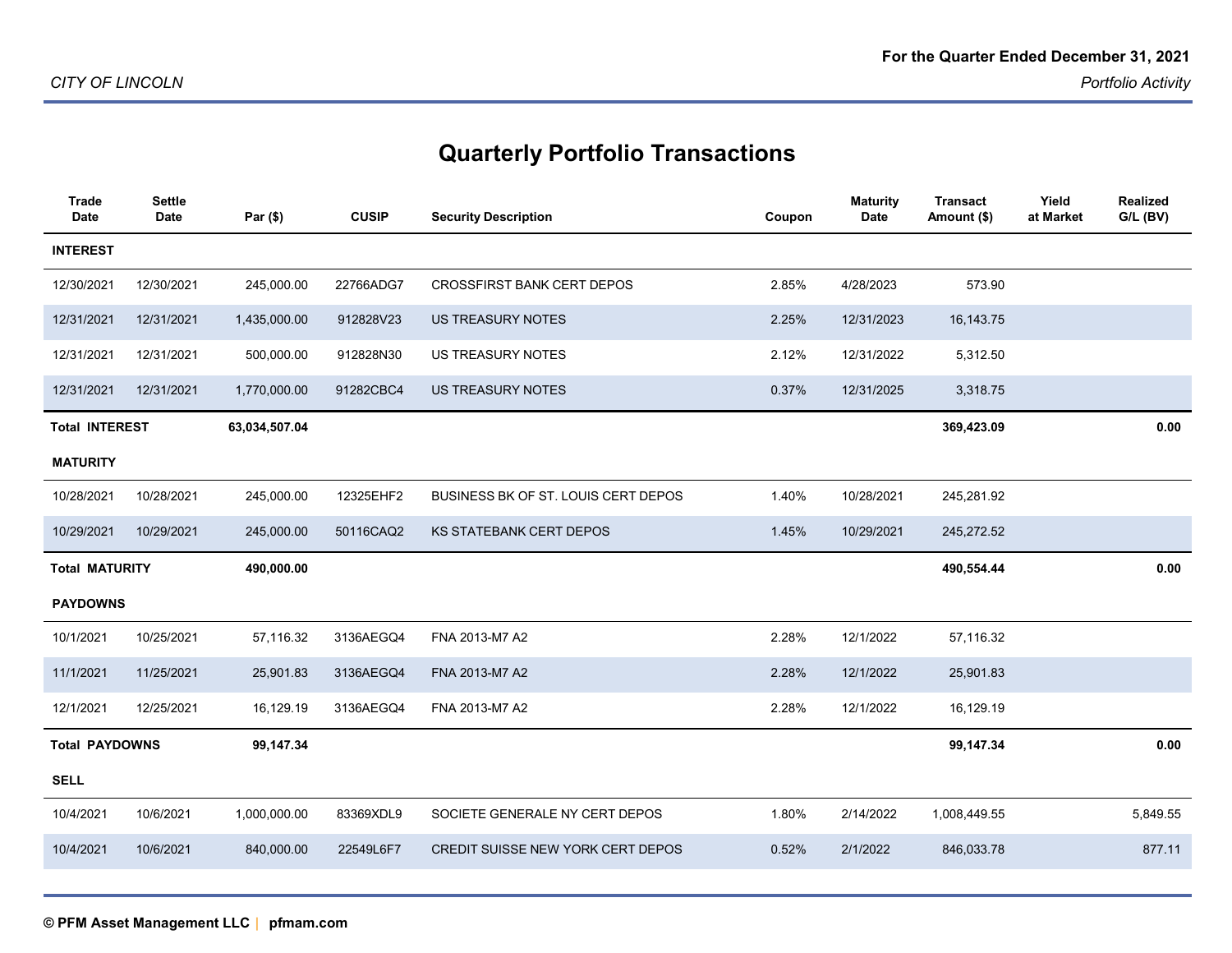| Trade<br>Date | Settle<br><b>Date</b> | Par (\$)     | <b>CUSIP</b> | <b>Security Description</b>            | Coupon | <b>Maturity</b><br><b>Date</b> | Transact<br>Amount (\$) | Yield<br>at Market | Realized<br>$G/L$ (BV) |
|---------------|-----------------------|--------------|--------------|----------------------------------------|--------|--------------------------------|-------------------------|--------------------|------------------------|
| <b>SELL</b>   |                       |              |              |                                        |        |                                |                         |                    |                        |
| 10/20/2021    | 10/25/2021            | 1,100,000.00 | 06406FAD5    | BANK OF NY MELLON (CALLABLE) NOTES     | 2.20%  | 8/16/2023                      | 1,136,340.33            |                    | 39,066.19              |
| 10/26/2021    | 10/29/2021            | 600,000.00   | 9128286U9    | <b>US TREASURY NOTES</b>               | 2.12%  | 5/15/2022                      | 612,536.01              |                    | 4,490.81               |
| 10/26/2021    | 10/29/2021            | 125,000.00   | 14913QAA7    | CATERPILLAR FINL SERVICES CORP NOTES   | 2.40%  | 6/6/2022                       | 127,835.42              |                    | 1,415.93               |
| 10/26/2021    | 10/29/2021            | 500,000.00   | 912828M80    | <b>US TREASURY NOTES</b>               | 2.00%  | 11/30/2022                     | 514, 145.21             |                    | 8,300.44               |
| 10/26/2021    | 10/29/2021            | 750,000.00   | 912828SV3    | <b>US TREASURY NOTES</b>               | 1.75%  | 5/15/2022                      | 762,899.54              |                    | 6,036.35               |
| 10/26/2021    | 10/29/2021            | 200,000.00   | 912828XD7    | <b>US TREASURY NOTES</b>               | 1.87%  | 5/31/2022                      | 203,687.76              |                    | 1,745.20               |
| 10/26/2021    | 10/29/2021            | 500,000.00   | 3130A3KM5    | FEDERAL HOME LOAN BANK                 | 2.50%  | 12/9/2022                      | 517,536.11              |                    | 10,888.45              |
| 10/26/2021    | 10/29/2021            | 1,745,000.00 | 3135G0X24    | <b>FANNIE MAE NOTES</b>                | 1.62%  | 1/7/2025                       | 1,797,220.09            |                    | 46,956.59              |
| 10/26/2021    | 10/29/2021            | 540,000.00   | 912828XG0    | <b>US TREASURY NOTES</b>               | 2.12%  | 6/30/2022                      | 551,219.13              |                    | 5,948.73               |
| 10/26/2021    | 10/29/2021            | 510,000.00   | 904764AX5    | UNILEVER CAPITAL CORP (CALLABLE) BONDS | 2.60%  | 5/5/2024                       | 537,910.60              |                    | 13,520.16              |
| 10/26/2021    | 10/29/2021            | 200,000.00   | 912828XG0    | <b>US TREASURY NOTES</b>               | 2.12%  | 6/30/2022                      | 204, 155.23             |                    | 2,141.50               |
| 10/26/2021    | 10/29/2021            | 250,000.00   | 912828M80    | <b>US TREASURY NOTES</b>               | 2.00%  | 11/30/2022                     | 257,072.61              |                    | 4,506.97               |
| 11/17/2021    | 11/18/2021            | 500,000.00   | 65558TLL7    | NORDEA BANK ABP NEW YORK CERT DEPOS    | 1.85%  | 8/26/2022                      | 508,158.33              |                    | 6,000.00               |
| 11/18/2021    | 11/19/2021            | 1,000,000.00 | 65558TLL7    | NORDEA BANK ABP NEW YORK CERT DEPOS    | 1.85%  | 8/26/2022                      | 1,016,241.41            |                    | 11,873.35              |
| 12/1/2021     | 12/3/2021             | 715,000.00   | 3135G0W66    | <b>FANNIE MAE NOTES</b>                | 1.62%  | 10/15/2024                     | 730,791.97              |                    | 14,944.62              |
| 12/1/2021     | 12/3/2021             | 250,000.00   | 91324PBZ4    | UNITEDHEALTH GROUP INC NOTE (CALLABLE) | 2.75%  | 2/15/2023                      | 257,042.50              |                    | 4,912.24               |
| 12/1/2021     | 12/3/2021             | 85,000.00    | 9128282P4    | <b>US TREASURY NOTES</b>               | 1.87%  | 7/31/2022                      | 86,517.52               |                    | 869.25                 |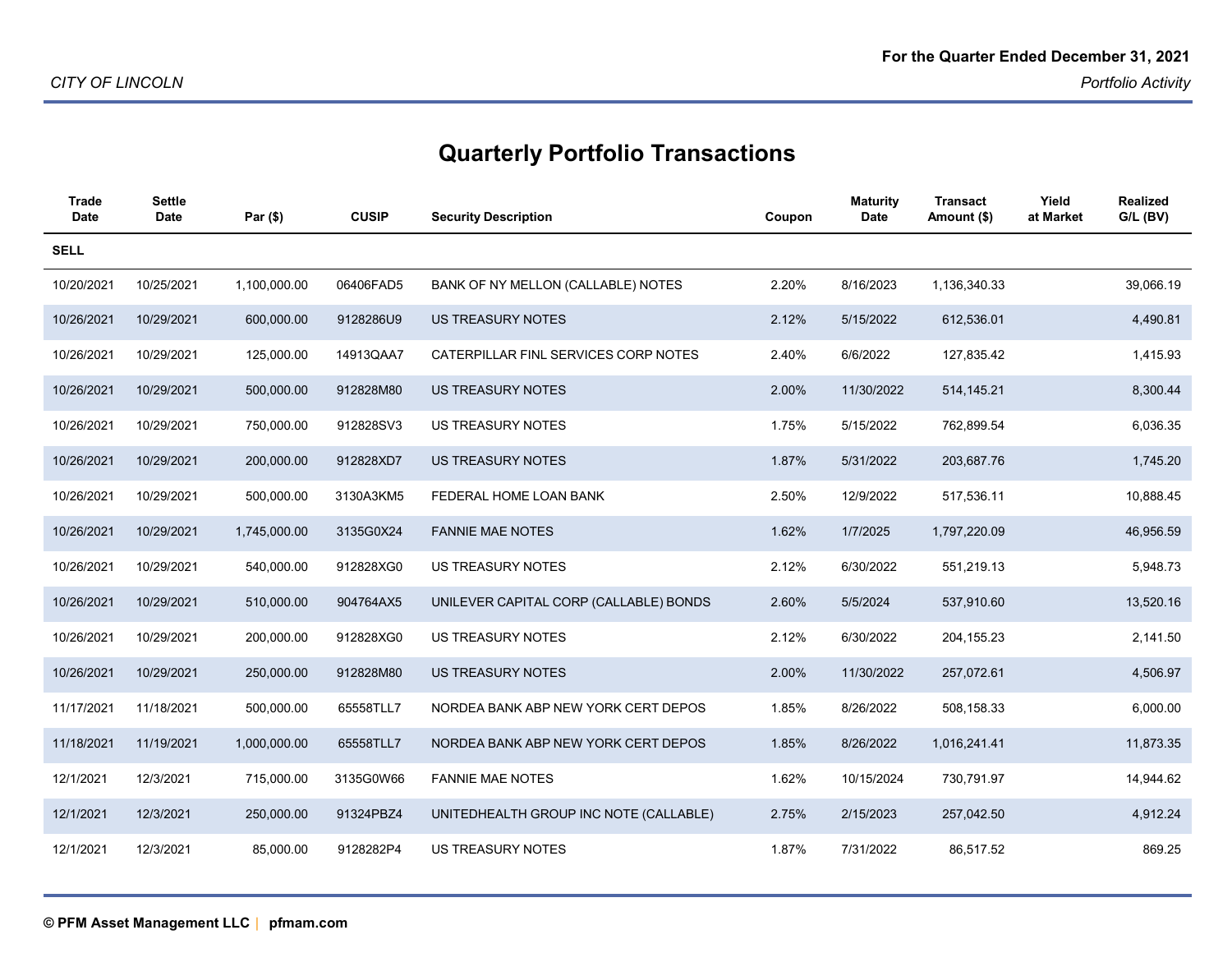| Trade<br><b>Date</b> | <b>Settle</b><br>Date | Par $($ \$)   | <b>CUSIP</b> | <b>Security Description</b>        | Coupon | <b>Maturity</b><br>Date | <b>Transact</b><br>Amount (\$) | Yield<br>at Market | <b>Realized</b><br>$G/L$ (BV) |
|----------------------|-----------------------|---------------|--------------|------------------------------------|--------|-------------------------|--------------------------------|--------------------|-------------------------------|
| <b>SELL</b>          |                       |               |              |                                    |        |                         |                                |                    |                               |
| 12/1/2021            | 12/3/2021             | 350,000.00    | 459200JC6    | <b>IBM CORP NOTES</b>              | 2.87%  | 11/9/2022               | 358,202.83                     |                    | 5,613.95                      |
| 12/1/2021            | 12/3/2021             | 200,000.00    | 49327M2S2    | <b>KEY BANK NA CORP NOTE</b>       | 2.40%  | 6/9/2022                | 204,392.00                     |                    | 1,816.46                      |
| 12/1/2021            | 12/3/2021             | 65,000.00     | 9128282P4    | US TREASURY NOTES                  | 1.87%  | 7/31/2022               | 66,160.47                      |                    | 4.69                          |
| 12/2/2021            | 12/3/2021             | 830,000.00    | 86565CKU2    | SUMITOMO MITSUI BANK NY CERT DEPOS | 0.70%  | 7/8/2022                | 834,235.73                     |                    | 1,847.17                      |
| 12/8/2021            | 12/10/2021            | 600,000.00    | 83050PDR7    | SKANDINAV ENSKILDA BANK LT CD      | 1.86%  | 8/26/2022               | 609,354.98                     |                    | 6,068.98                      |
| <b>Total SELL</b>    |                       | 13,455,000.00 |              |                                    |        |                         | 13,748,139.11                  |                    | 205,694.69                    |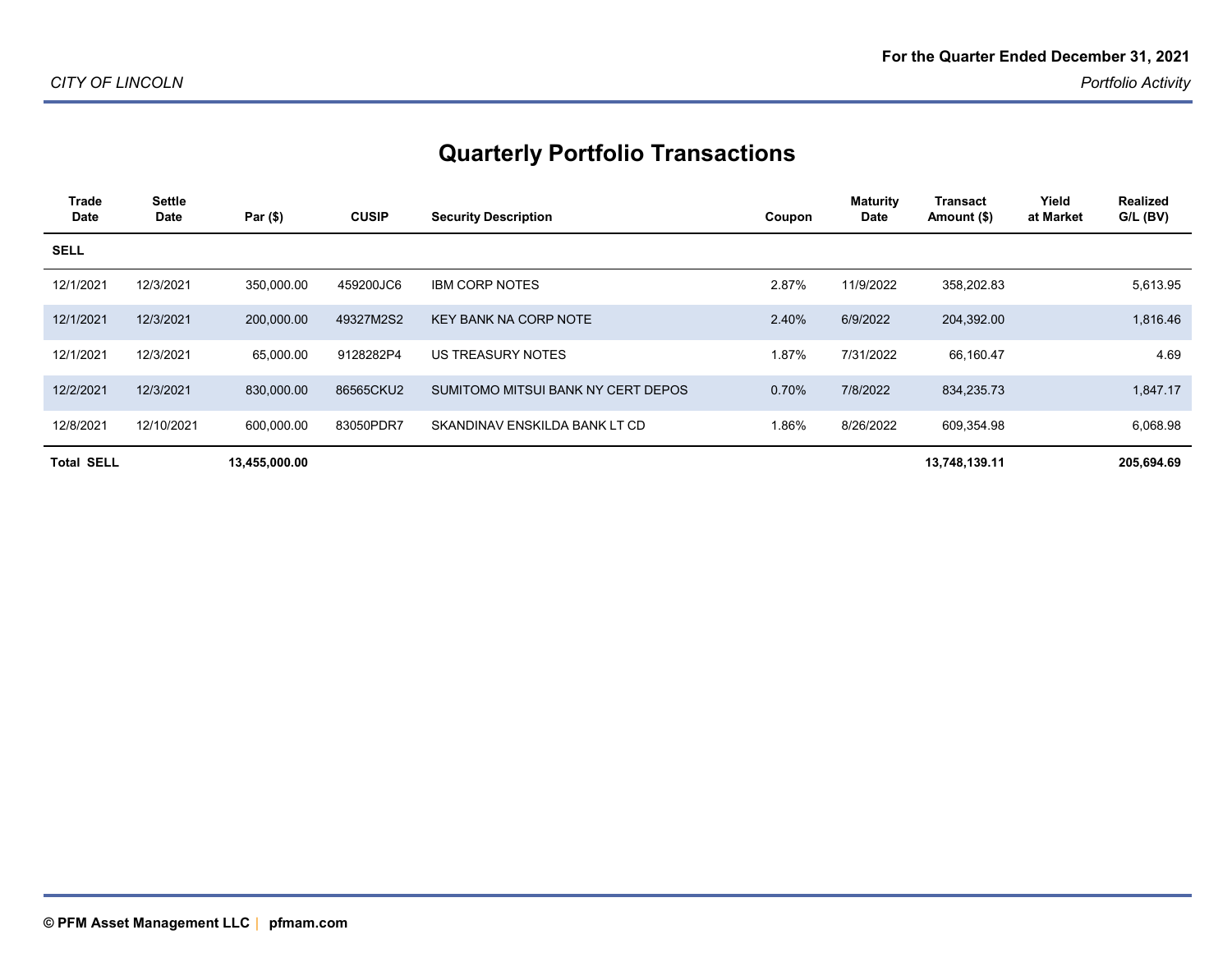#### **Important Disclosures**

This material is based on information obtained from sources generally believed to be reliable and available to the public; however, PFM Asset Management LLC cannotguarantee its accuracy, completeness or suitability. This material is for general information purposes only and is not intended to provide specific advice or a specific recommendation. All statements as to what will or may happen under certain circumstances are based on assumptions, some, but not all of which, are noted in the presentation. Assumptions may or may not be proven correct as actual events occur, and results may depend on events outside of your or our control. Changes in assumptions may have a material effect on results. Past performance does not necessarily reflect and is not a guaranty of future results. The information contained inthis presentation is not an offer to purchase or sell any securities.

- Market values that include accrued interest are derived from closing bid prices as of the last business day of the month as supplied by Refinitiv, Bloomberg, or Telerate. Where prices are not available from generally recognized sources, the securities are priced using a yield-based matrix system to arrive at an estimatedmarket value.
- In accordance with generally accepted accounting principles, information is presented on a trade date basis; forward settling purchases are included in the monthly balances, and forward settling sales are excluded.
- Performance is presented in accordance with the CFA Institute's Global Investment Performance Standards (GIPS). Unless otherwise noted, performance is shown gross of fees. Quarterly returns are presented on an unannualized basis. Returns for periods greater than one year are presented on an annualized basis. Pastperformance is not indicative of future returns.
- Bank of America/Merrill Lynch Indices provided by Bloomberg Financial Markets.
- **Money market fund/cash balances are included in performance and duration computations.**
- Standard & Poor's is the source of the credit ratings. Distribution of credit rating is exclusive of money market fund/LGIP holdings.
- Callable securities in the portfolio are included in the maturity distribution analysis to their stated maturity date, although, they may be called prior to maturity.
- **MBS** maturities are represented by expected average life.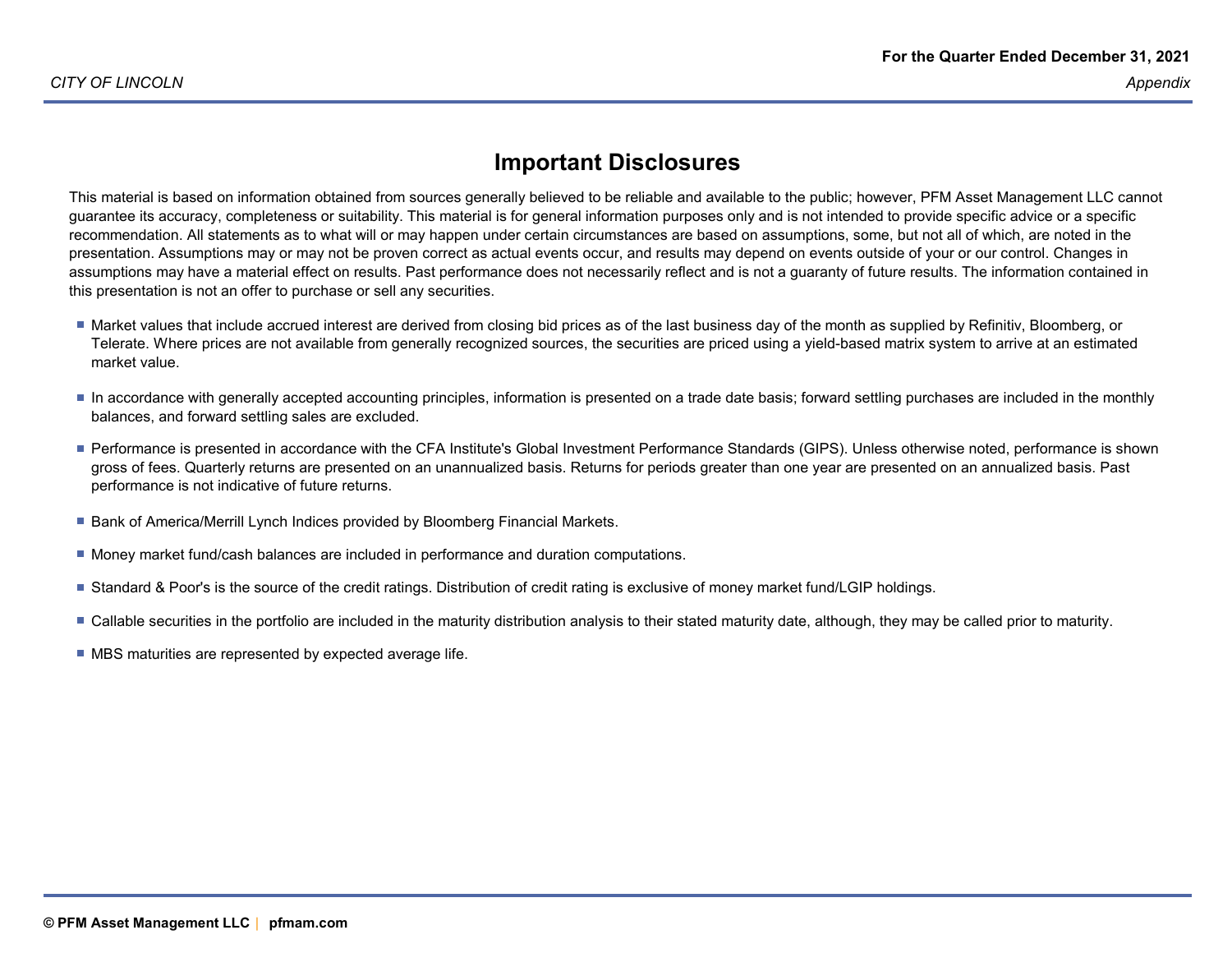#### **Glossary**

- Accrued Interest: Interest that is due on a bond or other fixed income security since the last interest payment was made.
- Agencies: Federal agency securities and/or Government-sponsored enterprises.
- Amortized Cost: The original cost of the principal of the security is adjusted for the amount of the periodic reduction of any discount or premium from the purchase date until the date of the report. Discount or premium with respect to short-term securities (those with less than one year to maturity at time of issuance) is amortizedon a straight line basis. Such discount or premium with respect to longer-term securities is amortized using the constant yield basis.
- Asset-Backed Security: A financial instrument collateralized by an underlying pool of assets usually ones that generate a cash flow from debt, such as loans,leases, credit card balances, and receivables.
- Bankers' Acceptance: A draft or bill or exchange accepted by a bank or trust company. The accepting institution guarantees payment of the bill as well as the insurer.
- Commercial Paper: An unsecured obligation issued by a corporation or bank to finance its short-term credit needs, such as accounts receivable and inventory.
- Contribution to Total Return: The weight of each individual security multiplied by its return, then summed for each sector to determine how much each sector added or subtracted from the overall portfolio performance.
- **Effective Duration: A measure of the sensitivity of a security's price to a change in interest rates, stated in years.**
- Effective Yield: The total yield an investor receives in relation to the nominal yield or coupon of a bond. Effective yield takes into account the power of compounding on investment returns, while nominal yield does not.
- **FIC: Federal Deposit Insurance Corporation. A federal agency that insures bank deposits to a specified amount.**
- Interest Rate: Interest per year divided by principal amount and expressed as a percentage.
- Market Value: The value that would be received or paid for an investment in an orderly transaction between market participants at the measurement date.
- Maturity: The date upon which the principal or stated value of an investment becomes due and payable.
- Negotiable Certificates of Deposit: A CD with a very large denomination, usually \$1 million or more, that can be traded in secondary markets.
- Par Value: The nominal dollar face amount of a security.
- Pass-through Security: A security representing pooled debt obligations that passes income from debtors to its shareholders. The most common type is the mortgage-backed security.